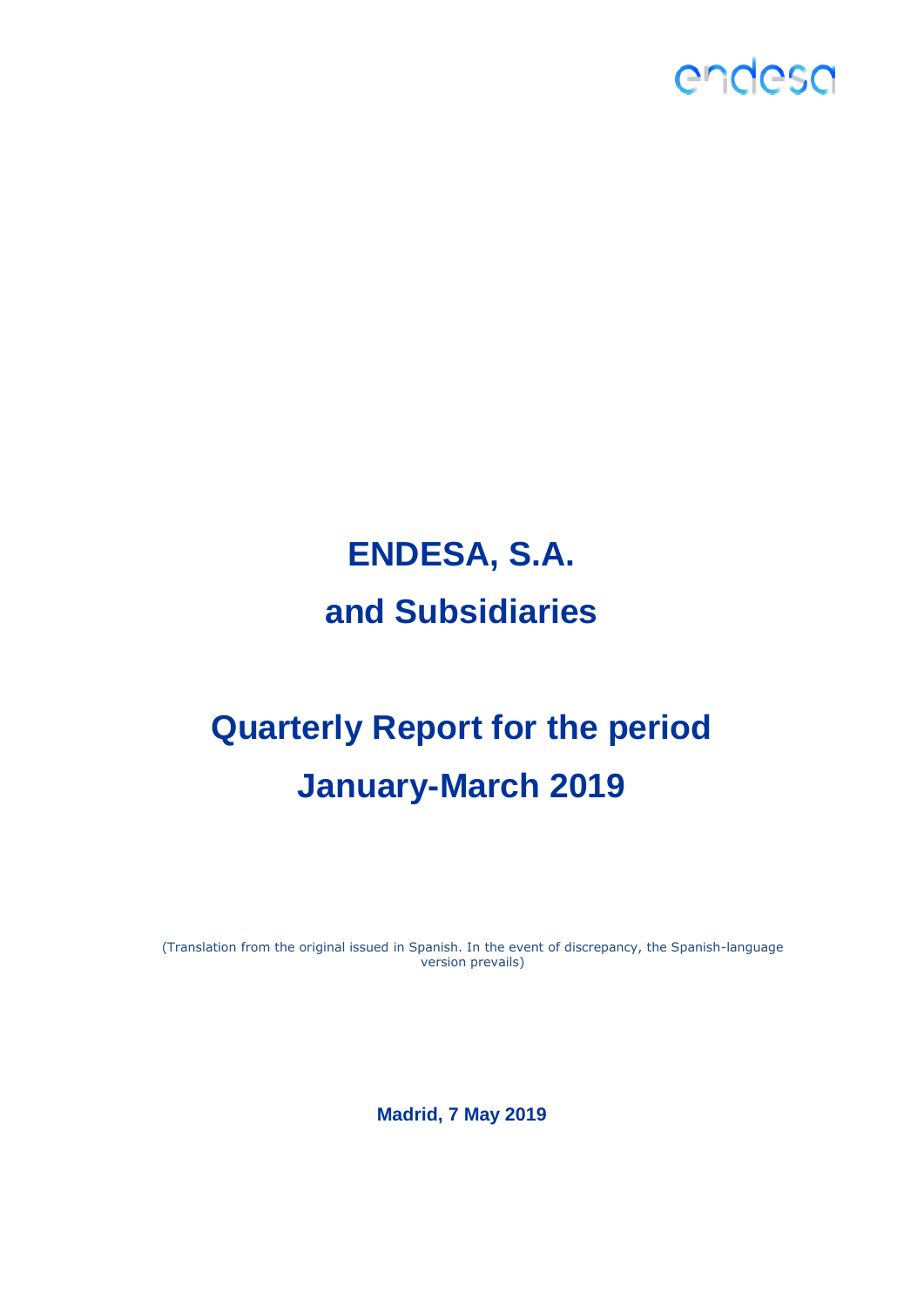

- **Consolidated Financial Statements for the period January-March 2019.**
- **Consolidated Management Report for the period January-March 2019.**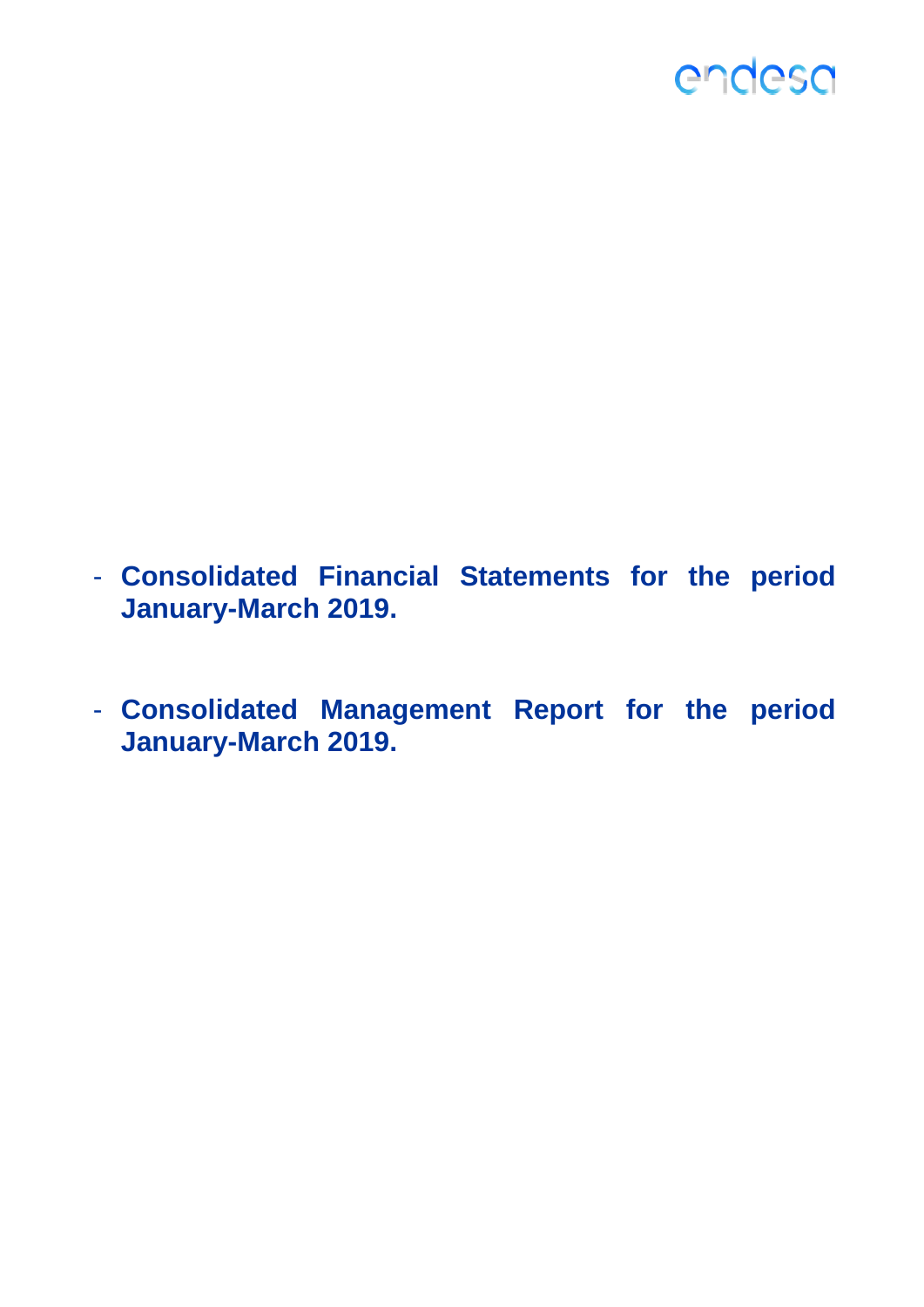

**ENDESA, S.A. and Subsidiaries**

**Consolidated for the period January-March 2019 Financial Statements**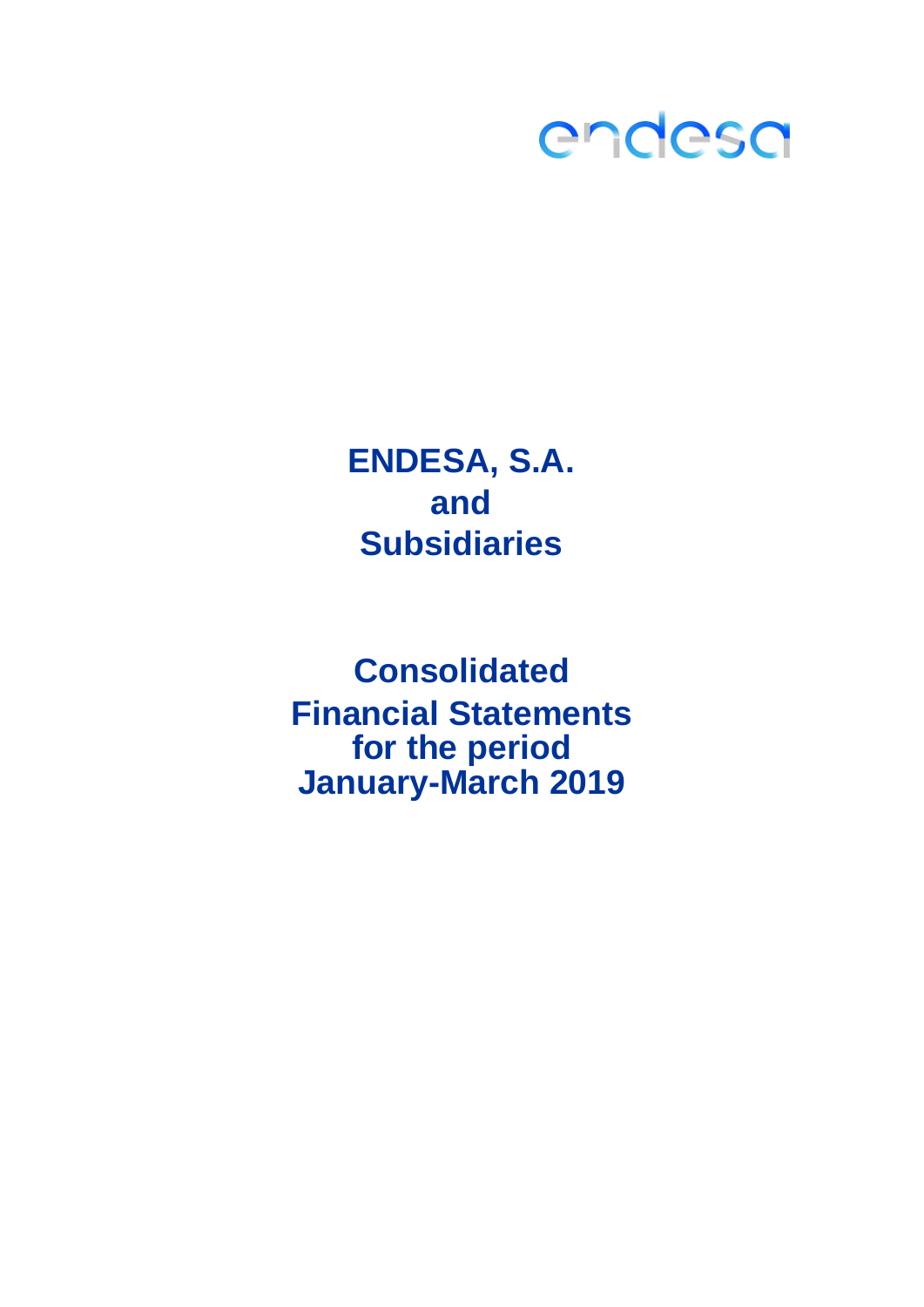#### **ENDESA, S.A. AND SUBSIDIARIES**

#### **CONSOLIDATED STATEMENTS OF FINANCIAL POSITION**

#### **AT 31 MARCH 2019 AND 31 DECEMBER 2018**

Millions of Euros

|                                                                       | 31 March    | 31 December |                   |        |
|-----------------------------------------------------------------------|-------------|-------------|-------------------|--------|
|                                                                       | 2019<br>(1) | 2018<br>(1) | <b>Difference</b> | % Var. |
| <b>ASSETS</b>                                                         |             |             |                   |        |
|                                                                       |             |             |                   |        |
| <b>NON-CURRENT ASSETS</b>                                             | 26.250      | 26.001      | 249               | 1.0    |
| Property, Plant and Equipment                                         | 22,038      | 21.840      | 198               | 0.9    |
| <b>Investment Property</b>                                            | 62          | 62          |                   |        |
| Intangible Assets                                                     | 1,328       | 1,355       | (27)              | (2.0)  |
| Goodwill                                                              | 479         | 479         |                   |        |
| Investments Accounted for using the Equity Method                     | 259         | 249         | 10                | 4.0    |
| Non-Current Financial Assets                                          | 953         | 858         | 95                | 11.1   |
| <b>Deferred Tax Assets</b>                                            | 1.131       | 1.158       | (27)              | (2.3)  |
| <b>CURRENT ASSETS</b>                                                 | 5,961       | 5,655       | 306               | 5.4    |
| Inventories                                                           | 1,450       | 1,473       | (23)              | (1.6)  |
| Trade and other Receivables                                           | 3.168       | 2.955       | 213               | 7.2    |
| <b>Current Financial Assets</b>                                       | 1,108       | 983         | 125               | 12.7   |
| Cash and Cash Equivalents                                             | 235         | 244         | (9)               | (3.7)  |
| Non-Current Assets Held for Sale and Discontinued Operations          |             |             |                   | n/a    |
| <b>TOTAL ASSETS</b>                                                   | 32.211      | 31,656      | 555               | 1.8    |
| <b>EQUITY AND LIABILITIES</b>                                         |             |             |                   |        |
|                                                                       |             |             |                   |        |
| <b>EQUITY</b>                                                         | 9.678       | 9,181       | 497               | 5.4    |
| Of the Parent Company                                                 | 9,531       | 9,037       | 494               | 5.5    |
| Of non-Controlling Interests                                          | 147         | 144         | 3                 | 2.1    |
| <b>NON-CURRENT LIABILITIES</b>                                        | 14,968      | 14,781      | 187               | $1.3$  |
| Deferred Income                                                       | 4,562       | 4,587       | (25)              | (0.5)  |
| Non-Current Provisions                                                | 3,244       | 3,325       | (81)              | (2.4)  |
| Non-Current Interest-Bearing Loans and Borrowings                     | 5.283       | 4.975       | 308               | 6.2    |
| Other non-Current Liabilities                                         | 725         | 757         | (32)              | (4.2)  |
| <b>Deferred Tax Liabilities</b>                                       | 1.154       | 1.137       | 17                | 1.5    |
| <b>CURRENT LIABILITIES</b>                                            | 7,565       | 7,694       | (129)             | (1.7)  |
| Current Interest-Bearing Loans and Borrowings                         | 1.856       | 1.046       | 810               | 77.4   |
| <b>Current Provisions</b>                                             | 670         | 571         | 99                | 17.3   |
| Trade Payables and other Current Liabilities                          | 5,039       | 6,077       | (1,038)           | (17.1) |
| Liabilities Associated with non-Current Assets classified as Held for |             |             |                   |        |
| Sale and Discontinued Operations                                      |             |             |                   | n/a    |
| TOTAL EQUITY AND LIABILITIES                                          | 32,211      | 31.656      | 555               | 1.8    |

(1) Unaudited (1) Audited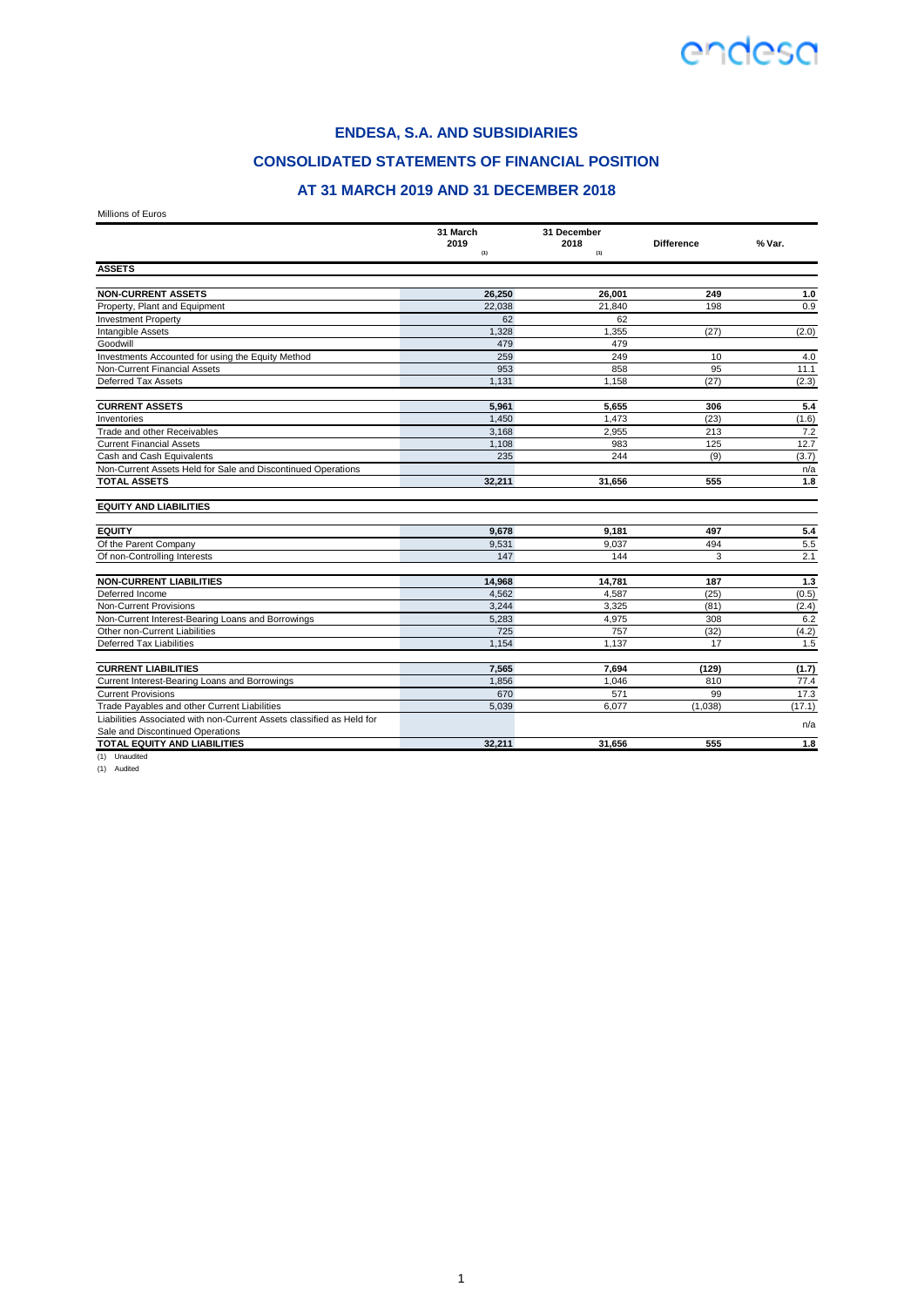

**CONSOLIDATED INCOME STATEMENTS**

#### **FOR THE PERIODS JANUARY - MARCH 2019 AND 2018**

Millions of Euros

| 2019<br>2018<br><b>Difference</b><br>(1)<br>(1)<br><b>INCOME</b><br>5.085<br>5.169<br>(84)<br>Revenue<br>5,023<br>5,001<br>(22)<br>Other Operating Revenues<br>84<br>146<br>(62)<br>PROCUREMENTS AND SERVICES<br>(3,632)<br>(3,754)<br>(122)<br>(1, 284)<br>Power Purchased<br>(1, 257)<br>27<br>(2)<br>Cost of Fuel Consumed<br>(490)<br>(492)<br><b>Transmission Costs</b><br>(1, 514)<br>(95)<br>(1, 419)<br>Other Variable Procurements and Services<br>(439)<br>(52)<br>(491)<br><b>CONTRIBUTION MARGIN</b><br>1,453<br>1,415<br>38<br>Self-Constructed Assets<br>38<br>32<br>6<br>(258)<br>45<br><b>Personnel Expenses</b><br>(213)<br>Other Fixed Operating Expenses<br>(305)<br>(354)<br>(49) |        |
|-------------------------------------------------------------------------------------------------------------------------------------------------------------------------------------------------------------------------------------------------------------------------------------------------------------------------------------------------------------------------------------------------------------------------------------------------------------------------------------------------------------------------------------------------------------------------------------------------------------------------------------------------------------------------------------------------------|--------|
|                                                                                                                                                                                                                                                                                                                                                                                                                                                                                                                                                                                                                                                                                                       | % Var. |
|                                                                                                                                                                                                                                                                                                                                                                                                                                                                                                                                                                                                                                                                                                       | (1.6)  |
|                                                                                                                                                                                                                                                                                                                                                                                                                                                                                                                                                                                                                                                                                                       | (0.4)  |
|                                                                                                                                                                                                                                                                                                                                                                                                                                                                                                                                                                                                                                                                                                       | (42.5) |
|                                                                                                                                                                                                                                                                                                                                                                                                                                                                                                                                                                                                                                                                                                       | (3.2)  |
|                                                                                                                                                                                                                                                                                                                                                                                                                                                                                                                                                                                                                                                                                                       | 2.1    |
|                                                                                                                                                                                                                                                                                                                                                                                                                                                                                                                                                                                                                                                                                                       | (0.4)  |
|                                                                                                                                                                                                                                                                                                                                                                                                                                                                                                                                                                                                                                                                                                       | (6.3)  |
|                                                                                                                                                                                                                                                                                                                                                                                                                                                                                                                                                                                                                                                                                                       | (10.6) |
|                                                                                                                                                                                                                                                                                                                                                                                                                                                                                                                                                                                                                                                                                                       | 2.7    |
|                                                                                                                                                                                                                                                                                                                                                                                                                                                                                                                                                                                                                                                                                                       | 18.8   |
|                                                                                                                                                                                                                                                                                                                                                                                                                                                                                                                                                                                                                                                                                                       | 21.1   |
|                                                                                                                                                                                                                                                                                                                                                                                                                                                                                                                                                                                                                                                                                                       | (13.8) |
| <b>GROSS PROFIT FROM OPERATIONS (EBITDA)</b><br>928<br>48<br>880                                                                                                                                                                                                                                                                                                                                                                                                                                                                                                                                                                                                                                      | 5.5    |
| Depreciation and Amortisation, and Impairment Losses<br>(406)<br>(372)<br>34                                                                                                                                                                                                                                                                                                                                                                                                                                                                                                                                                                                                                          | 9.1    |
| PROFIT FROM OPERATIONS (EBIT)<br>522<br>508<br>14                                                                                                                                                                                                                                                                                                                                                                                                                                                                                                                                                                                                                                                     | 2.8    |
| <b>NET FINANCIAL PROFIT / (LOSS)</b><br>(53)<br>(28)<br>(25)                                                                                                                                                                                                                                                                                                                                                                                                                                                                                                                                                                                                                                          | 89.3   |
| Financial Income<br>5<br>9<br>(4)                                                                                                                                                                                                                                                                                                                                                                                                                                                                                                                                                                                                                                                                     | (44.4) |
| (60)<br>(42)<br>18<br><b>Financial Expense</b>                                                                                                                                                                                                                                                                                                                                                                                                                                                                                                                                                                                                                                                        | 42.9   |
| Net Exchange Differences<br>2<br>(3)<br>5                                                                                                                                                                                                                                                                                                                                                                                                                                                                                                                                                                                                                                                             | (60.0) |
| 12<br>Net Profit / (Loss) of Companies Accounted for using the Equity Method<br>13<br>(1)                                                                                                                                                                                                                                                                                                                                                                                                                                                                                                                                                                                                             | (7.7)  |
| Gains / (Losses) from other Investments                                                                                                                                                                                                                                                                                                                                                                                                                                                                                                                                                                                                                                                               | n/a    |
| Gains / (Losses) on Disposal of Assets<br>(8)<br>(8)                                                                                                                                                                                                                                                                                                                                                                                                                                                                                                                                                                                                                                                  |        |
| <b>PROFIT / (LOSS) BEFORE TAX</b><br>473<br>485<br>(12)                                                                                                                                                                                                                                                                                                                                                                                                                                                                                                                                                                                                                                               | (2.5)  |
| Income Tax Expense<br>(107)<br>(110)<br>(3)                                                                                                                                                                                                                                                                                                                                                                                                                                                                                                                                                                                                                                                           | (2.7)  |
| PROFIT AFTER TAX FOR THE PERIOD FROM CONTINUING<br>366<br>375<br>(9)                                                                                                                                                                                                                                                                                                                                                                                                                                                                                                                                                                                                                                  | (2.4)  |
| <b>OPERATIONS</b>                                                                                                                                                                                                                                                                                                                                                                                                                                                                                                                                                                                                                                                                                     |        |
| PROFIT AFTER TAX FOR THE PERIOD FROM DISCONTINUED<br><b>OPERATIONS</b>                                                                                                                                                                                                                                                                                                                                                                                                                                                                                                                                                                                                                                | n/a    |
| PROFIT FOR THE PERIOD<br>366<br>375<br>(9)                                                                                                                                                                                                                                                                                                                                                                                                                                                                                                                                                                                                                                                            | (2.4)  |
| 363<br>372<br>(9)<br>Parent Company                                                                                                                                                                                                                                                                                                                                                                                                                                                                                                                                                                                                                                                                   | (2.4)  |
| 3<br>3<br>Non-Controlling Interests                                                                                                                                                                                                                                                                                                                                                                                                                                                                                                                                                                                                                                                                   |        |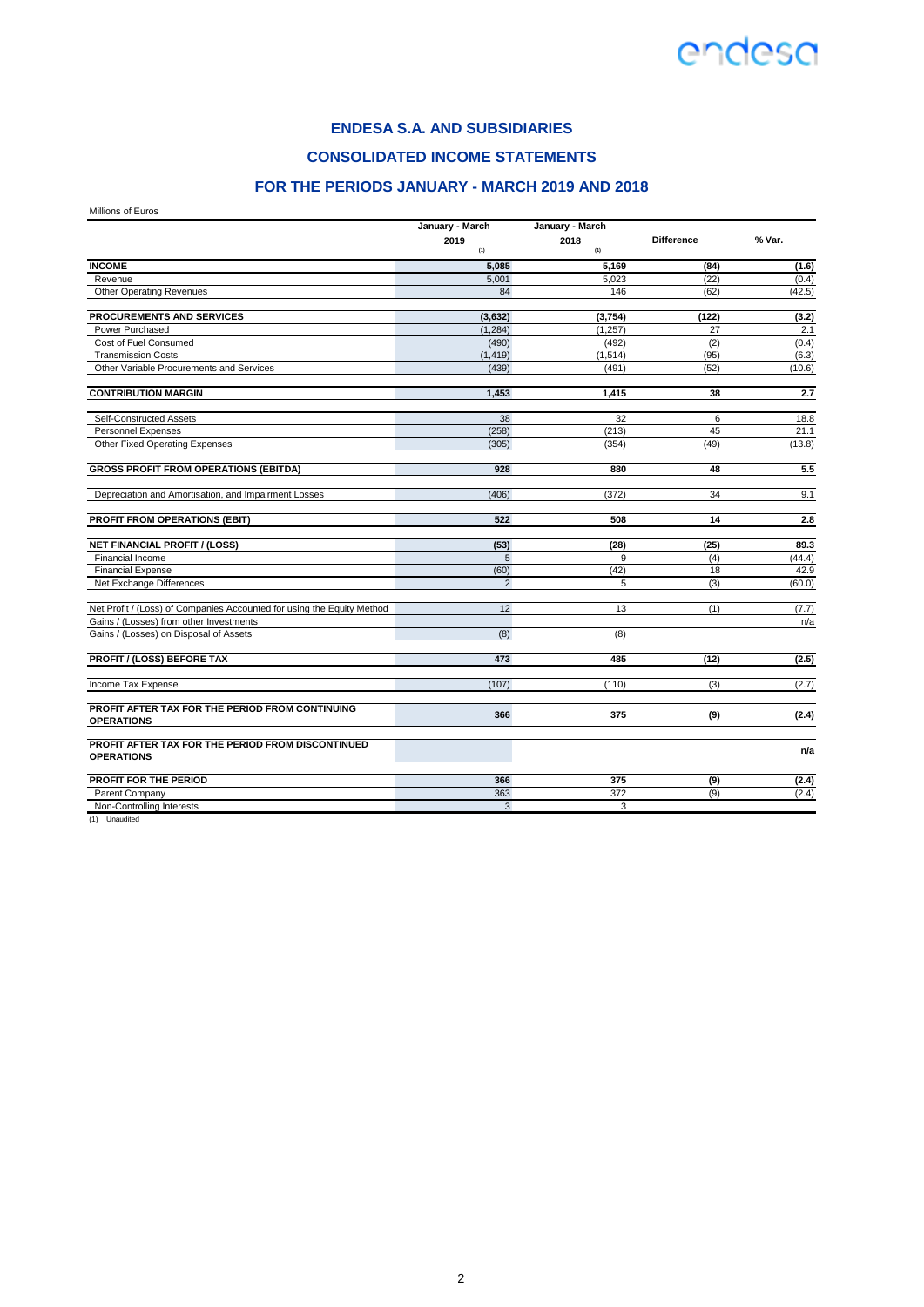### **ENDESA S.A. AND SUBSIDIARIES**

### **CONSOLIDATED STATEMENTS OF CASH FLOWS**

### **FOR THE PERIODS JANUARY - MARCH 2019 AND 2018**

Millions of Euros

|                                                                           | January - March | January - March |  |
|---------------------------------------------------------------------------|-----------------|-----------------|--|
|                                                                           | 2019<br>(1)     | 2018<br>(1)     |  |
| Profit Before Tax                                                         | 473             | 485             |  |
| Adjustments for:                                                          | 522             | 385             |  |
| Depreciation and Amortisation, and Impairment Losses                      | 406             | 372             |  |
| Other Adjustments (Net)                                                   | 116             | 13              |  |
| Changes in Working Capital                                                | (611)           | (893)           |  |
| Trade and Other Accounts Receivables                                      | (168)           | (219)           |  |
| Inventories                                                               | (94)            | (8)             |  |
| <b>Current Financial Assets</b>                                           | (71)            | (106)           |  |
| Trade Pavables and Other Current Liabilities                              | (278)           | (560)           |  |
| Other Cash Flows from / (used in) Operating Activities:                   | (49)            | 47              |  |
| <b>Interest Received</b>                                                  | 5               | 3               |  |
| <b>Dividends Received</b>                                                 |                 | 5               |  |
| Interest Paid                                                             | (8)             | (16)            |  |
| Income Tax Paid                                                           | 36              | 119             |  |
| Other Receipts from and Payments for Operating Activities                 | (82)            | (64)            |  |
| NET CASH FLOWS FROM / (USED IN) OPERATING ACTIVITIES                      | 335             | 24              |  |
| Acquisitions of Property, Plant and Equipment and Intangible Assets       | (451)           | (358)           |  |
| Proceeds from Sale of Property, Plant and Equipment and Intangible Assets | 5               | $\mathbf{1}$    |  |
| Purchase of Investments in Group Companies                                | (1)             |                 |  |
| Proceeds from Sale of Investments in Group Companies                      |                 | 20              |  |
| Purchase of other Investments                                             | (99)            | (56)            |  |
| Proceeds from Sale of other Investments                                   | 9               | 24              |  |
| Cash flows from Changes in the Consolidation Scope                        |                 |                 |  |
| Grants and other Deferred Income                                          | 10              | 15              |  |
| NET CASH FLOWS FROM / (USED IN) INVESTING ACTIVITIES                      | (527)           | (354)           |  |
| Cash Flows from Equity Instruments                                        |                 | (1)             |  |
| Proceeds from Borrowings, non-Current                                     | 335             | 274             |  |
| Repayment of Borrowings, non-Current                                      | (180)           | (53)            |  |
| Net Cash Flows used in Current Borrowings                                 | 769             | 692             |  |
| Dividends of the Parent Company Paid                                      | (741)           | (741)           |  |
| Payments to non-Controlling Interests                                     |                 |                 |  |
| NET CASH FLOWS FROM / (USED IN) FINANCING ACTIVITIES                      | 183             | 171             |  |
| <b>TOTAL NET CASH FLOWS</b>                                               | (9)             | (159)           |  |
| Effect of Exchange Rate Fluctuations on Cash and Cash Equivalents         |                 |                 |  |
| NET INCREASE / (DECREASE) IN CASH AND CASH EQUIVALENTS                    | (9)             | (159)           |  |
| CASH AND CASH EQUIVALENTS AT BEGINNING OF PERIOD                          | 244             | 399             |  |
| CASH AND CASH EQUIVALENTS AT END OF PERIOD                                | 235             | 240             |  |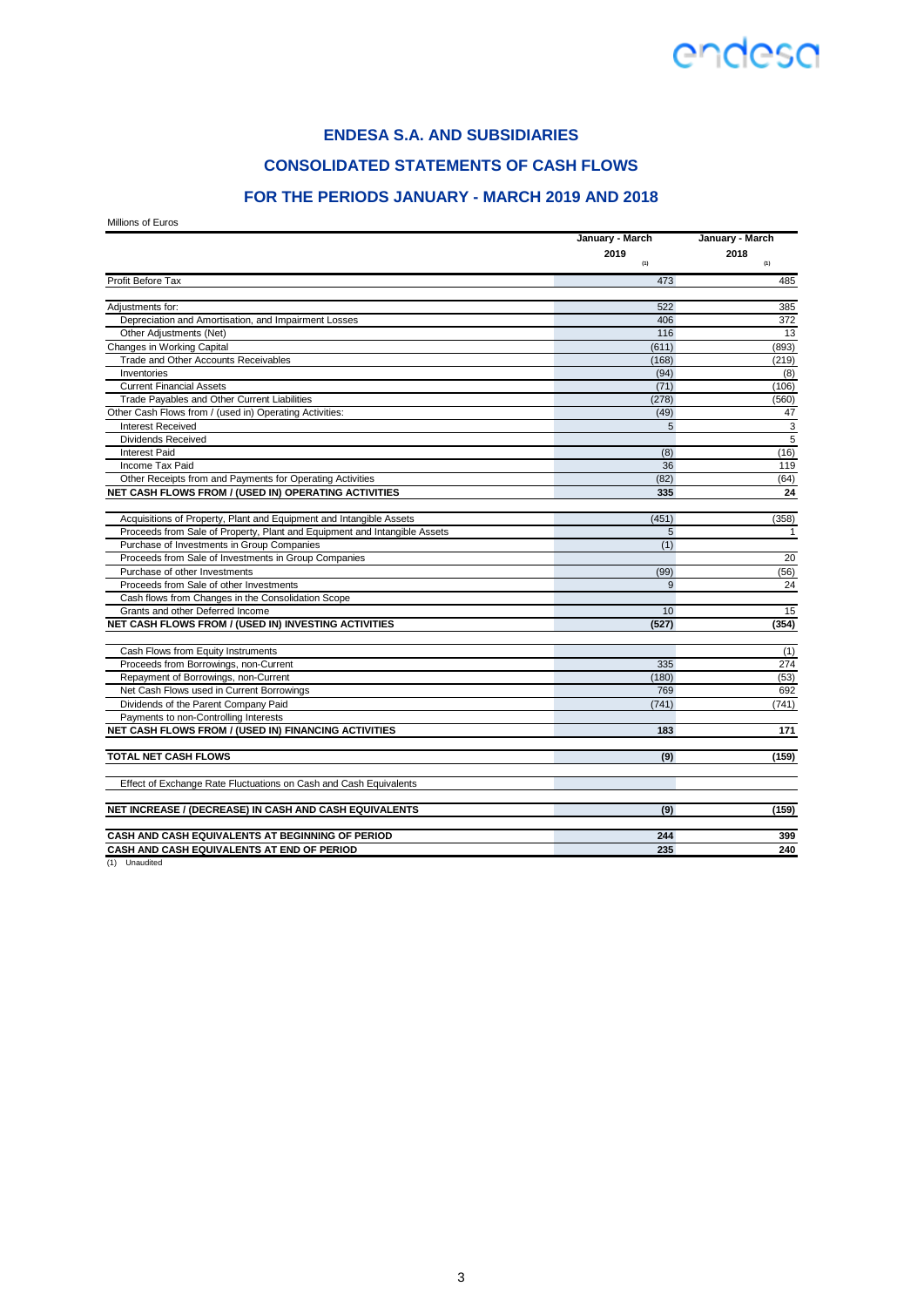

#### **CONSOLIDATED STATEMENTS OF OTHER COMPREHENSIVE INCOME**

#### **FOR THE PERIODS JANUARY - MARCH 2019 AND 2018**

Millions of Euros

| <b>NUMBER OF EXAMPLE</b>                                                                            |                          |                                        |              |                          |                                        |              |
|-----------------------------------------------------------------------------------------------------|--------------------------|----------------------------------------|--------------|--------------------------|----------------------------------------|--------------|
|                                                                                                     |                          | January - March                        |              |                          | January - March                        |              |
|                                                                                                     |                          | 2019                                   |              |                          | 2018                                   |              |
|                                                                                                     |                          | (1)                                    |              |                          | (1)                                    |              |
|                                                                                                     | Of the Parent<br>Company | Of Non-Controlling<br><b>Interests</b> | <b>Total</b> | Of the Parent<br>Company | Of Non-Controlling<br><b>Interests</b> | <b>Total</b> |
| <b>PROFIT FOR THE PERIOD</b>                                                                        | 363                      | 3                                      | 366          | 372                      | 3                                      | 375          |
| <b>OTHER COMPREHENSIVE INCOME:</b>                                                                  |                          |                                        |              |                          |                                        |              |
| <b>INCOME AND EXPENSE RECOGNISED DIRECTLY IN EQUITY</b>                                             | 177                      |                                        | 177          | (17)                     |                                        | (17)         |
| Items that Can Be Reclassified to Profit or Loss:                                                   | 177                      |                                        | 177          | (17)                     |                                        | (17)         |
| Cash Flow Hedges                                                                                    | 242                      |                                        | 242          | (24)                     |                                        | (24)         |
| <b>Translation Differences</b>                                                                      |                          |                                        |              |                          |                                        |              |
| Companies Accounted for using the Equity Method                                                     | (2)                      |                                        | (2)          |                          |                                        |              |
| Other Income and Expenses Recognised directly in Equity                                             |                          |                                        |              |                          |                                        |              |
| <b>Tax Effect</b>                                                                                   | (63)                     |                                        | (63)         | 6                        |                                        | ĥ            |
| Items not to Be Reclassified to Profit or Loss in Subsequent Periods:                               |                          |                                        |              |                          |                                        |              |
| From Revaluation / (Reversal of Revaluation) of Property, Plant and Equipment and Intangible Assets |                          |                                        |              |                          |                                        |              |
| From Measurement of Financial Instruments                                                           |                          |                                        |              |                          |                                        |              |
| Financial Assets at Fair Value                                                                      |                          |                                        |              |                          |                                        |              |
| Other Income / (Expenses)                                                                           |                          |                                        |              |                          |                                        |              |
| From Actuarial Gains and Losses and other Adjustments                                               |                          |                                        |              |                          |                                        |              |
| <b>Tax Effect</b>                                                                                   |                          |                                        |              |                          |                                        |              |
| AMOUNTS TRANSFERRED TO INCOME STATEMENT AND/OR INVESTMENTS                                          | (46)                     |                                        | (46)         | (2)                      |                                        | (2)          |
| Cash Flow Hedges                                                                                    | (64)                     |                                        | (64)         | (3)                      |                                        | (3)          |
| <b>Translation Differences</b>                                                                      |                          |                                        |              |                          |                                        |              |
| Companies Accounted for using the Equity Method                                                     |                          |                                        |              |                          |                                        |              |
| Other Income and Expenses Recognised directly in Equity                                             |                          |                                        |              |                          |                                        |              |
| <b>Tax Effect</b>                                                                                   | 18                       |                                        | 18           |                          |                                        |              |
| <b>TOTAL COMPREHENSIVE INCOME</b>                                                                   | 494                      | 3                                      | 497          | 353                      | 3                                      | 356          |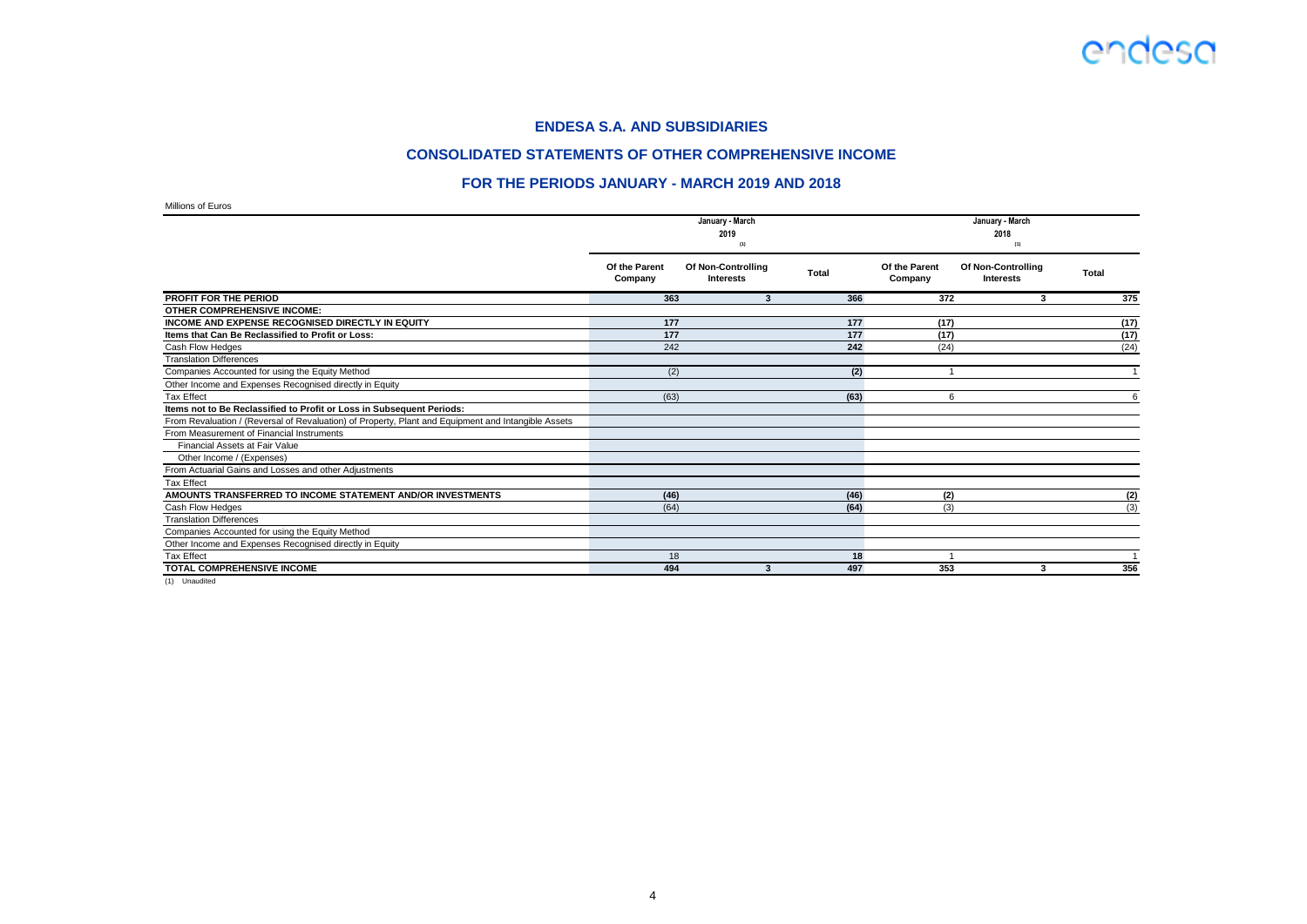#### **CONSOLIDATED STATEMENT OF CHANGES IN EQUITY**

#### **FOR THE PERIOD JANUARY - MARCH 2019**

Millions of Euros

| <b>INITIOTIS OF LATOS</b>                                         |                      |                                                           | Equity attributable to the Parent Company (1)           |                             |                                |                          |                                     |                     |
|-------------------------------------------------------------------|----------------------|-----------------------------------------------------------|---------------------------------------------------------|-----------------------------|--------------------------------|--------------------------|-------------------------------------|---------------------|
|                                                                   |                      |                                                           | <b>Capital and reserves</b>                             |                             |                                |                          |                                     |                     |
|                                                                   |                      |                                                           |                                                         |                             |                                |                          |                                     |                     |
|                                                                   | <b>Share Capital</b> | Share premium,<br><b>Reserves and</b><br>interim dividend | <b>Treasury shares</b><br>and own equity<br>instruments | Profit<br>for the<br>period | Other<br>equity<br>instruments | Valuation<br>adjustments | <b>Non-Controlling</b><br>Interests | <b>Total equity</b> |
| <b>BALANCE AT 1 JANUARY 2019</b>                                  | 1.271                | 6,416                                                     |                                                         | 1,417                       |                                | (67)                     | 144                                 | 9,181               |
| Adjustments due to Changes in Accounting Policies                 |                      |                                                           |                                                         |                             |                                |                          |                                     |                     |
| Correction of Errors                                              |                      |                                                           |                                                         |                             |                                |                          |                                     |                     |
| ADJUSTED BALANCE AT 1 JANUARY 2019                                | 1,271                | 6,416                                                     |                                                         | 1,417                       |                                | (67)                     | 144                                 | 9,181               |
| <b>TOTAL COMPREHENSIVE INCOME</b>                                 |                      |                                                           |                                                         | 363                         |                                | 131                      | 3                                   | 497                 |
| TRANSACTIONS WITH SHAREHOLDERS OR OWNERS                          |                      |                                                           |                                                         |                             |                                |                          |                                     |                     |
| Capital Increases / (Reductions)                                  |                      |                                                           |                                                         |                             |                                |                          |                                     |                     |
| Conversion of Liabilities into Equity                             |                      |                                                           |                                                         |                             |                                |                          |                                     |                     |
| Dividends Paid                                                    |                      |                                                           |                                                         |                             |                                |                          |                                     |                     |
| Transactions with Treasury Shares or Own Equity Instruments (Net) |                      |                                                           |                                                         |                             |                                |                          |                                     |                     |
| Increases / (Reductions) due to Business Combinations             |                      |                                                           |                                                         |                             |                                |                          |                                     |                     |
| Other Transactions with Shareholders and Owners                   |                      |                                                           |                                                         |                             |                                |                          |                                     |                     |
| <b>OTHER CHANGES IN EQUITY</b>                                    |                      | 1,417                                                     |                                                         | (1, 417)                    |                                |                          |                                     |                     |
| Share-Based Payments                                              |                      |                                                           |                                                         |                             |                                |                          |                                     |                     |
| Transfers between Equity Items                                    |                      | 1,417                                                     |                                                         | (1, 417)                    |                                |                          |                                     |                     |
| Other Changes                                                     |                      |                                                           |                                                         |                             |                                |                          |                                     |                     |
| <b>BALANCE AT 31 MARCH 2019</b>                                   | 1,271                | 7,833                                                     |                                                         | 363                         |                                | 64                       | 147                                 | 9,678               |
|                                                                   |                      |                                                           |                                                         |                             |                                |                          |                                     |                     |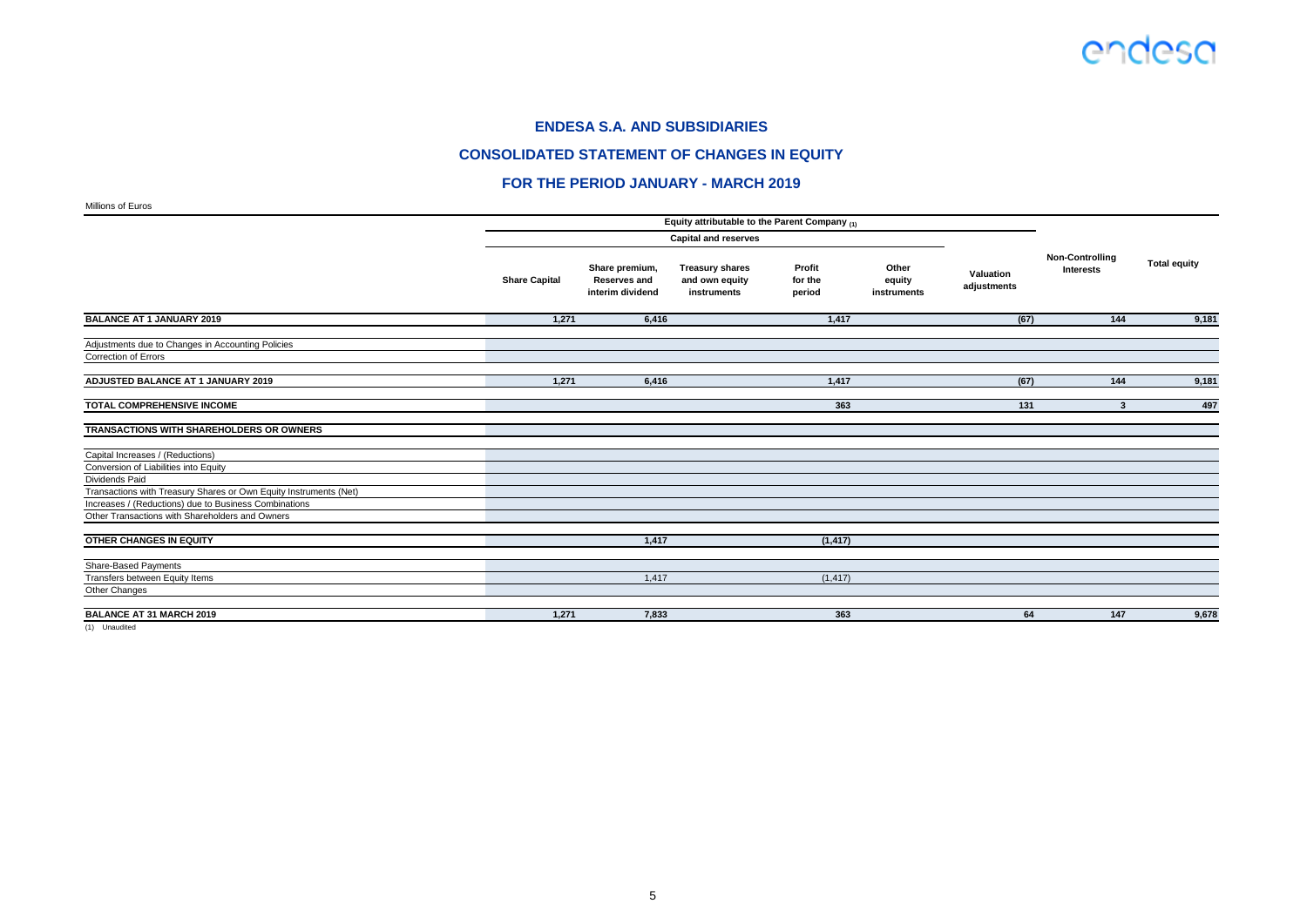#### **CONSOLIDATED STATEMENT OF CHANGES IN EQUITY**

#### **FOR THE PERIOD JANUARY - MARCH 2018**

Millions of Euros

| <b>NIIIIUIIS UL EUIUS</b>                                                                                                                                                     |                      |                                                           |                                                         |                             |                                |                          |                                     |                     |
|-------------------------------------------------------------------------------------------------------------------------------------------------------------------------------|----------------------|-----------------------------------------------------------|---------------------------------------------------------|-----------------------------|--------------------------------|--------------------------|-------------------------------------|---------------------|
|                                                                                                                                                                               |                      |                                                           | Equity attributable to the Parent Company (1)           |                             |                                |                          |                                     |                     |
|                                                                                                                                                                               |                      |                                                           | <b>Capital and reserves</b>                             |                             |                                |                          | <b>Non-Controlling</b><br>Interests | <b>Total equity</b> |
|                                                                                                                                                                               | <b>Share Capital</b> | Share premium,<br><b>Reserves and</b><br>interim dividend | <b>Treasury shares</b><br>and own equity<br>instruments | Profit<br>for the<br>period | Other<br>equity<br>instruments | Valuation<br>adjustments |                                     |                     |
| <b>BALANCE AT 1 JANUARY 2018</b>                                                                                                                                              | 1,271                | 6,414                                                     |                                                         | 1,463                       |                                | (52)                     | 137                                 | 9,233               |
| Adjustments due to Changes in Accounting Policies<br>Correction of Errors                                                                                                     |                      | 31                                                        |                                                         |                             |                                |                          |                                     | 31                  |
| ADJUSTED BALANCE AT 1 JANUARY 2018                                                                                                                                            | 1,271                | 6,445                                                     |                                                         | 1,463                       |                                | (52)                     | 137                                 | 9,264               |
| <b>TOTAL COMPREHENSIVE INCOME</b>                                                                                                                                             |                      |                                                           |                                                         | 372                         |                                | (19)                     | 3                                   | 356                 |
| TRANSACTIONS WITH SHAREHOLDERS OR OWNERS                                                                                                                                      |                      |                                                           |                                                         |                             |                                |                          | (1)                                 | (1)                 |
| Capital Increases / (Reductions)<br>Conversion of Liabilities into Equity                                                                                                     |                      |                                                           |                                                         |                             |                                |                          | (1)                                 | (1)                 |
| Dividends Paid                                                                                                                                                                |                      |                                                           |                                                         |                             |                                |                          |                                     |                     |
| Transactions with Treasury Shares or Own Equity Instruments (Net)<br>Increases / (Reductions) due to Business Combinations<br>Other Transactions with Shareholders and Owners |                      |                                                           |                                                         |                             |                                |                          |                                     |                     |
| <b>OTHER CHANGES IN EQUITY</b>                                                                                                                                                |                      | 1,463                                                     |                                                         | (1, 463)                    |                                |                          |                                     |                     |
| Share-Based Payments<br>Transfers between Equity Items<br>Other Changes                                                                                                       |                      | 1,463                                                     |                                                         | (1, 463)                    |                                |                          |                                     |                     |
| <b>BALANCE AT 31 MARCH 2018</b>                                                                                                                                               | 1,271                | 7.908                                                     |                                                         | 372                         |                                | (71)                     | 139                                 | 9,619               |
|                                                                                                                                                                               |                      |                                                           |                                                         |                             |                                |                          |                                     |                     |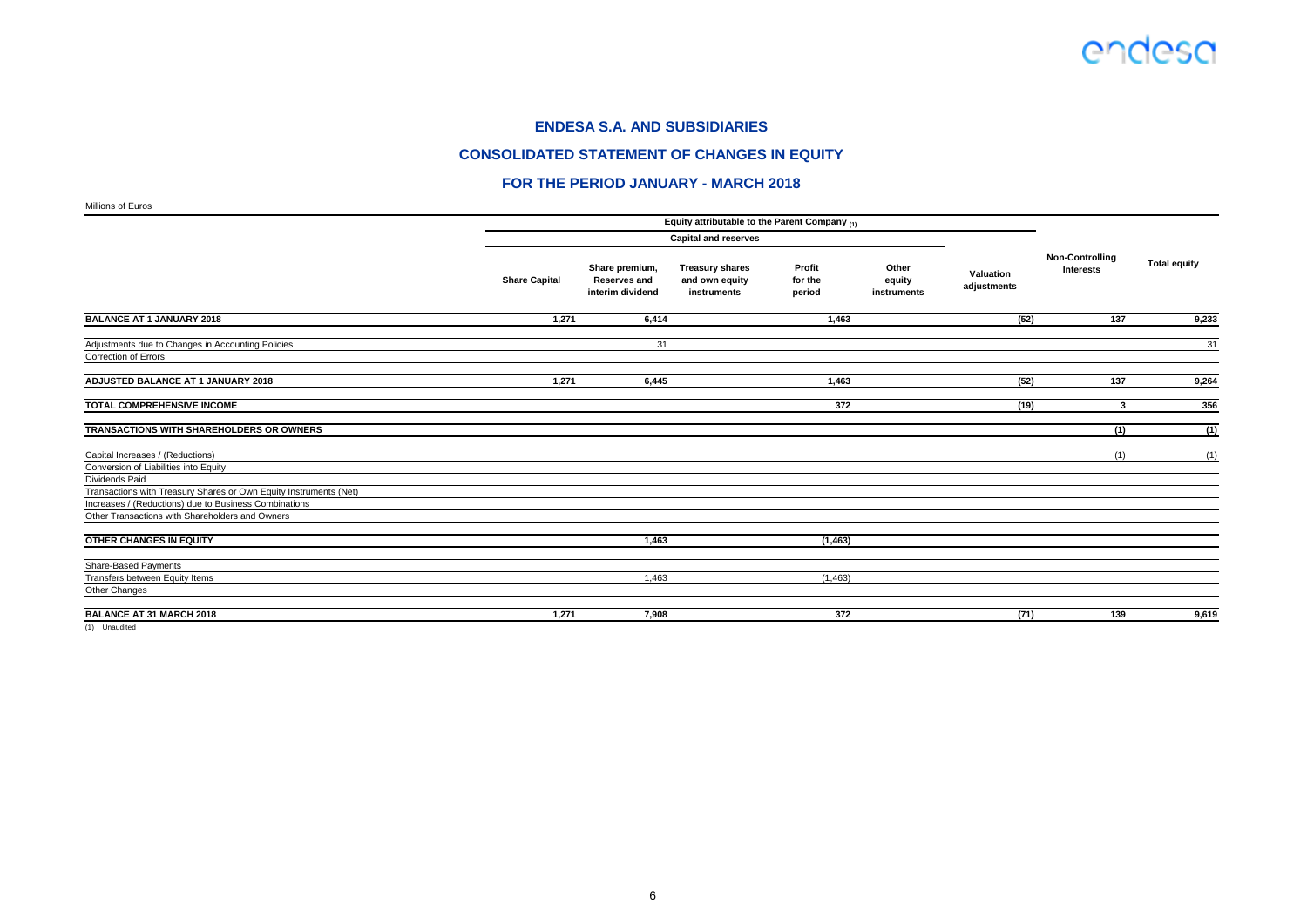#### **BREAKDOWN CONSOLIDATED STATEMENT OF FINANCIAL POSITION**

#### **AT 31 MARCH 2019**

| Millions of Euros                                                                           |                              |                     |                               |                                                         |              |
|---------------------------------------------------------------------------------------------|------------------------------|---------------------|-------------------------------|---------------------------------------------------------|--------------|
|                                                                                             |                              |                     | 31 March 2019 (1)             |                                                         |              |
|                                                                                             | <b>Generation and Supply</b> | <b>Distribution</b> | <b>Structure and Services</b> | Consolidation<br><b>Adjustments and</b><br>Eliminations | <b>Total</b> |
| <b>ASSETS</b>                                                                               |                              |                     |                               |                                                         |              |
| <b>NON-CURRENT ASSETS</b>                                                                   | 13,282                       | 13,297              | 29,671                        | (30,000)                                                | 26,250       |
| Property, Plant and Equipment                                                               | 10,023                       | 11,891              | 124                           |                                                         | 22,038       |
| <b>Investment Property</b>                                                                  |                              | 56                  | 6                             |                                                         | 62           |
| Intangible Assets                                                                           | 976                          | 216                 | 136                           |                                                         | 1,328        |
| Goodwill                                                                                    | 378                          | 97                  | $\overline{4}$                |                                                         | 479          |
| Investments Accounted for using the Equity Method                                           | 238                          | 17                  | $\overline{4}$                |                                                         | 259          |
| Non-Current Financial Assets                                                                | 1,005                        | 702                 | 29,258                        | (30, 012)                                               | 953          |
| Deferred Tax Assets                                                                         | 662                          | 318                 | 139                           | 12                                                      | 1,131        |
| <b>CURRENT ASSETS</b>                                                                       | 5,205                        | 1,130               | 2,265                         | (2,639)                                                 | 5,961        |
| Inventories                                                                                 | 1,304                        | 146                 |                               |                                                         | 1,450        |
| Trade and other Receivables                                                                 | 2,825                        | 650                 | 504                           | (811)                                                   | 3,168        |
| <b>Current Financial Assets</b>                                                             | 854                          | 326                 | 1,756                         | (1,828)                                                 | 1,108        |
| Cash and Cash Equivalents                                                                   | 222                          | 8                   | 5                             |                                                         | 235          |
| Non-Current Assets Held for Sale and Discontinued Operations                                |                              |                     |                               |                                                         |              |
| <b>TOTAL ASSETS</b>                                                                         | 18,487                       | 14,427              | 31,936                        | (32, 639)                                               | 32,211       |
| <b>EQUITY AND LIABILITIES</b>                                                               |                              |                     |                               |                                                         |              |
| <b>EQUITY</b>                                                                               | 7,461                        | 3,713               | 17,378                        | (18, 874)                                               | 9,678        |
| Of the Parent Company                                                                       | 7,321                        | 3,706               | 17,378                        | (18, 874)                                               | 9,531        |
| Of non-Controlling Interests                                                                | 140                          | $\overline{7}$      |                               |                                                         | 147          |
| <b>NON-CURRENT LIABILITIES</b>                                                              | 6,989                        | 8,772               | 10,435                        | (11, 228)                                               | 14,968       |
| Deferred Income                                                                             | 44                           | 4,539               |                               | (21)                                                    | 4,562        |
| Non-Current Provisions                                                                      | 1,966                        | 903                 | 320                           | 55                                                      | 3,244        |
| Non-Current Interest-Bearing Loans and Borrowings                                           | 3,976                        | 2,524               | 10,014                        | (11, 231)                                               | 5,283        |
| Other non-Current Liabilities                                                               | 245                          | 475                 | 38                            | (33)                                                    | 725          |
| Deferred Tax Liabilities                                                                    | 758                          | 331                 | 63                            | $\overline{2}$                                          | 1,154        |
| <b>CURRENT LIABILITIES</b>                                                                  | 4,037                        | 1,942               | 4,123                         | (2,537)                                                 | 7,565        |
| Current Interest-Bearing Loans and Borrowings                                               | 56                           | $\overline{7}$      | 3,526                         | (1,733)                                                 | 1,856        |
| <b>Current Provisions</b>                                                                   | 545                          | 66                  | 59                            |                                                         | 670          |
| Trade Payables and other Current Liabilities                                                | 3,436                        | 1,869               | 538                           | (804)                                                   | 5,039        |
| Liabilities Associated with non-Current Assets classified as Held for Sale and Discontinued |                              |                     |                               |                                                         |              |
| Operations                                                                                  |                              |                     |                               |                                                         |              |
| <b>TOTAL EQUITY AND LIABILITIES</b>                                                         | 18.487                       | 14.427              | 31.936                        | (32, 639)                                               | 32.211       |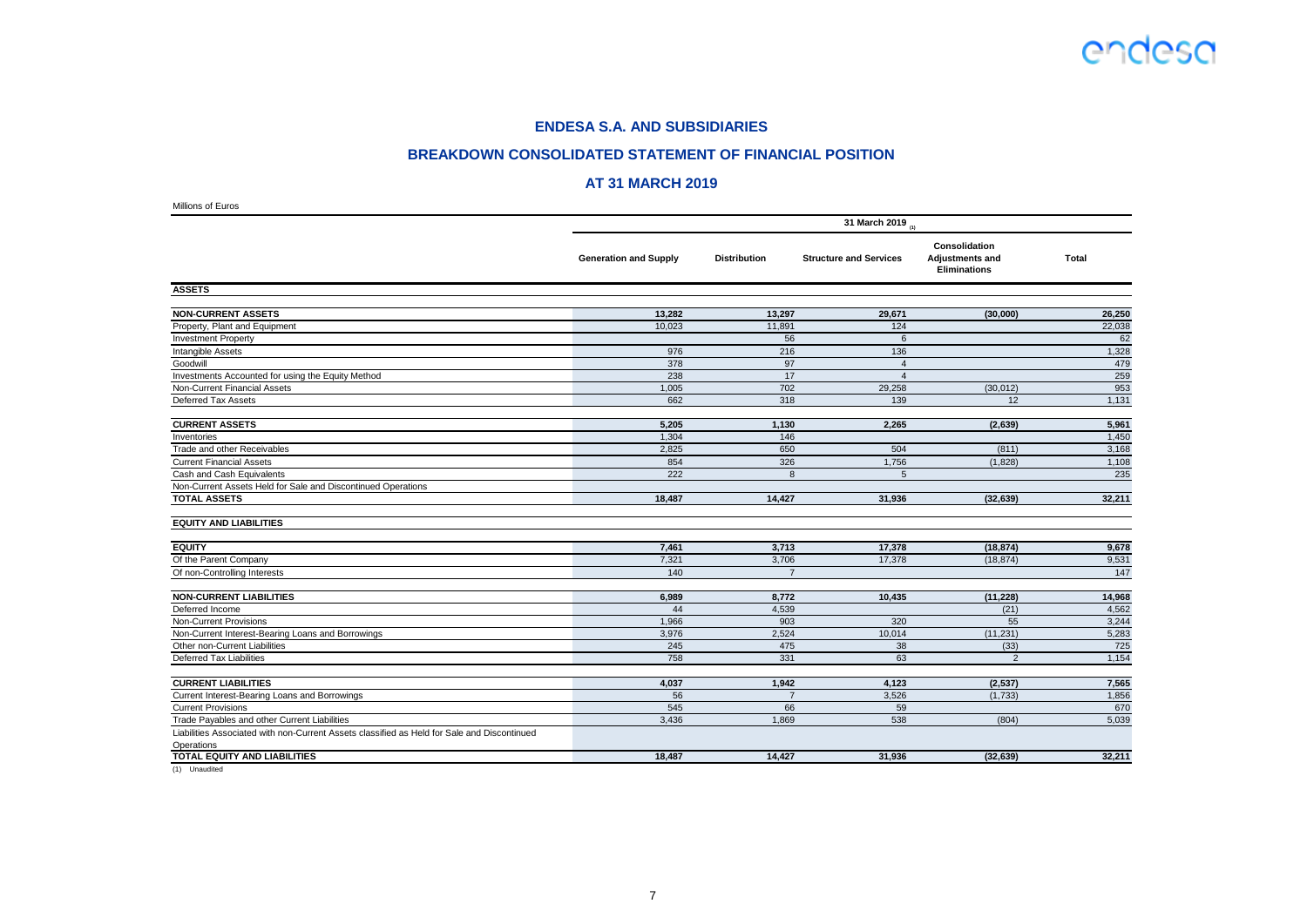#### **BREAKDOWN CONSOLIDATED STATEMENT OF FINANCIAL POSITION**

#### **AT 31 DECEMBER 2018**

| Millions of Euros                                                                           |                              |                     |                                 |                                                  |              |
|---------------------------------------------------------------------------------------------|------------------------------|---------------------|---------------------------------|--------------------------------------------------|--------------|
|                                                                                             |                              |                     | 31 December 2018 <sub>(1)</sub> |                                                  |              |
|                                                                                             | <b>Generation and Supply</b> | <b>Distribution</b> | <b>Structure and Services</b>   | Consolidation<br>Adjustments and<br>Eliminations | <b>Total</b> |
| <b>ASSETS</b>                                                                               |                              |                     |                                 |                                                  |              |
| <b>NON-CURRENT ASSETS</b>                                                                   | 13,235                       | 13,349              | 29,981                          | (30, 564)                                        | 26,001       |
| Property, Plant and Equipment                                                               | 9,856                        | 11,916              | 68                              |                                                  | 21,840       |
| <b>Investment Property</b>                                                                  |                              | 56                  | 6                               |                                                  | 62           |
| Intangible Assets                                                                           | 991                          | 223                 | 141                             |                                                  | 1,355        |
| Goodwill                                                                                    | 378                          | 97                  | $\overline{4}$                  |                                                  | 479          |
| Investments Accounted for using the Equity Method                                           | 229                          | 18                  | $\overline{2}$                  |                                                  | 249          |
| Non-Current Financial Assets                                                                | 1,093                        | 718                 | 29,623                          | (30, 576)                                        | 858          |
| Deferred Tax Assets                                                                         | 688                          | 321                 | 137                             | 12                                               | 1,158        |
| <b>CURRENT ASSETS</b>                                                                       | 5,083                        | 1,106               | 2.910                           | (3, 444)                                         | 5,655        |
| Inventories                                                                                 | 1,348                        | 125                 |                                 |                                                  | 1,473        |
| Trade and other Receivables                                                                 | 2,622                        | 671                 | 1,941                           | (2, 279)                                         | 2,955        |
| <b>Current Financial Assets</b>                                                             | 889                          | 304                 | 955                             | (1, 165)                                         | 983          |
| Cash and Cash Equivalents                                                                   | 224                          | 6                   | 14                              |                                                  | 244          |
| Non-Current Assets Held for Sale and Discontinued Operations                                |                              |                     |                                 |                                                  |              |
| <b>TOTAL ASSETS</b>                                                                         | 18,318                       | 14,455              | 32,891                          | (34,008)                                         | 31,656       |
| <b>EQUITY AND LIABILITIES</b>                                                               |                              |                     |                                 |                                                  |              |
| <b>EQUITY</b>                                                                               | 7,194                        | 3.472               | 17,388                          | (18, 873)                                        | 9,181        |
| Of the Parent Company                                                                       | 7,057                        | 3,465               | 17,388                          | (18, 873)                                        | 9,037        |
| Of non-Controlling Interests                                                                | 137                          | $\overline{7}$      |                                 |                                                  | 144          |
| <b>NON-CURRENT LIABILITIES</b>                                                              | 6,079                        | 8.522               | 12,111                          | (11, 931)                                        | 14,781       |
| Deferred Income                                                                             | 44                           | 4,562               |                                 | (19)                                             | 4,587        |
| Non-Current Provisions                                                                      | 1,995                        | 954                 | 323                             | 53                                               | 3,325        |
| Non-Current Interest-Bearing Loans and Borrowings                                           | 3,022                        | 2,197               | 11,707                          | (11, 951)                                        | 4,975        |
| Other non-Current Liabilities                                                               | 281                          | 474                 | 19                              | (17)                                             | 757          |
| Deferred Tax Liabilities                                                                    | 737                          | 335                 | 62                              | 3                                                | 1,137        |
| <b>CURRENT LIABILITIES</b>                                                                  | 5,045                        | 2,461               | 3,392                           | (3,204)                                          | 7,694        |
| Current Interest-Bearing Loans and Borrowings                                               | 59                           | 4                   | 1,916                           | (933)                                            | 1,046        |
| <b>Current Provisions</b>                                                                   | 444                          | 65                  | 62                              |                                                  | 571          |
| Trade Payables and other Current Liabilities                                                | 4,542                        | 2,392               | 1,414                           | (2,271)                                          | 6,077        |
| Liabilities Associated with non-Current Assets classified as Held for Sale and Discontinued |                              |                     |                                 |                                                  |              |
| Operations<br><b>TOTAL EQUITY AND LIABILITIES</b>                                           |                              |                     |                                 |                                                  |              |
|                                                                                             | 18,318                       | 14,455              | 32,891                          | (34,008)                                         | 31,656       |

(1) Audited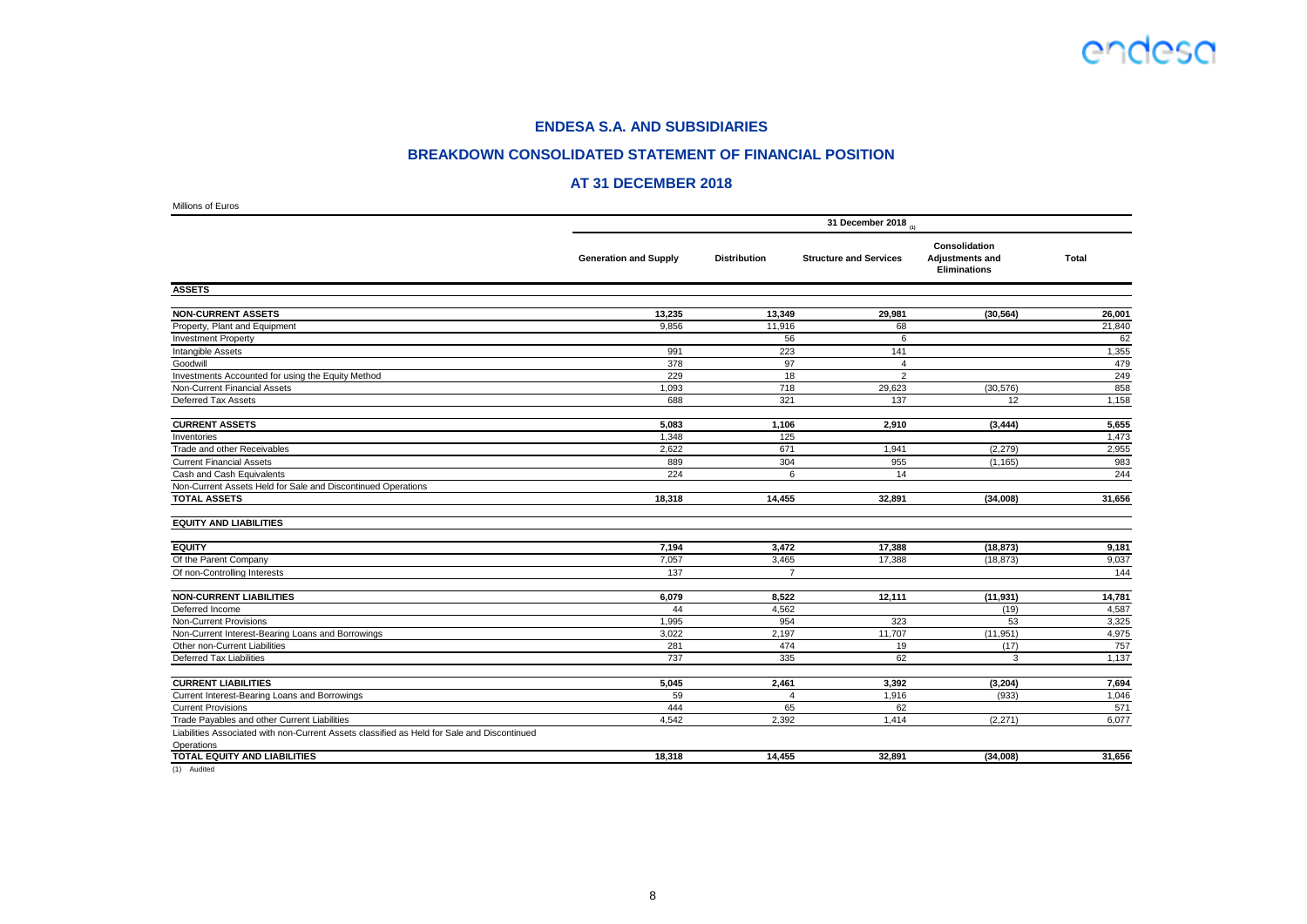#### **BREAKDOWN CONSOLIDATED INCOME STATEMENT**

#### **FOR THE PERIOD JANUARY - MARCH 2019**

Millions of Euros

|                                                                        | January - March 2019         |                     |                               |                                                         |                |  |  |
|------------------------------------------------------------------------|------------------------------|---------------------|-------------------------------|---------------------------------------------------------|----------------|--|--|
|                                                                        | <b>Generation and Supply</b> | <b>Distribution</b> | <b>Structure and Services</b> | Consolidation<br>Adjustments and<br><b>Eliminations</b> | <b>Total</b>   |  |  |
| <b>INCOME</b>                                                          | 4,454                        | 686                 | 133                           | (188)                                                   | 5,085          |  |  |
| Revenue                                                                | 4,422                        | 619                 | 128                           | (168)                                                   | 5,001          |  |  |
| <b>Other Operating Revenues</b>                                        | 32                           | 67                  | 5                             | (20)                                                    | 84             |  |  |
| PROCUREMENTS AND SERVICES                                              | (3,630)                      | (43)                | (4)                           | 45                                                      | (3,632)        |  |  |
| Power Purchased                                                        | (1, 281)                     | (3)                 |                               |                                                         | (1, 284)       |  |  |
| Cost of Fuel Consumed                                                  | (490)                        |                     |                               |                                                         | (490)          |  |  |
| <b>Transmission Costs</b>                                              | (1, 416)                     | (3)                 |                               |                                                         | (1, 419)       |  |  |
| Other Variable Procurements and Services                               | (443)                        | (37)                | (4)                           | 45                                                      | (439)          |  |  |
| <b>CONTRIBUTION MARGIN</b>                                             | 824                          | 643                 | 129                           | (143)                                                   | 1,453          |  |  |
| Self-Constructed Assets                                                | $\overline{7}$               | 29                  | $\overline{2}$                |                                                         | 38             |  |  |
| <b>Personnel Expenses</b>                                              | (133)                        | (75)                | (52)                          | $\overline{2}$                                          | (258)          |  |  |
| Other Fixed Operating Expenses                                         | (279)                        | (96)                | (69)                          | 139                                                     | (305)          |  |  |
| <b>GROSS PROFIT FROM OPERATIONS (EBITDA)</b>                           | 419                          | 501                 | 10                            | (2)                                                     | 928            |  |  |
| Depreciation and Amortisation, and Impairment Losses                   | (228)                        | (163)               | (15)                          |                                                         | (406)          |  |  |
| <b>PROFIT FROM OPERATIONS (EBIT)</b>                                   | 191                          | 338                 | (5)                           | (2)                                                     | 522            |  |  |
| <b>NET FINANCIAL PROFIT / (LOSS)</b>                                   | (32)                         | (19)                | (2)                           |                                                         | (53)           |  |  |
| <b>Financial Income</b>                                                | $\overline{5}$               |                     | 144                           | (145)                                                   | 5              |  |  |
| <b>Financial Expense</b>                                               | (34)                         | (20)                | (151)                         | 145                                                     | (60)           |  |  |
| Net Exchange Differences                                               | (3)                          |                     | 5                             |                                                         | $\overline{2}$ |  |  |
| Net Profit / (Loss) of Companies Accounted for using the Equity Method | 12                           |                     |                               |                                                         | 12             |  |  |
| Gains / (Losses) from other Investments                                |                              |                     |                               |                                                         |                |  |  |
| Gains / (Losses) on Disposal of Assets                                 | (8)                          |                     |                               |                                                         | (8)            |  |  |
| <b>PROFIT / (LOSS) BEFORE TAX</b>                                      | 163                          | 319                 | (7)                           | (2)                                                     | 473            |  |  |
| Income Tax Expense                                                     | (32)                         | (77)                |                               |                                                         | (107)          |  |  |
| PROFIT AFTER TAX FOR THE PERIOD FROM CONTINUING OPERATIONS             | 131                          | 242                 | (6)                           | (1)                                                     | 366            |  |  |
| PROFIT AFTER TAX FOR THE PERIOD FROM DISCONTINUED OPERATIONS           |                              |                     |                               |                                                         |                |  |  |
| <b>PROFIT FOR THE PERIOD</b>                                           | 131                          | 242                 | (6)                           | (1)                                                     | 366            |  |  |
| Parent Company                                                         | 128                          | 242                 | (6)                           | (1)                                                     | 363            |  |  |
| Non-Controlling Interests                                              | $\overline{3}$               |                     |                               |                                                         | $\overline{3}$ |  |  |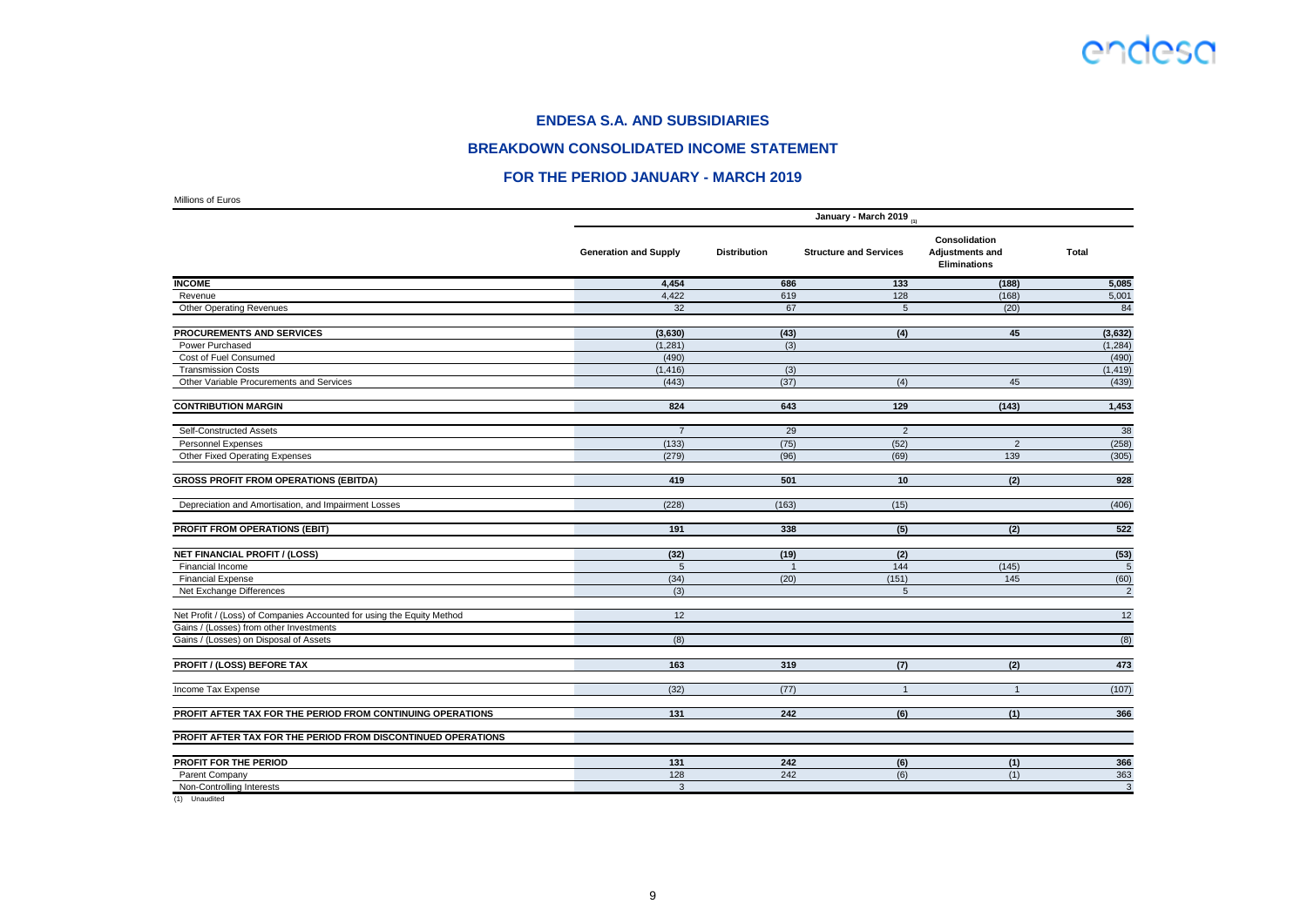#### **BREAKDOWN CONSOLIDATED INCOME STATEMENT**

#### **FOR THE PERIOD JANUARY - MARCH 2018**

**(1) January - March 2018**

**Consolidation** 

|                    | <b>Generation ar</b> |
|--------------------|----------------------|
| Æ                  |                      |
| nue                |                      |
| Operating Revenues |                      |
|                    |                      |

|                                                                                   | <b>Generation and Supply</b> | <b>Distribution</b> | <b>Structure and Services</b> | <b>Adjustments and</b><br><b>Eliminations</b> | <b>Total</b> |
|-----------------------------------------------------------------------------------|------------------------------|---------------------|-------------------------------|-----------------------------------------------|--------------|
| <b>INCOME</b>                                                                     | 4,538                        | 681                 | 128                           | (178)                                         | 5,169        |
| Revenue                                                                           | 4,443                        | 619                 | 123                           | (162)                                         | 5,023        |
| <b>Other Operating Revenues</b>                                                   | 95                           | 62                  | 5                             | (16)                                          | 146          |
| PROCUREMENTS AND SERVICES                                                         | (3,723)                      | (51)                | (23)                          | 43                                            | (3,754)      |
| Power Purchased                                                                   | (1, 257)                     |                     |                               |                                               | (1, 257)     |
| Cost of Fuel Consumed                                                             | (492)                        |                     |                               |                                               | (492)        |
| <b>Transmission Costs</b>                                                         | (1, 514)                     |                     |                               |                                               | (1, 514)     |
| Other Variable Procurements and Services                                          | (460)                        | (51)                | (23)                          | 43                                            | (491)        |
| <b>CONTRIBUTION MARGIN</b>                                                        | 815                          | 630                 | 105                           | (135)                                         | 1,415        |
| Self-Constructed Assets                                                           | 5                            | 25                  | $\overline{2}$                |                                               | 32           |
| Personnel Expenses                                                                | (121)                        | (64)                | (40)                          | 12                                            | (213)        |
| Other Fixed Operating Expenses                                                    | (293)                        | (110)               | (80)                          | 129                                           | (354)        |
| <b>GROSS PROFIT FROM OPERATIONS (EBITDA)</b>                                      | 406                          | 481                 | (13)                          | 6                                             | 880          |
| Depreciation and Amortisation, and Impairment Losses                              | (210)                        | (153)               | (9)                           |                                               | (372)        |
| PROFIT FROM OPERATIONS (EBIT)                                                     | 196                          | 328                 | (22)                          | 6                                             | 508          |
| <b>NET FINANCIAL PROFIT / (LOSS)</b>                                              | (33)                         | (18)                | 23                            |                                               | (28)         |
| <b>Financial Income</b>                                                           | $\overline{7}$               | 1                   | 124                           | (123)                                         | 9            |
| <b>Financial Expense</b>                                                          | (45)                         | (19)                | (101)                         | 123                                           | (42)         |
| Net Exchange Differences                                                          | 5                            |                     |                               |                                               | 5            |
| Net Profit / (Loss) of Companies Accounted for using the Equity Method            | 6                            | $\overline{4}$      | 3                             |                                               | 13           |
| Gains / (Losses) from other Investments<br>Gains / (Losses) on Disposal of Assets | (8)                          |                     |                               |                                               | (8)          |
| PROFIT / (LOSS) BEFORE TAX                                                        | 161                          | 314                 | 4                             | 6                                             | 485          |
| Income Tax Expense                                                                | (36)                         | (73)                |                               | (1)                                           | (110)        |
| PROFIT AFTER TAX FOR THE PERIOD FROM CONTINUING OPERATIONS                        | 125                          | 241                 | 4                             | 5                                             | 375          |
| PROFIT AFTER TAX FOR THE PERIOD FROM DISCONTINUED OPERATIONS                      |                              |                     |                               |                                               |              |
| PROFIT FOR THE PERIOD                                                             | 125                          | 241                 | 4                             | 5                                             | 375          |
| Parent Company                                                                    | 122                          | 241                 | $\overline{4}$                | $\overline{5}$                                | 372          |
| Non-Controlling Interests                                                         | 3                            |                     |                               |                                               | 3            |

(1) Unaudited

Millions of Euros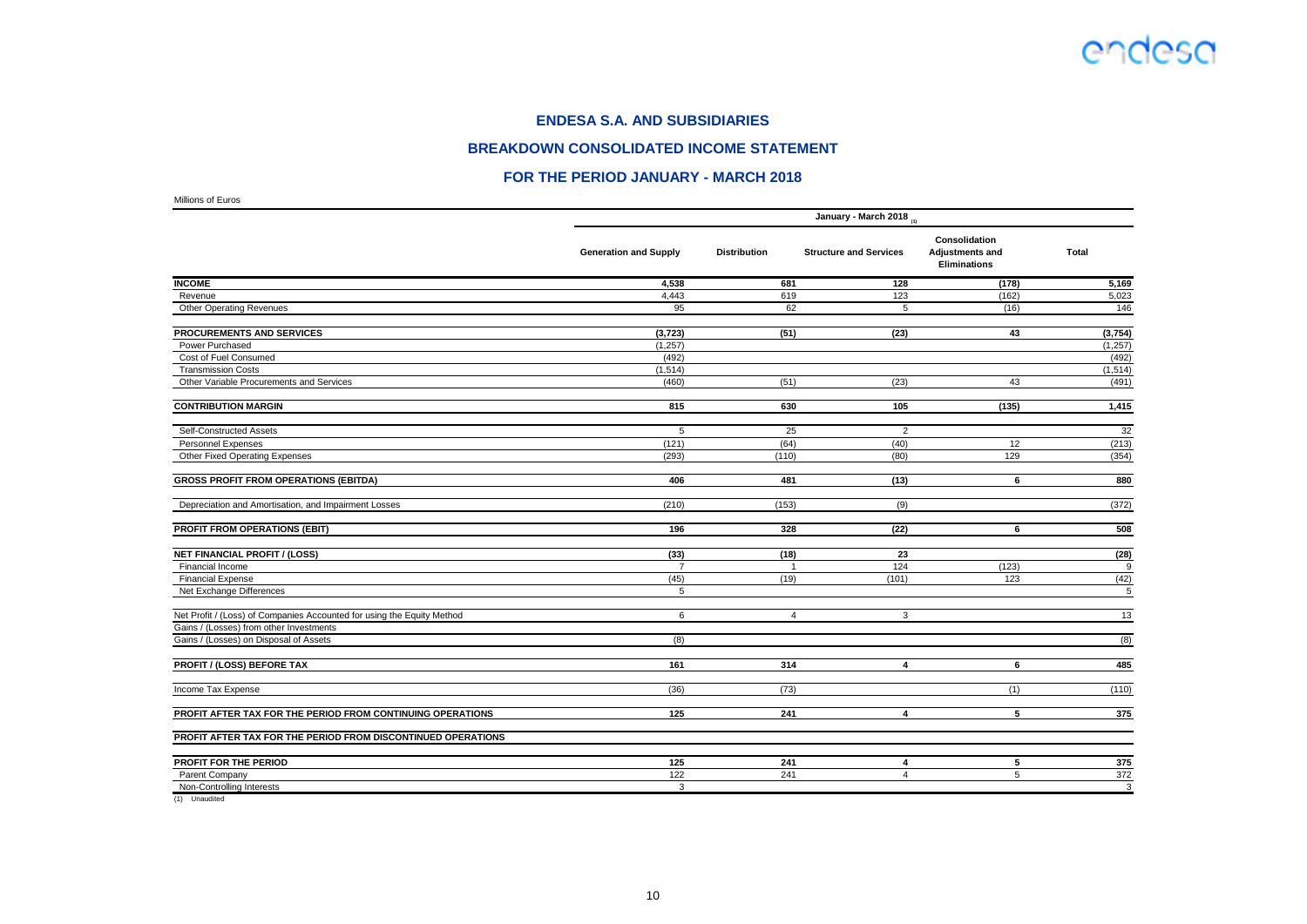## **ENDESA, S.A. and Subsidiaries**

# **Consolidated Management Report for the three-month period ended 31 March 2019**

(Translation from the original issued in Spanish. In the event of discrepancy, the Spanish-language version prevails)

**Madrid, 7 May 2019**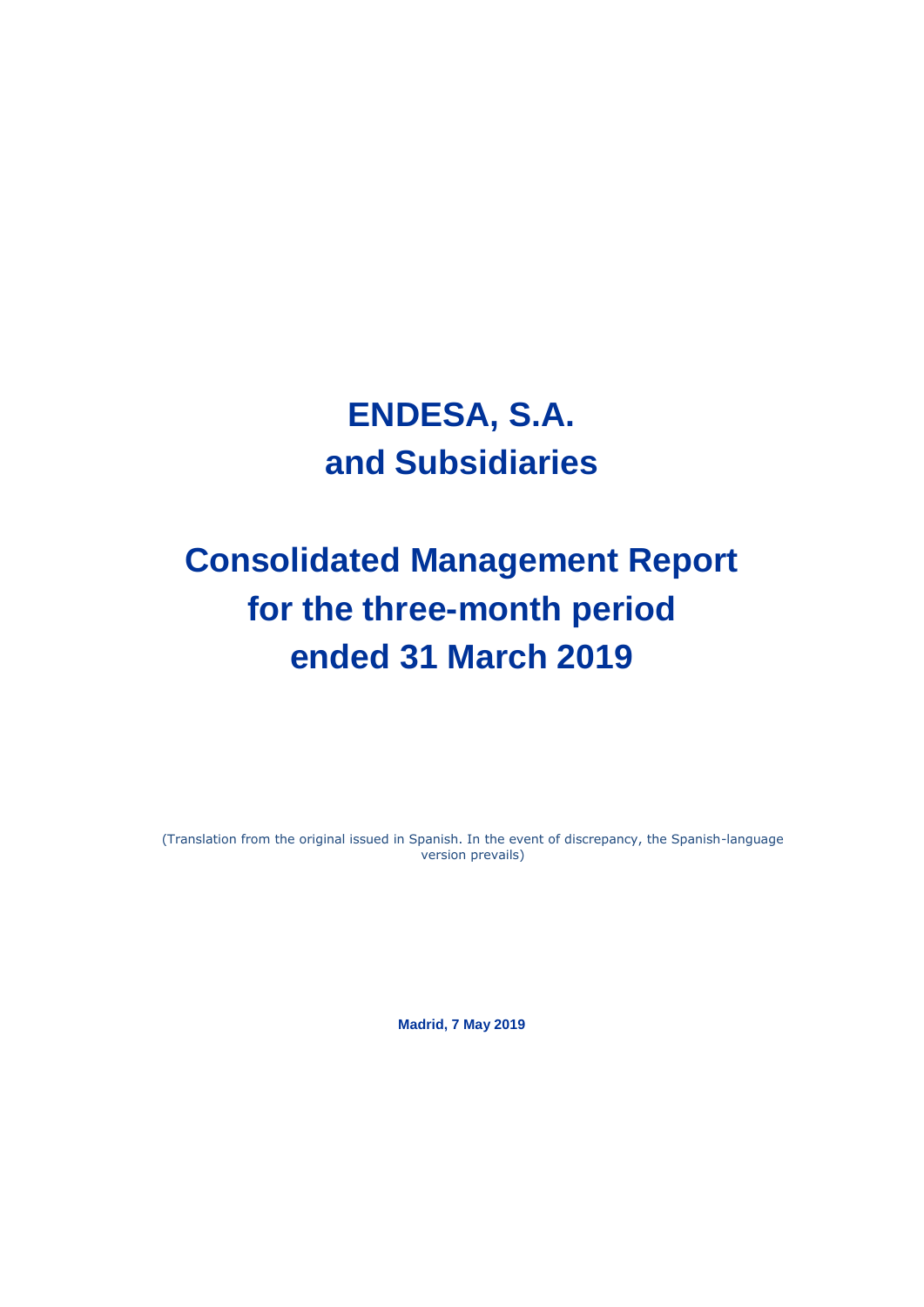### **ENDESA, S.A. AND SUBSIDIARIES CONSOLIDATED MANAGEMENT REPORT FOR** THE THREE-MONTH PERIOD ENDED **31 MARCH 2019**

### **Contents**

| APPENDIX III - Effect on the Consolidated Statement of Financial Position at 1 January 2019 |  |
|---------------------------------------------------------------------------------------------|--|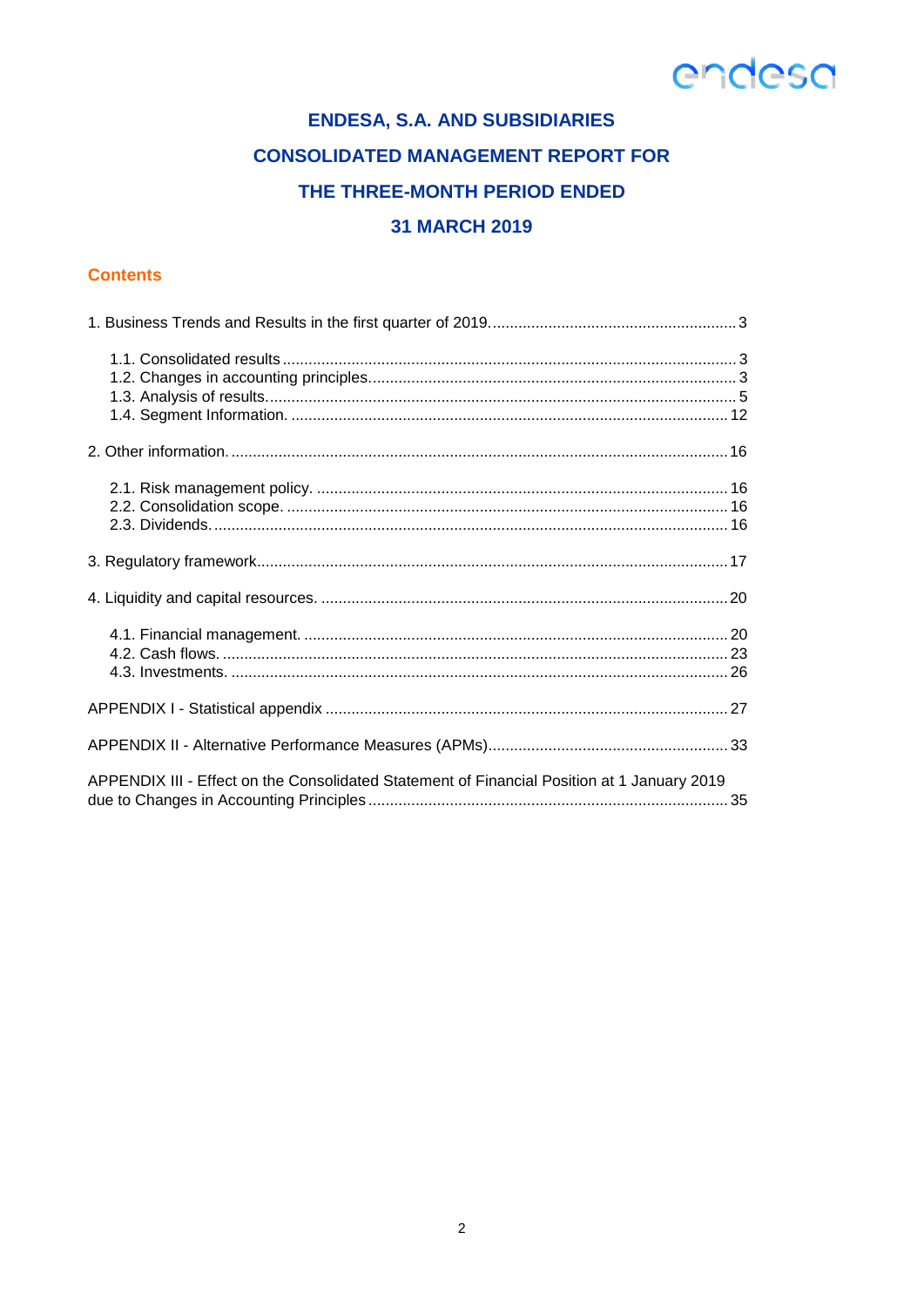### **ENDESA, S.A. AND SUBSIDIARIES CONSOLIDATED MANAGEMENT REPORT FOR THE THREE-MONTH PERIOD ENDED 31 MARCH 2019**

### **1. Business Trends and Results in the first quarter of 2019.**

#### **1.1. Consolidated results.**

#### **ENDESA reported net income of Euros 363 million (-2.4%) in the first quarter of 2019.**

ENDESA reported net income of Euros 363 million in the first quarter of 2019, a decrease of 2.4% compared to the Euros 372 million reported in the same period of the previous year.

The table below shows the breakdown of net income and net ordinary income in the first quarter of 2019 between ENDESA's businesses and the percentage change from the same period of the previous year (see Section 1.4 Segment Information in this Consolidated Management Report):

| Millions of Euros         |                       | Net income                    |        |            |                               | Net ordinary income $_{(2)}$  |        |            |
|---------------------------|-----------------------|-------------------------------|--------|------------|-------------------------------|-------------------------------|--------|------------|
|                           | January-March<br>2019 | January-<br><b>March 2018</b> | % Var. | % of total | Januarv-<br><b>March 2019</b> | January-<br><b>March 2018</b> | % Var. | % of total |
| Generation and Supply     | 128                   | 122                           | 4.9    | 35.3       | 128                           | 122                           | 4.9    | 35.3       |
| <b>Distribution</b>       | 242                   | 241                           | 0.4    | 66.7       | 242                           | 241                           | 0.4    | 66.7       |
| Structure and other $(1)$ |                       |                               | N/A    | (2.0)      | (7)                           | я                             | N/A    | (2.0)      |
| <b>TOTAL</b>              | 363                   | 372                           | (2.4)  | 100.0      | 363                           | 372                           | (2.4)  | 100.0      |
|                           |                       |                               |        |            |                               |                               |        |            |

(1) Structure, services and adjustments.

(2) Net ordinary income = Net income of the Parent - Net gain/(loss) on disposal of non-financial assets (of over Euros 10 million) - Net impairment losses on nonfinancial assets (of over Euros 10 million).

### **1.2. Changes in accounting principles.**

The accounting policies used to prepare this Consolidated Management Report are the same as those applied in the Consolidated Financial Statements for the year ended 31 December 2018, except for the following new Standards, amendments and interpretations adopted by the European Union applicable to financial years from 1 January 2019 onwards:

| Standards, amendments and interpretations                                                   | <b>Mandatory application:</b><br>annual periods beginning on |
|---------------------------------------------------------------------------------------------|--------------------------------------------------------------|
| <b>IFRS 16 Leases</b>                                                                       | I Januarv 2019                                               |
| Amendments to IFRS 9 Financial Instruments: Prepayment Features with Negative Compensation. | January 2019                                                 |
| IFRIC 23 Uncertainty over Income Tax Treatments.                                            | I January 2019                                               |

The impact of applying the aforementioned accounting Standards, amendments and interpretation was not significant, except for IFRS 16 Leases, as described below:

#### **IFRS 16 Leases.**

IFRS 16 Leases establishes that a lessee must recognise an asset according to right-of-use, which is the right to use an underlying asset, and a lease liability, which reflects the obligation to make lease payments during its term. This standard introduces no significant changes in regard to the lessor, who shall continue to classify contracts as financial leases or operating leases.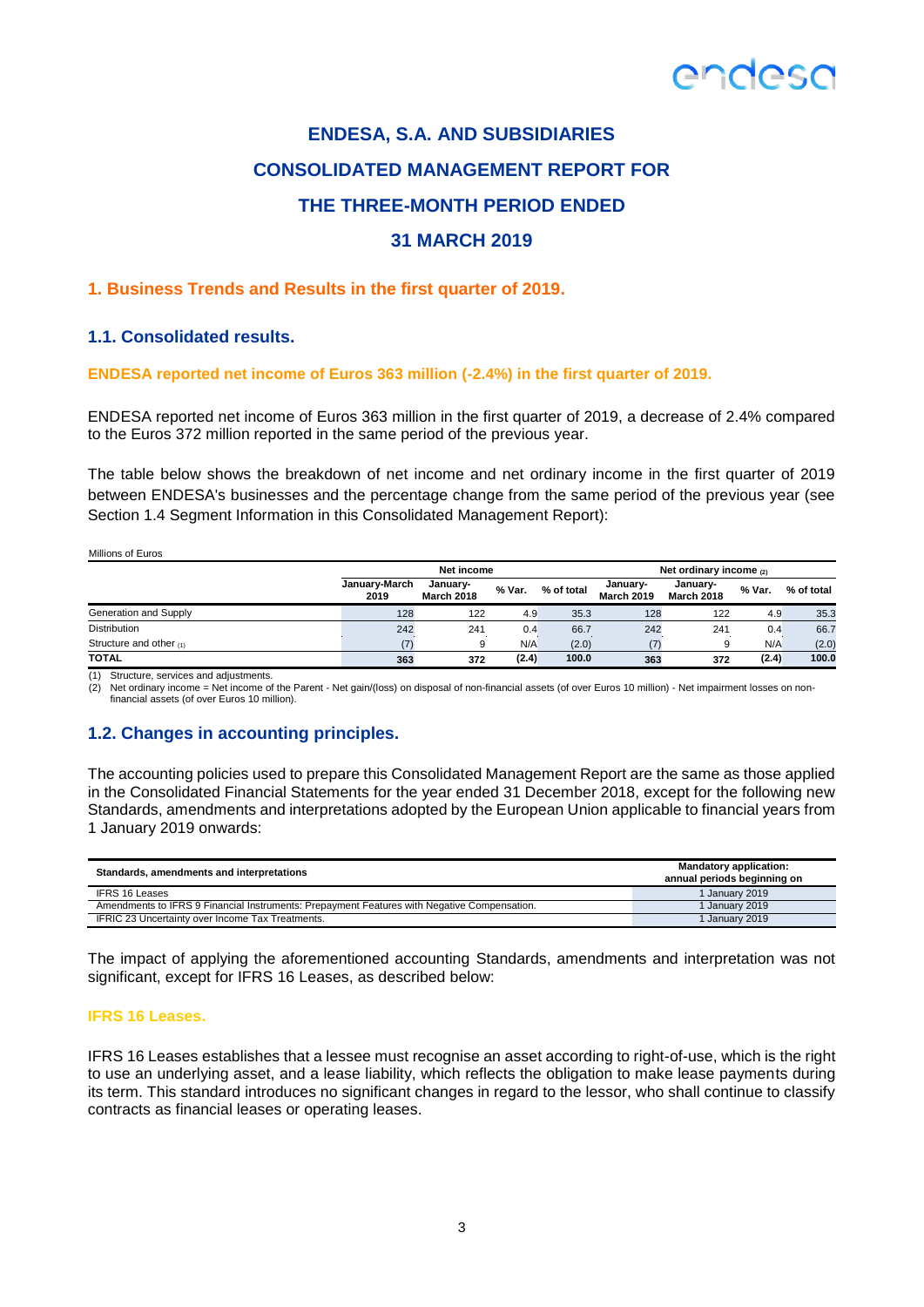

ENDESA has opted for retroactive application of this standard, with the accumulated impact of the initial application, whereby comparative information is not restated but the cumulative effect of initially applying the standard is presented at 1 January 2019, recognising the asset at the same value as the liability.

In relation to the practical solutions that the Standard allows at the date of first application, ENDESA has chosen not to apply this Standard to those leases whose term ends within 12 months from the date of first application or where the underlying asset has an individual value that is lower than USD 5,000, and, in these cases, recognises the payments associated with the leases as an expense on a straight-line basis over the term of the lease in the "Other fixed operating expenses" heading of the Consolidated Income Statement.

Based on the foregoing, and taking into the consideration the practical solutions that have been adopted, the impact on ENDESA's Consolidated Financial Statement on the date of first application of IFRS 16 Leases, is as follows (see Appendix III to this Consolidated Management Report):

| Millions of Euros                                   |                   |
|-----------------------------------------------------|-------------------|
| <b>Consolidated Statement of Financial Position</b> | 1 January<br>2019 |
|                                                     |                   |
| Non-current assets                                  | 186               |
| Property, plant and equipment                       | 186               |
| <b>TOTAL ASSETS</b>                                 | 186               |
| <b>Equity</b>                                       | -                 |
| Of the Parent                                       |                   |
| Of non-controlling interests                        |                   |
| <b>Non-current liabilities</b>                      | 159               |
| Non-current borrowings                              | 159               |
| <b>Current liabilities</b>                          | 27                |
| Current borrowings                                  | 27                |
| Trade payables and other current liabilities        |                   |
| TOTAL EQUITY AND LIABILITIES                        | 186               |

In the first quarter of 2019, the impact of the application of IFRS 16 Leases was as follows:

| Millions of Euros                                    |                 |                         |
|------------------------------------------------------|-----------------|-------------------------|
| <b>Consolidated Income Statement</b>                 | <b>Sections</b> | January - March<br>2019 |
| <b>INCOME</b>                                        |                 | $\blacksquare$          |
| <b>PROCUREMENTS AND SERVICES</b>                     |                 | $\blacksquare$          |
| <b>CONTRIBUTION MARGIN</b>                           |                 | $\blacksquare$          |
| Other fixed operating expenses                       | 1.3.2           | (7)                     |
| <b>EBITDA</b>                                        |                 | (7)                     |
| Depreciation and amortisation, and impairment losses | 1.3.2           | $\overline{7}$          |
| <b>PROFIT FROM OPERATIONS</b>                        |                 | $\sim$                  |
| <b>NET FINANCIAL PROFIT/(LOSS)</b>                   | 1.3.3           | (1)                     |
| PROFIT/(LOSS) BEFORE TAX                             |                 | (1)                     |
| Income tax                                           |                 | $\sim$                  |
| PROFIT FOR THE PERIOD                                |                 | (1)                     |
| Parent                                               |                 | (1)                     |
| Non-controlling interests                            |                 |                         |

At 31 March 2019, due to the application of IFRS 16 Leases, net financial debt was recognised for the payment obligation deriving from right-of-use contracts for the amount of Euros 177 million (see Section 4.1. Financial Management of this Consolidated Management Report).

As a result of the entry into force of IFRS 16 Leases, from 1 January 2019, payments derived from operating lease agreements, that were previously considered cash flow from operating activities are now recognised as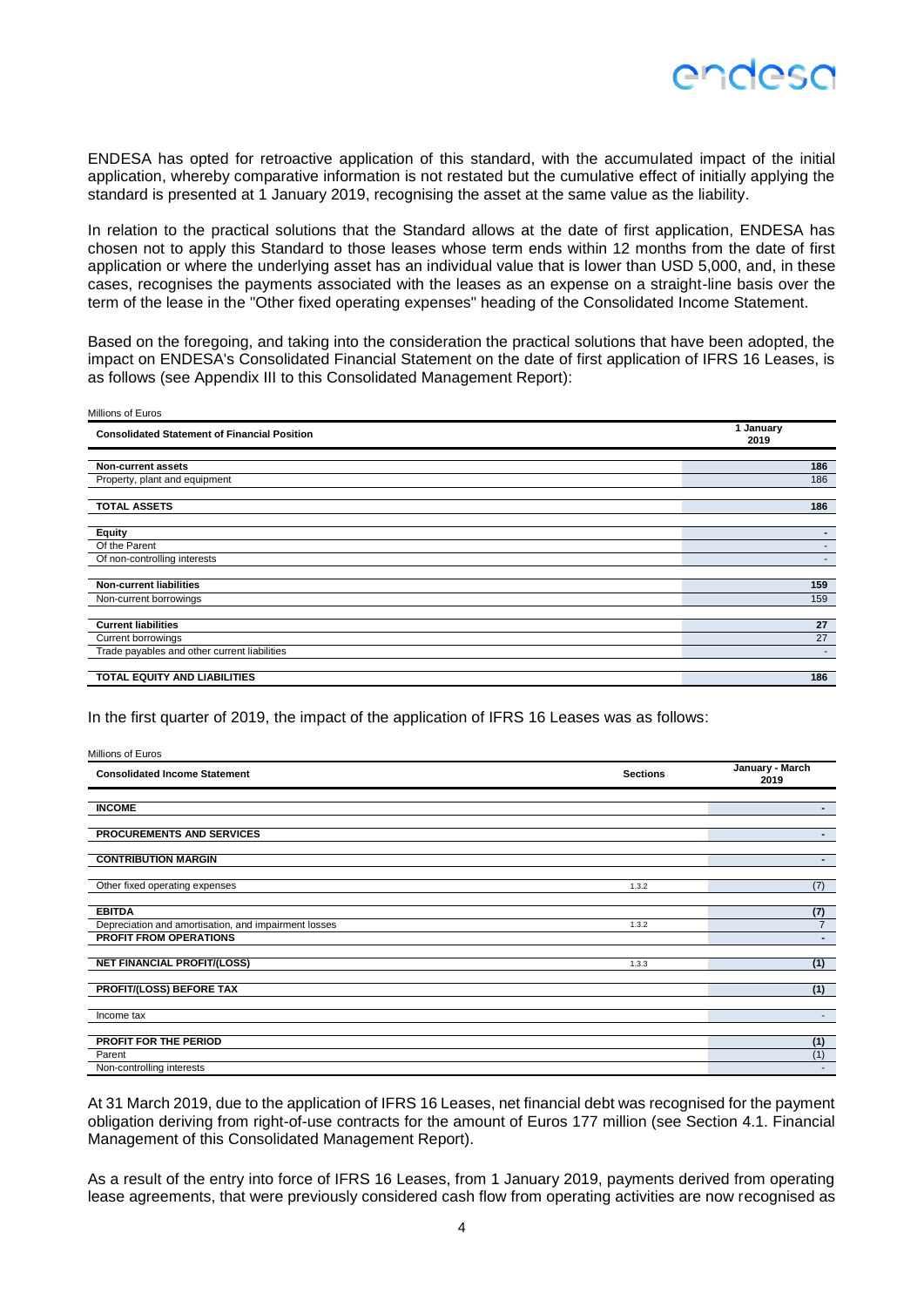cash flows from financing activities. ENDESA recognised Euros 8 million for this concept in the first quarter of 2019 (see Section 4.2. Cash Flows of this Consolidated Management Report).

Appendix III of this Consolidated Management Report includes the effect on the Consolidated Statement of Financial Position at 1 January 2019, by segments, due to changes in accounting principles resulting from the application of IFRS 16 Leases.

#### **1.3. Analysis of results.**

The table below presents the detail of the most relevant figures in ENDESA's Consolidated Income Statement in the first quarter of 2019 and its variation compared with the same period in the previous year:

Millions of Euros

|                                      | Main figures of the Consolidated Income Statement |                       |                   |        |  |
|--------------------------------------|---------------------------------------------------|-----------------------|-------------------|--------|--|
|                                      | January-March<br>2019                             | January-March<br>2018 | <b>Difference</b> | % Var. |  |
| Income                               | 5,085                                             | 5,169                 | (84)              | (1.6)  |  |
| Contribution margin                  | 1,453                                             | 1,415                 | 38                | 2.7    |  |
| EBITDA $(1)$                         | 928                                               | 880                   | 48                | 5.5    |  |
| EBIT $(2)$                           | 522                                               | 508                   | 14                | 2.8    |  |
| Net financial profit/(loss) $_{(3)}$ | (53)                                              | (28)                  | (25)              | 89.3   |  |
| Profit/(loss) before tax             | 473                                               | 485                   | (12)              | (2.5)  |  |
| Net income                           | 363                                               | 372                   | (9)               | (2.4)  |  |
| Net ordinary income $(4)$            | 363                                               | 372                   | (9)               | (2.4)  |  |

(1) EBITDA = Income - Procurements and services + Work carried out by the Group for its assets - Personnel expenses - Other fixed operating expenses.

(2) EBIT = EBITDA - Depreciation and amortisation, and impairment losses.

Net financial profit/(loss) = Financial income - Financial expense + Net exchange differences.

(4) Net ordinary income = Net income of the Parent - Net gain/(loss) on disposal of non-financial assets (of over Euros 10 million) - Net impairment losses on nonfinancial assets (of over Euros 10 million).

EBITDA amounted to Euros 928 million (+5.5%) in the first quarter of 2019.

EBIT rose by 2.8% in the first quarter of 2019 compared to the same period in the previous year, standing at Euros 522 million.

#### **1.3.1. Income.**

Income in the first quarter of 2019 totalled Euros 5,085 million, Euros 84 million (-1.6%) lower than income posted in the first quarter of 2018.

The table below presents the detail of income in the first quarter of 2019 and its variation compared with the same period in the previous year:

Millions of Euros

|                        | Income                   |                               |                   |        |  |
|------------------------|--------------------------|-------------------------------|-------------------|--------|--|
|                        | January-March<br>2019(1) | January-March<br>$2018_{(1)}$ | <b>Difference</b> | % Var. |  |
| Revenue from sales     | 5,001                    | 5.023                         | (22)              | (0.4)  |  |
| Other operating income | 84                       | 146                           | (62)              | (42.5) |  |
| <b>TOTAL</b>           | 5,085                    | 5,169                         | (84)              | (1.6)  |  |

(1) See the Consolidated Income Statements for January-March 2019 and 2018.

#### **Market situation.**

In the first quarter of 2019, electricity demand trends were as follows:

- Accumulated mainland electricity demand dropped by 2.8% year on year (-2.1% adjusted for working days and temperature).
- The accumulated electricity demand in non-mainland territories (TNP for its acronym in Spanish) closed out the first quarter of 2019 with a 1.7% decrease in the Balearic Islands and a 0.2% decrease in the Canary Islands compared with the same period the previous year (+0.3% and -1.0% respectively, adjusted for the effect of working days and temperature).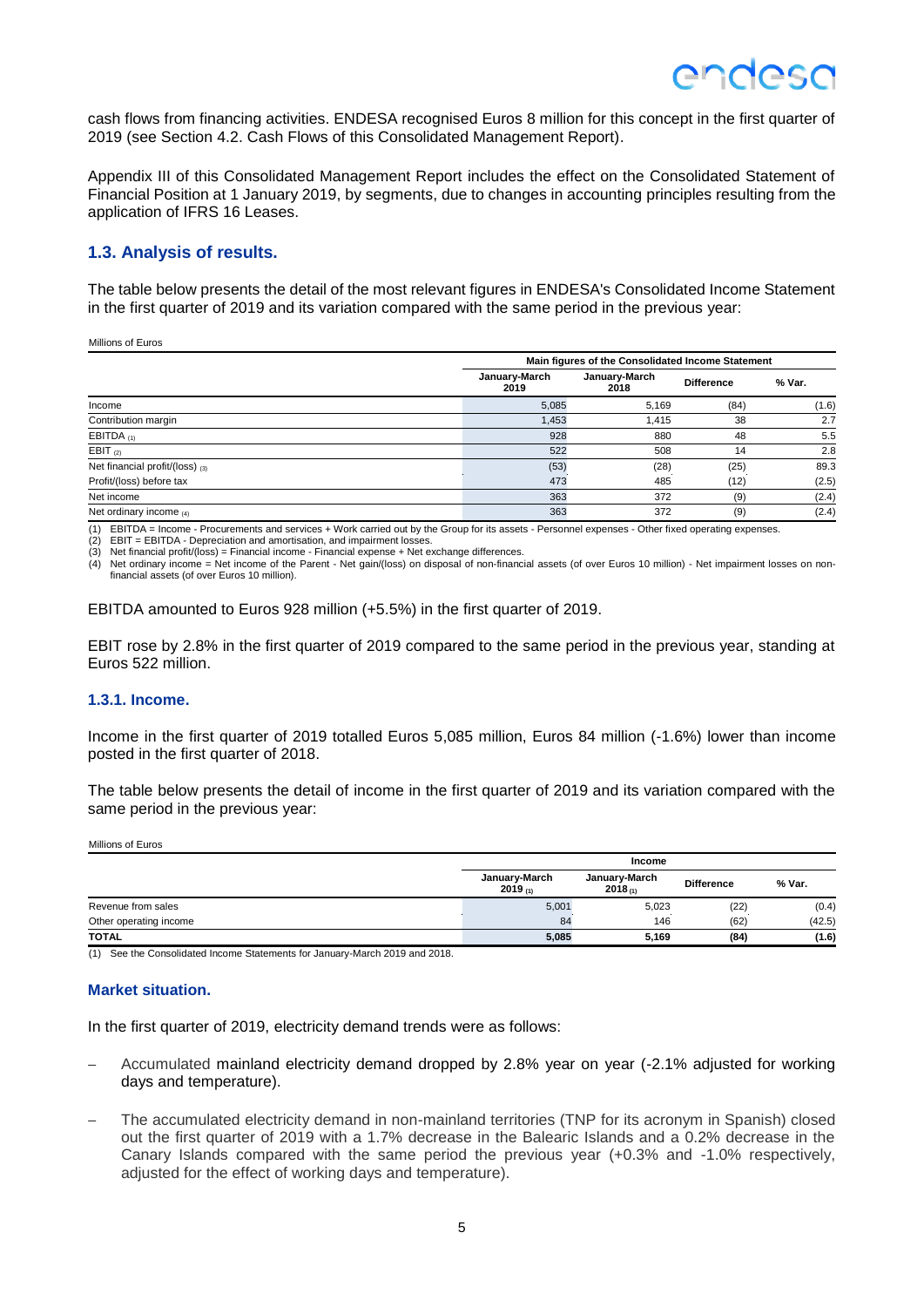### INASC

January-March 2019 saw higher prices, where the cumulative arithmetic price on the wholesale electricity market was Euros 55.0/MWh (+14.3%) mainly due to lower hydroelectric production (-27.7%) and renewables output (-5.6%) and the increase in the price of carbon dioxide (CO2) emission rights and changes in commodity prices.

The contribution of renewable energies to total mainland production in the first quarter of 2019 was 42.1% (43.2% in the first quarter of 2018).

In this environment:

- ENDESA's mainland electricity production during the first quarter of 2019 was 14,139 GWh, i.e., 8.2% lower than the first quarter of the previous year, as detailed below: hydroelectric plants (1,450 GWh, -27.7%), coal-fired power plants (3,527 GWh, -24.7%), renewable and co-generation plants (1,122 GWh, -5.2%), nuclear plants (7,084 GWh, +6.5%) and combined cycle plants (956 GWh, +9.4%).
- The company's output in non-mainland territories (TNP) in the first quarter of 2019 was 2,893 GWh (- 7.1%).
- Nuclear and renewable energies, including hydroelectric output, accounted for 56.8% of ENDESA's mainland generation mix in the first quarter of 2019, compared with 79.8% for the rest of the sector (53.3% and 84.2% respectively in January-March 2018).

At 31 March 2019, ENDESA held the following electricity market shares:

- 22.5% in mainland electricity generation.
- 43.2% in electricity distribution.
- 32.9% in electricity supply.

In the first quarter of 2019, conventional gas demand fell by 1.8% year on year, and at 31 March 2019, ENDESA had a market share of 16.0% in gas sales to customers in the deregulated market.

#### **Sales.**

The table below presents the detail of ENDESA sales in the first quarter 2019 and its variation compared with the same period in the previous year:

| Millions of Euros                                       |                               |                               |                   |        |  |  |
|---------------------------------------------------------|-------------------------------|-------------------------------|-------------------|--------|--|--|
|                                                         |                               | <b>Sales</b>                  |                   |        |  |  |
|                                                         | January-March<br>$2019_{(1)}$ | January-March<br>$2018_{(1)}$ | <b>Difference</b> | % Var. |  |  |
| <b>Electricity sales</b>                                | 3,526                         | 3,517                         | 9                 | 0.3    |  |  |
| Sales to the deregulated market                         | 2,335                         | 2,355                         | (20)              | (0.8)  |  |  |
| Sales to the Spanish deregulated market                 | 2,075                         | 2,124                         | (49)              | (2.3)  |  |  |
| Sales to customers in deregulated markets outside Spain | 260                           | 231                           | 29                | 12.6   |  |  |
| Sales at regulated prices                               | 595                           | 641                           | (46)              | (7.2)  |  |  |
| Wholesale market sales                                  | 299                           | 223                           | 76                | 34.1   |  |  |
| Compensation for non-mainland territories (TNP)         | 272                           | 271                           |                   | 0.4    |  |  |
| Remuneration for investment in Renewable Energies       | 20                            | 23                            | (3)               | (13.0) |  |  |
| Other electricity sales                                 | 5                             | 4                             |                   | 25.0   |  |  |
| Gas sales                                               | 769                           | 798                           | (29)              | (3.6)  |  |  |
| Sales to the deregulated market                         | 734                           | 762                           | (28)              | (3.7)  |  |  |
| Sales at regulated prices                               | 35                            | 36                            | (1)               | (2.8)  |  |  |
| Regulated revenue from electricity distribution         | 550                           | 543                           |                   | 1.3    |  |  |
| Other sales and services rendered                       | 156                           | 165                           | (9)               | (5.5)  |  |  |
| <b>TOTAL</b>                                            | 5,001                         | 5,023                         | (22)              | (0.4)  |  |  |

(1) See the Consolidated Income Statements for January-March 2019 and 2018.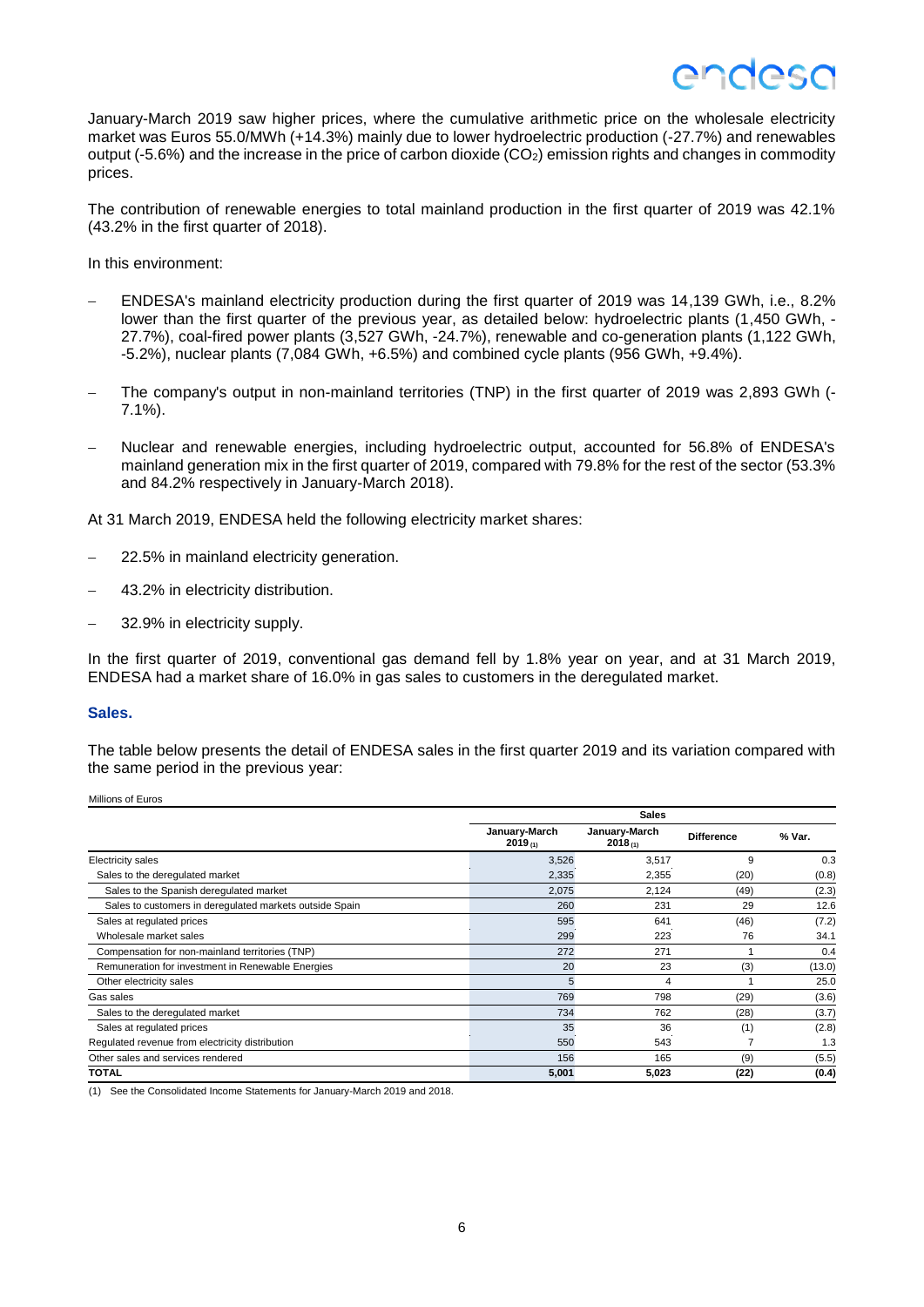### endesc

#### **Electricity sales on the deregulated market.**

At 31 March 2019, ENDESA had 5,782,726 electricity customers in the deregulated market, a 1.0% increase on numbers at 31 December 2018, as per the following breakdown:

- 4,649,764 (+0.5%) in the Spanish mainland market.
- 839,552 (+1.8%) in the non-mainland territories (TNP) market.
- 293,410 (+7.3%) in deregulated markets outside Spain.

ENDESA sold a net total of 19,057 GWh to these customers in the first quarter of 2019, a 4.1% decrease on the same period in 2018.

In economic terms, sales on the deregulated market in the first quarter of 2019 totalled Euros 2,335 million (-0.8%), with the following breakdown:

- Sales in the Spanish deregulated market totalled Euros 2,075 million, Euros 49 million down on the figure for the previous year (-2.3%) due mainly to the lower number of physical units sold.
- Revenues from sales to customers in deregulated markets outside Spain totalled Euros 260 million, up by Euros 29 million (+12.6%) year on year, due mainly to the higher price for electricity sold in Germany, the Netherlands and Portugal.

#### **Electricity sales at a regulated price.**

During the first quarter of 2019, ENDESA sold 3,187 GWh to customers via its Supplier of Reference under the regulated price, which is down 11.0% on January-March 2018.

These sales entailed an income of Euros 595 million, which is 7.2% lower than the figure in the first quarter of 2018, as a result of the decrease in physical units sold.

#### **Gas sales.**

At 31 March 2019, ENDESA had 1,618,695 gas customers, with a 0.9% increase on numbers at 31 December 2018, as shown in the following breakdown:

- 231,909 (-0.4%) in the regulated market.
- 1,386,786 (+1.2%) in the deregulated market.

ENDESA sold 22,754 GWh to customers in the natural gas market in the first quarter of 2019, which represents a 10.6% decrease on the first quarter 2018 figure.

In economic terms, revenue from gas sales totalled Euros 769 million in the first quarter of 2019, down Euros 29 million (-3.6%) on the figure for the first quarter of 2018, as follows:

- Gas sales in the deregulated market totalled Euros 734 million, which is Euros 28 million (-3.7%) less than the figure for the first quarter of 2018, due mainly to the decrease in the number of physical units sold.
- Revenue from gas sales at the regulated price totalled Euros 35 million, in line with the figure seen in the first quarter of 2018.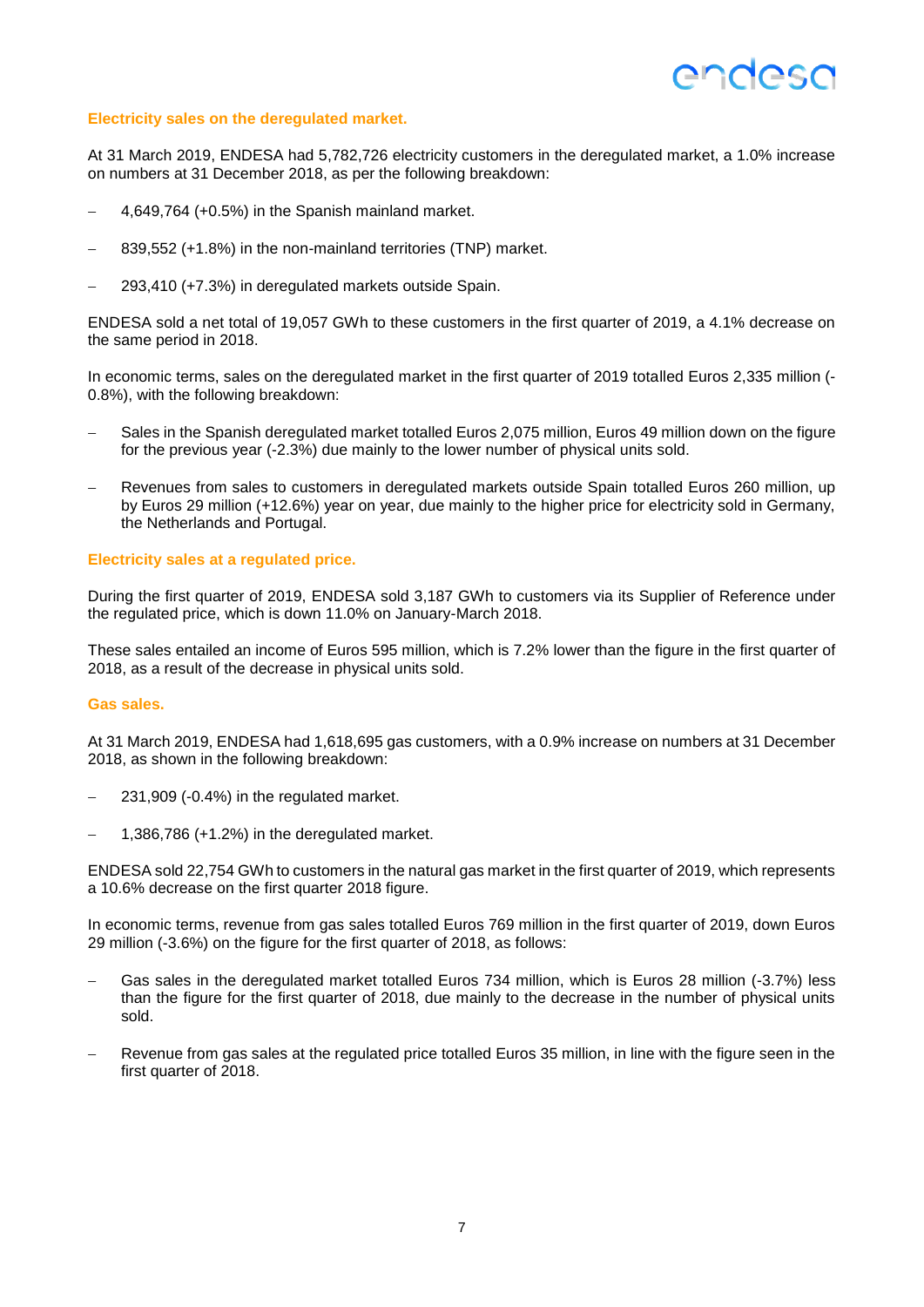#### **Compensation in non-mainland territories (TNP).**

In the first quarter of 2019, compensation for the extra-costs in non-mainland territories (TNP) stood at Euros 272 million, in line with the same period of the previous year (+0.4%).

#### **Electricity distribution.**

During the first quarter of 2019, ENDESA distributed 29,166 GWh in the Spanish market, which is a 2.4% decrease compared with the first quarter of 2018.

Regulated revenue from distribution activity during the first quarter of 2019 rose to Euros 550 million, which is Euros 7 million higher (+1.3%) than the amount posted for the first quarter of 2018.

#### **Other operating income.**

The table below presents the detail of other operating income in the first quarter of 2019 and its variation compared with the same period in the previous year:

#### Millions of Euros

|                                                                                        | Other operating income   |                               |                   |         |  |  |
|----------------------------------------------------------------------------------------|--------------------------|-------------------------------|-------------------|---------|--|--|
|                                                                                        | January-March<br>2019(1) | January-March<br>$2018_{(1)}$ | <b>Difference</b> | % Var.  |  |  |
| Changes in energy stock derivatives                                                    |                          | 64                            | (64)              | (100.0) |  |  |
| Grants released to income                                                              |                          |                               |                   |         |  |  |
| Recognition of contract liabilities from contracts with customers in profit or<br>loss | 38                       | 38                            |                   |         |  |  |
| Rendering of services at plants                                                        |                          |                               | (1)               | (100.0) |  |  |
| <b>Trading Rights</b>                                                                  | 14                       |                               |                   | 55.6    |  |  |
| Third Party Compensations                                                              |                          |                               |                   | 75.0    |  |  |
| Other                                                                                  | 20                       | 25                            | (5)               | (20.0)  |  |  |
| <b>TOTAL</b>                                                                           | 84                       | 146                           | (62)              | (42.5)  |  |  |

(1) See the Consolidated Income Statements for January-March 2019 and 2018.

In January-March 2019, Other operating income totalled Euros 84 million, down Euros 62 million (-42.5%), compared to the first quarter of 2018; this can be attributed, in large part, to the Euros 64 million (-100.0%) decrease in revenue from the valuation and settlement of energy derivatives due to changes in the valuation and settlement of gas derivatives and  $CO<sub>2</sub>$  emission rights.

#### **1.3.2. Operating expenses.**

Operating expenses totalled Euros 4,601 million in the January-March 2019 period, 2.0% less than in the same period the previous year.

The table below presents the detail of operating expenses in the first quarter of 2019 and its variation compared with the same period in the previous year:

Millions of Euros

|                                                      |                          | <b>Operating expenses</b>  |                   |        |  |  |
|------------------------------------------------------|--------------------------|----------------------------|-------------------|--------|--|--|
|                                                      | January-March<br>2019(n) | January - March<br>2018(1) | <b>Difference</b> | % Var. |  |  |
| Procurements and services                            | 3,632                    | 3,754                      | (122)             | (3.2)  |  |  |
| Power purchases                                      | 1,284                    | 1,257                      | 27                | 2.1    |  |  |
| Fuel consumption                                     | 490                      | 492                        | (2)               | (0.4)  |  |  |
| <b>Transport costs</b>                               | 1,419                    | 1.514                      | (95)              | (6.3)  |  |  |
| Other variable procurements and services             | 439                      | 491                        | (52)              | (10.6) |  |  |
| Personnel expenses                                   | 258                      | 213                        | 45                | 21.1   |  |  |
| Other fixed operating expenses                       | 305                      | 354                        | (49)              | (13.8) |  |  |
| Depreciation and amortisation, and impairment losses | 406                      | 372                        | 34                | 9.1    |  |  |
| <b>TOTAL</b>                                         | 4,601                    | 4,693                      | (92)              | (2.0)  |  |  |

(1) See the Consolidated Income Statements for January-March 2019 and 2018.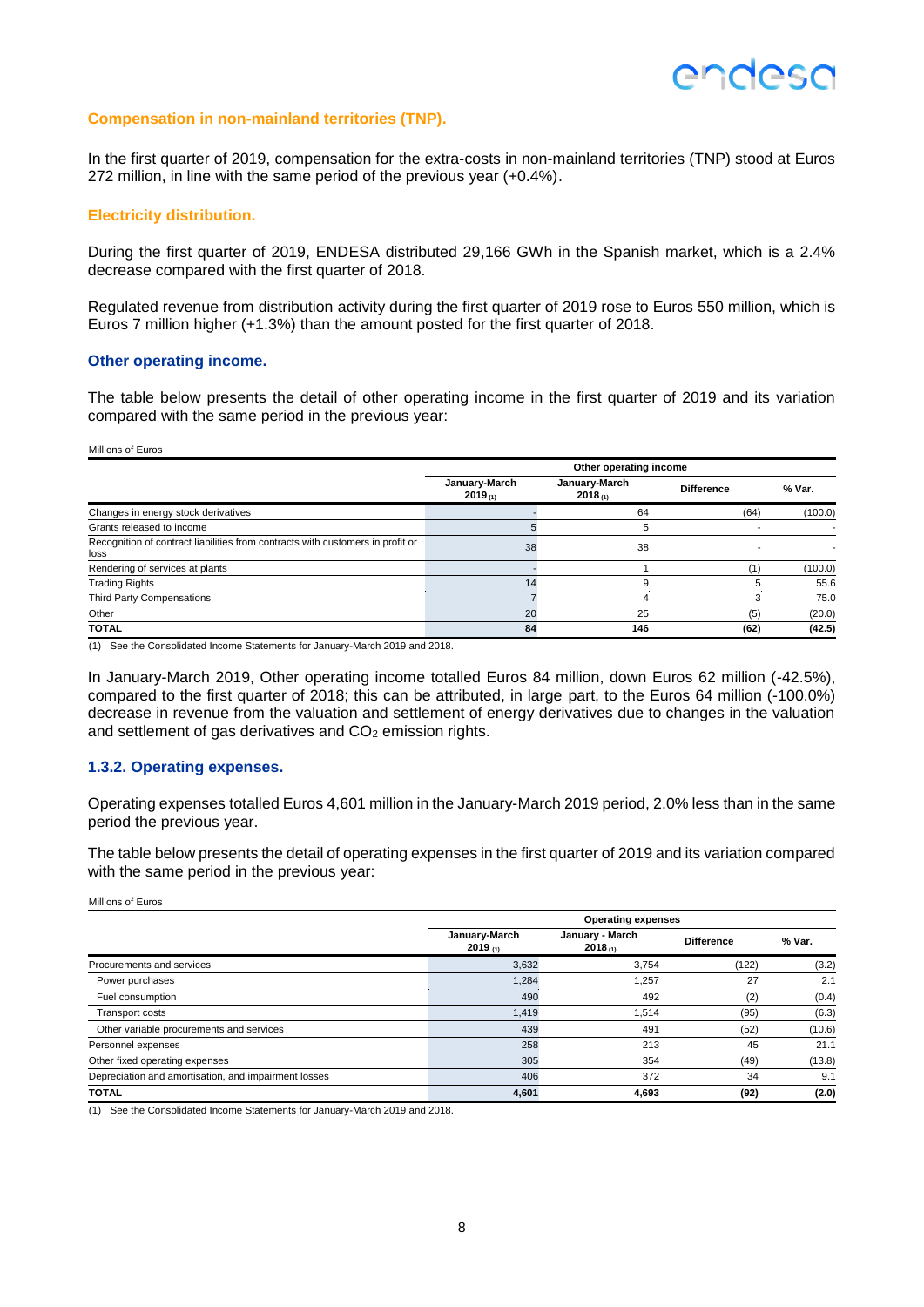#### **Procurements and services (variable costs).**

Procurements and services (variable costs) totalled Euros 3,632 million in the first quarter of 2019, 3.2% less than in the same period the previous year.

The performance of these costs for the first quarter of 2019 was:

- Power purchases and fuel consumption increased by Euros 25 million (+1.4%) to Euros 1,774 million, due to the rise in the cumulative arithmetic price in the wholesale electricity market (Euros 55.0/MWh; +14.3%) despite the drop in thermal generation (-14.9%).
- Other variable procurements and services in the Consolidated Income Statement totalled Euros 439 million, down Euros 52 million (-10.6%) year on year.

#### **Personnel and other fixed operating expenses (fixed costs).**

Fixed costs in the first quarter of 2019 totalled Euros 563 million, Euros 4 million (-0.7%) lower compared to the first quarter of 2018.

The table below presents the detail of fixed costs in the first quarter of 2019 and its variation compared with the same period in the previous year:

Millions of Euros

|                                | <b>Fixed costs</b>       |                               |                   |        |  |  |
|--------------------------------|--------------------------|-------------------------------|-------------------|--------|--|--|
|                                | January-March<br>2019(n) | January-March<br>$2018_{(1)}$ | <b>Difference</b> | % Var. |  |  |
| Personnel expenses             | 258                      | 213                           | 45                | 21.1   |  |  |
| Other fixed operating expenses | 305                      | 354                           | (49)              | (13.8) |  |  |
| <b>TOTAL</b>                   | 563                      | 567                           | (4)               | (0.7)  |  |  |

(1) See the Consolidated Income Statements for January-March 2019 and 2018.

#### **Personnel expenses.**

Personnel expenses for the first quarter of 2019 amounted to Euros 258 million, with an increase of Euros 45 million (+21.1%) compared to the first quarter of 2018.

Personnel expenses include changes in the update of provisions for the current workforce restructuring plans (Euros 12 million, negative, in the first quarter of 2019 and Euros 7 million, positive, in the first quarter of 2018), and the provision for indemnities and other labour risks (Euros 1 million, negative, in the first quarter of 2019 and Euros 7 million, positive, in the first quarter of 2018).

#### **Other fixed operating expenses.**

Other fixed operating expenses in the first quarter of 2019 stood at Euros 305 million, down Euros 49 million (-13.8%) compared to the first quarter of 2018.

This amount reflects the decrease of Euros 7 million under Other fixed operating expenses on the Consolidated income statement arising from the activation, from 1 January 2019, of the right to use the assets under lease following the application of IFRS 16 Leases (see Section 1.2. Changes in accounting principles of this Consolidated Management Report).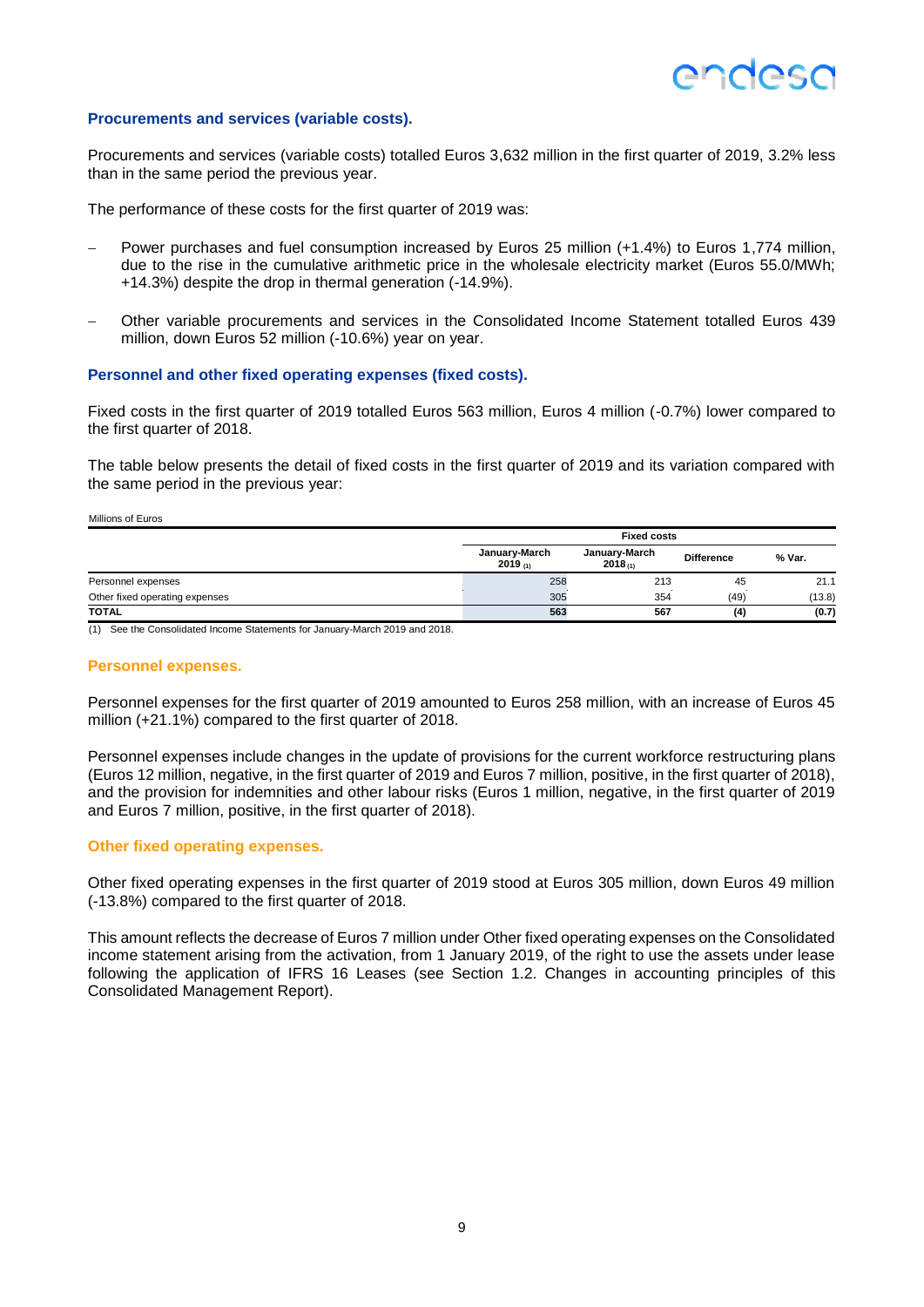### **ANNASC**

#### **Depreciation and amortisation, and impairment losses.**

The table below presents the detail of depreciation and amortisation, and impairment losses at ENDESA in the first quarter of 2019 and its variation compared with the same period in the previous year:

Millions of Euros

|                                                                                          | Depreciation and amortisation, and impairment losses |                          |                   |         |  |
|------------------------------------------------------------------------------------------|------------------------------------------------------|--------------------------|-------------------|---------|--|
|                                                                                          | January-March<br>2019(1)                             | January-March<br>2018(1) | <b>Difference</b> | % Var.  |  |
| <b>DEPRECIATION AND AMORTISATION</b>                                                     | 383                                                  | 351                      | 32                | 9.1     |  |
| Provision for the depreciation of property, plant and equipment                          | 327                                                  | 304                      | 23                | 7.6     |  |
| Provision for amortisation of intangible assets                                          | 56                                                   | 47                       | 9                 | 19.1    |  |
| <b>IMPAIRMENT LOSSES</b>                                                                 | 23                                                   | 21                       | $\mathbf{2}$      | 9.5     |  |
| Non-financial assets                                                                     | (1)                                                  | (1)                      |                   |         |  |
| Provision for impairment losses on property, plant and equipment and investment property | (1)                                                  |                          | (1)               | N/A     |  |
| Other property, plant and equipment and investment property                              | (1)                                                  |                          | (1)               | N/A     |  |
| Provision for impairment losses on intangible assets                                     |                                                      | (1)                      |                   | (100.0) |  |
| Other intangible assets                                                                  |                                                      | (1)                      |                   | (100.0) |  |
| <b>Financial assets</b>                                                                  | 24                                                   | 22                       | 2                 | 9.1     |  |
| Provision for impairment losses on receivables from contracts with customers             | 23                                                   | 24                       | (1)               | (4.2)   |  |
| Provision for impairment losses on other financial assets                                |                                                      | (2)                      | 3                 | N/A     |  |
| TOTAL                                                                                    | 406                                                  | 372                      | 34                | 9.1     |  |

(1) See the Consolidated Income Statements for January-March 2019 and 2018.

Depreciation and amortisation, and impairment losses in the first quarter of 2019 totalled Euros 406 million, up Euros 34 million (+9.1%) on the same period of the previous year.

As a result of the application of IFRS 16 Leases in the first quarter of 2019 an increase of Euros 7 million is recognised under Depreciation and amortisation, and impairment losses on the Consolidated Income Statement for expenses relating to this concept (see Section 1.2. Changes in accounting principles of this Consolidated Management Report).

Without considering the effects described in the paragraph above, depreciation and amortisation, and impairment losses in the first quarter of 2019 would have increased by Euros 27 million (+7.3%) compared to the same period in the previous year, due mainly to the investment efforts made.

#### **1.3.3. Net financial profit/(loss).**

Net financial profit/(loss) in the first quarter of 2019 and 2018 was negative for the amount of Euros 53 million and Euros 28 million, respectively.

The table below presents the detail of net financial profit/(loss) in the first quarter 2019 and its variation compared with the same period in the previous year:

Millions of Euros **Net financial profit/(loss) (1) January-March 2019 (2) January-March 2018 (2) Difference % Var.**  $\blacksquare$  Financial income  $(4)$   $(44.4)$ Financial expense (60) (42) (18) 42.9 Net exchange differences and the control of the control of the control of the control of the control of the control of the control of the control of the control of the control of the control of the control of the control o **TOTAL (53) (28) (25) 89.3**

(1) Net financial profit/(loss) = Financial income - Financial expense + Net exchange differences.

(2) See the Consolidated Income Statements for January-March 2019 and 2018.

In the first quarter of 2019, net financial expense totalled Euros 55 million, up Euros 22 million (+66.7%) year on year.

Net exchange differences of Euros 2 million and Euros 5 million were recorded in the first quarter of 2019 and 2018, respectively (both positive).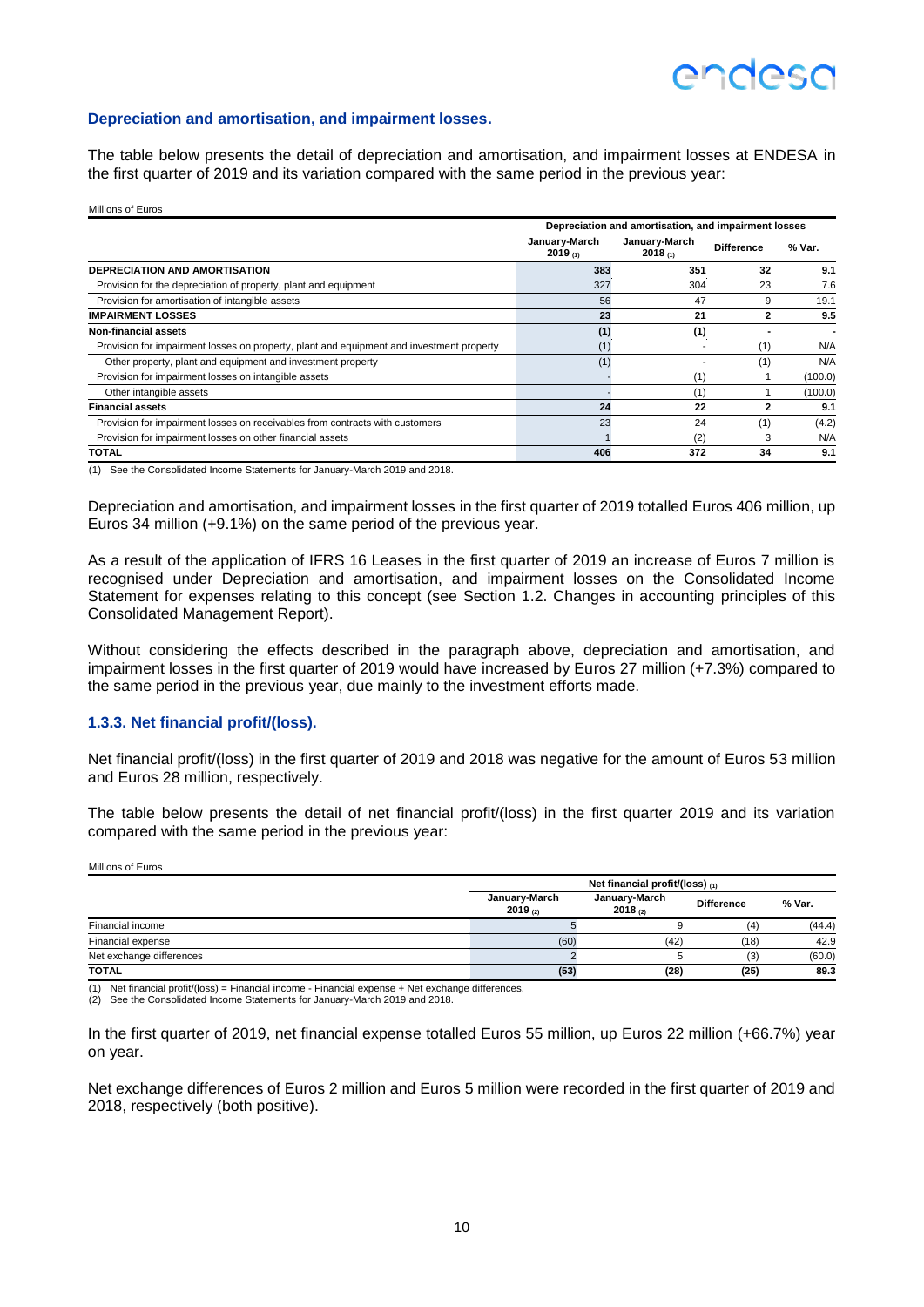The following effects should be considered when assessing the net financial expense during the first quarter of 2019:

#### Millions of Euros

|                                                                                                                                                                 | Net financial expense $(1)$   |                               |                   |        |  |
|-----------------------------------------------------------------------------------------------------------------------------------------------------------------|-------------------------------|-------------------------------|-------------------|--------|--|
|                                                                                                                                                                 | January-March<br>$2019_{(2)}$ | January-March<br>$2018_{(2)}$ | <b>Difference</b> | % Var. |  |
| Expenses for financial liabilities at amortised cost                                                                                                            | (32)                          | (32)                          |                   |        |  |
| Income from financial assets at amortised cost                                                                                                                  |                               |                               |                   |        |  |
| Update of provisions for workforce restructuring plans, plant dismantling and<br>impairment of financial assets in accordance with IFRS 9 Financial Instruments | (19)                          |                               | (20)              | N/A    |  |
| Expenses for rights of use agreements (IFRS 16 Leases)                                                                                                          | (1)                           |                               |                   | N/A    |  |
| Other                                                                                                                                                           | (4)                           | (3)                           |                   | 33.3   |  |
| <b>TOTAL</b>                                                                                                                                                    | (55)                          | (33)                          | (22)              | 66.7   |  |

(1) Net financial expense - Financial income - Financial expense. (2) See the Consolidated Income Statements for January-March 2019 and 2018.

- In the first quarter of 2019 and 2018 there was an update in the provisions associated with the obligations derived from the current workforce restructuring plans, the dismantling of facilities, as well as the impairment of financial assets based on IFRS 9 Financial instruments, for the amount of Euros 19 million (negative) and Euros 1 million (positive), respectively.
- The Euros 1 million increase in Financial expense in the Consolidated income statement relating to the accrual of the financial liability for the lease resulting from the entry into force of IFRS 16 Leases on 1 January 2019 (see Section 1.2. Changes in accounting principles of this Consolidated Management Report).

Without considering the impacts described in the previous paragraphs, net financial expense in the first quarter of 2019 would have increased by Euros 1 million (+2.9%) due to the combination of the following factors (see Section 4.1. Financial Management of this Consolidated Management Report):

- The lower average cost of gross financial debt, which fell from 2.1% in the first quarter of 2018 to 1.8% in the first quarter of 2019.
- The increase in average gross financial debt in both periods, which went from Euros 6,201 million in January-March 2018 to Euros 7,438 million in January-March 2019.

#### **1.3.4. Net profit of companies accounted for using the equity method.**

In the first quarter of 2019 and 2018, net profit of companies accounted for using the equity method was Euros 12 million and Euros 13 million respectively, broken down as follows:

Millions of Euros

|                                                                   | Net Profit of companies accounted for using the equity<br>method |                          |
|-------------------------------------------------------------------|------------------------------------------------------------------|--------------------------|
|                                                                   | January-March<br>2019(1)                                         | January-March<br>2018(1) |
| <b>Associates</b>                                                 |                                                                  |                          |
| Tecnatom, S.A.                                                    |                                                                  |                          |
| Gorona del Viento El Hierro, S.A.                                 |                                                                  |                          |
| Other                                                             |                                                                  |                          |
| Joint ventures                                                    |                                                                  |                          |
| Tejo Energia - Produção e Distribuição de Energia Eléctrica, S.A. |                                                                  |                          |
| Suministradora Eléctrica de Cádiz, S.A.                           |                                                                  |                          |
| Other                                                             |                                                                  |                          |
| <b>TOTAL</b>                                                      | 12                                                               | 13                       |

(1) See the Consolidated Income Statements for January-March 2019 and 2018.

#### **1.3.5. Gains/(losses) on disposal of assets.**

In the first quarter of 2019 and 2018, gains/(losses) on disposal of assets totalled Euros 8 million (negative) and mainly included expenditure on commissions on factoring operations.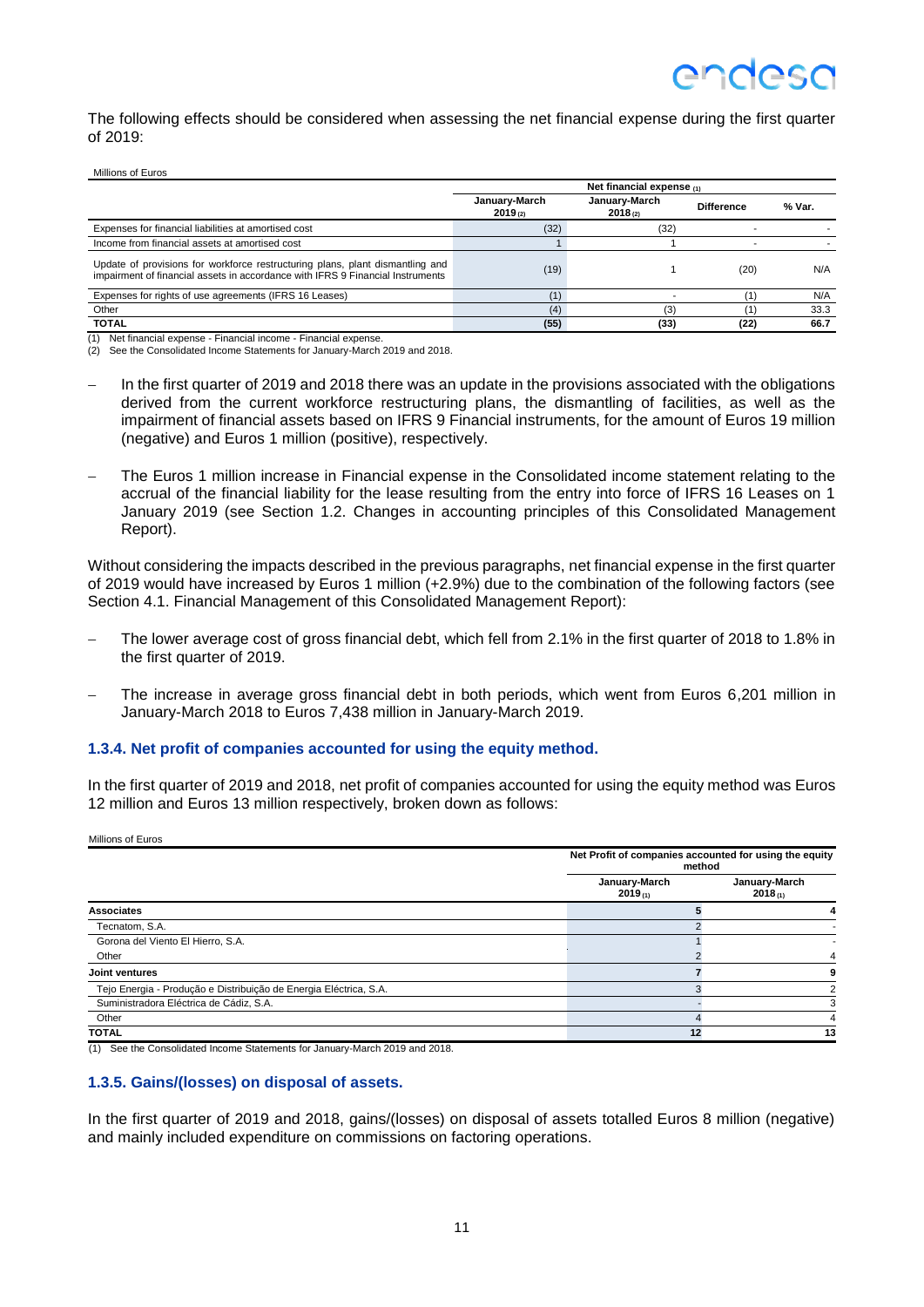#### **1.3.6. Income tax.**

In the first quarter of 2019, the expense for Income Tax amounted to Euros 107 million, which is Euros 3 million (-2.7%) lower than the amount posted for the first quarter of 2018.

The effective rate in January-March 2019 was 22.6% (22.7% in January-March 2018).

#### **1.3.7. Net income.**

Net income attributable to the Parent in the first quarter of 2019 stood at Euros 363 million, a decrease of Euros 9 million year on year (-2.4%).

Net ordinary income attributable to the Parent was Euros 363 million in January-March 2019 (-2.4%).

#### **1.4. Segment Information.**

The table below presents the detail of the most relevant figures of ENDESA's business areas in the first quarter of 2019 and its variation compared with the same period in the previous year:

Millions of Euros

|                                   |                                 | January-March 2019                          |                         |       |                                        | January-March 2018                          |                         |       |  |
|-----------------------------------|---------------------------------|---------------------------------------------|-------------------------|-------|----------------------------------------|---------------------------------------------|-------------------------|-------|--|
|                                   | <b>Generation and</b><br>Supply | Distribution and Other TOTAL <sub>(6)</sub> | <b>Structure</b><br>(5) |       | <b>Generation and</b><br><b>Supply</b> | Distribution and Other TOTAL <sub>(6)</sub> | <b>Structure</b><br>(5) |       |  |
| Income                            | 4.454                           | 686                                         | (55)                    | 5,085 | 4.538                                  | 681                                         | (50)                    | 5,169 |  |
| Contribution margin               | 824                             | 643                                         | (14)                    | 1,453 | 815                                    | 630                                         | (30)                    | 1,415 |  |
| EBITDA $(1)$                      | 419                             | 501                                         | 8                       | 928   | 406                                    | 481                                         | (7)                     | 880   |  |
| EBIT $(2)$                        | 191                             | 338                                         | (7)                     | 522   | 196                                    | 328                                         | (16)                    | 508   |  |
| Net financial profit/(loss) $(3)$ | (32)                            | (19)                                        | (2)                     | (53)  | (33)                                   | (18)                                        | 23                      | (28)  |  |
| Profit/(loss) before tax          | 163                             | 319                                         | (9)                     | 473   | 161                                    | 314                                         | 10                      | 485   |  |
| Net income                        | 128                             | 242                                         | (7)                     | 363   | 122                                    | 241                                         |                         | 372   |  |
| Net ordinary income $_{(4)}$      | 128                             | 242                                         | (7)                     | 363   | 122                                    | 241                                         |                         | 372   |  |

(1) EBITDA = Income - Procurements and services + Work carried out by the Group for its assets - Personnel expenses - Other fixed operating expenses.

(2) EBIT = EBITDA - Depreciation and amortisation, and impairment losses.

(3) Net financial profit/(loss) = Financial income - Financial expense + Net exchange differences.<br>(4) Net ordinary income = Net income of the Parent - Net gain/(loss) on disposal of non-financial assets (of over Euros 10 financial assets (of over Euros 10 million).

(5) Structure, services and adjustments.

(6) See the Consolidated Income Statements for January-March 2019 and 2018.

#### **1.4.1. Contribution margin.**

The table below presents the distribution of the sales and other operating income between ENDESA´s businesses in the first quarter of 2019 and variations compared with the same period of the previous year:

Millions of Euros

|                                           | <b>Sales</b>                              |          |        |            | Other operating income |                                           |        |            |
|-------------------------------------------|-------------------------------------------|----------|--------|------------|------------------------|-------------------------------------------|--------|------------|
|                                           | January-<br>March 2019 (2) March 2018 (2) | January- | % Var. | % of total | Januarv-               | Januarv-<br>March 2019 (2) March 2018 (2) | % Var. | % of total |
| Generation and Supply                     | 4.422                                     | 4.443    | (0.5)  | 88.4       | 32                     | 95                                        | (66.3) | 38.1       |
| Non-mainland Territories generation (TNP) | 455                                       | 468      | (2.8)  | 9.1        |                        |                                           | 300.0  | 4.8        |
| Other generation and supply               | 4.198                                     | 4,191    | 0.2    | 83.9       | 28                     | 94                                        | (70.2) | 33.3       |
| Adjustments                               | (231)                                     | (216)    | 6.9    | (4.6)      |                        |                                           |        |            |
| <b>Distribution</b>                       | 619                                       | 619      |        | 12.4       | 67                     | 62                                        | 8.1    | 79.8       |
| Structure and other $(1)$                 | (40)                                      | (39)     | 2.6    | (0.8)      | (15)                   | (11)                                      | 36.4   | (17.9)     |
| <b>TOTAL</b>                              | 5.001                                     | 5.023    | (0.4)  | 100.0      | 84                     | 146                                       | (42.5) | 100.0      |

(1) Structure, services and adjustments.

(2) See the Consolidated Income Statements for January-March 2019 and 2018.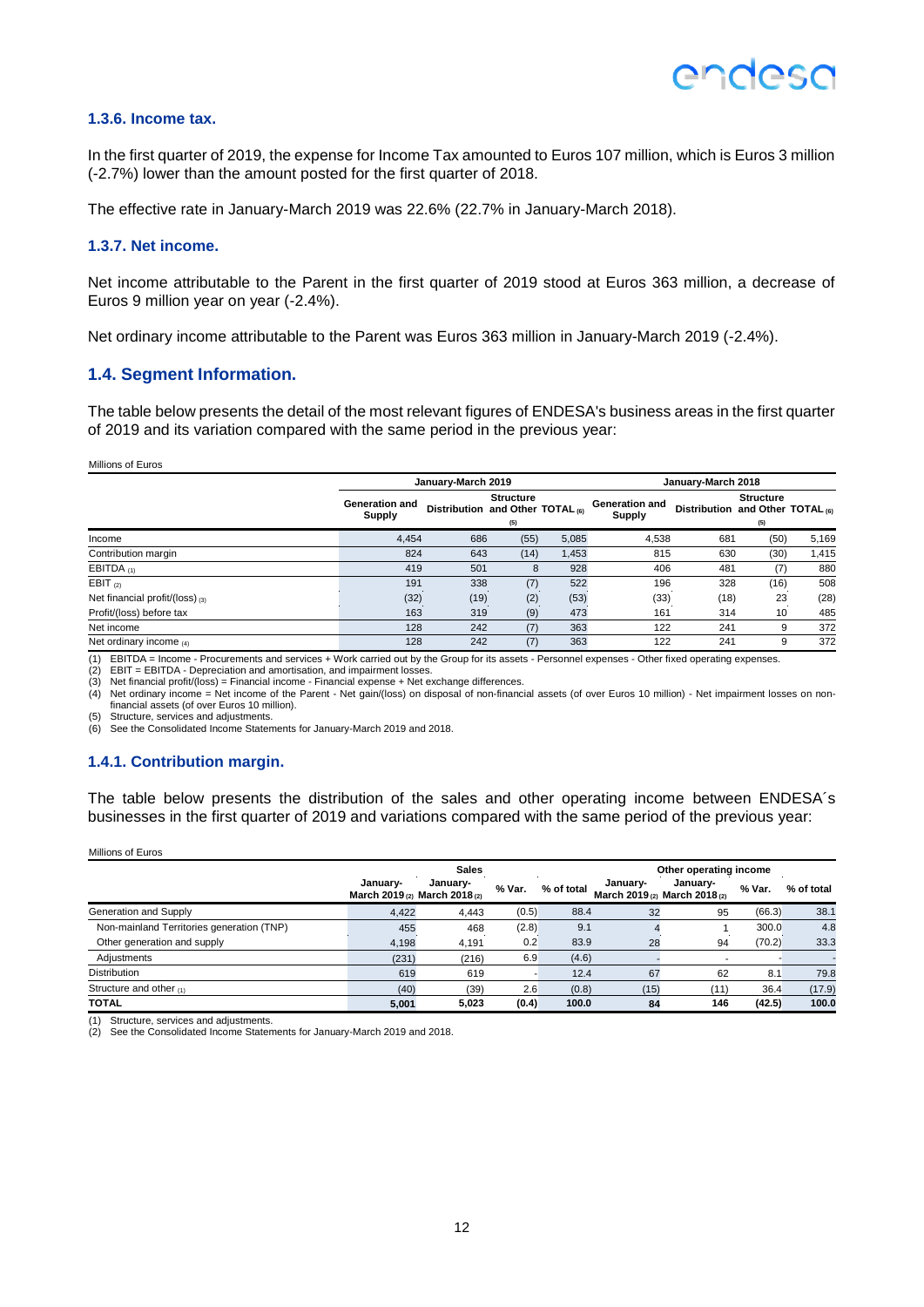The following table contains the breakdown of procurements and services between ENDESA's businesses in the first quarter of 2019 and variations compared with the same period of the previous year:

| Millions of Euros |  |  |  |
|-------------------|--|--|--|
|                   |  |  |  |

|                                           |                               | Procurements and services (2) |        |            |  |  |  |  |
|-------------------------------------------|-------------------------------|-------------------------------|--------|------------|--|--|--|--|
|                                           | January-March<br>$2019_{(3)}$ | January-March<br>$2018_{(3)}$ | % Var. | % of total |  |  |  |  |
| Generation and Supply                     | 3.630                         | 3.723                         | (2.5)  | 99.9       |  |  |  |  |
| Non-mainland Territories generation (TNP) | 328                           | 321                           | 2.2    | 9.0        |  |  |  |  |
| Other generation and supply               | 3,531                         | 3.617                         | (2.4)  | 97.2       |  |  |  |  |
| Adjustments                               | (229)                         | (215)                         | 6.5    | (6.3)      |  |  |  |  |
| <b>Distribution</b>                       | 43                            | 51                            | (15.7) | 1.2        |  |  |  |  |
| Structure and Other (1)                   | (41)                          | (20)                          | 105.0  | (1.1)      |  |  |  |  |
| <b>TOTAL</b>                              | 3,632                         | 3,754                         | (3.2)  | 100.0      |  |  |  |  |

(1) Structure, services and adjustments.

 $(2)$  Procurements and services = Power purchases + Fuel consumption + Transport costs + Other variable procurements and services.<br>(3) See the Consolidated Income Statements for January-March 2019 and 2018.

See the Consolidated Income Statements for January-March 2019 and 2018.

The following table contains the breakdown of the contribution margin between ENDESA's businesses in the first quarter of 2019 and variations compared with the same period of the previous year:

#### Millions of Euros

|                                           | Contribution margin $(2)$                                      |       |        |            |  |  |  |
|-------------------------------------------|----------------------------------------------------------------|-------|--------|------------|--|--|--|
|                                           | January-March<br>January-March<br>$2019_{(3)}$<br>$2018_{(3)}$ |       | % Var. | % of total |  |  |  |
| Generation and Supply                     | 824                                                            | 815   | 1.1    | 56.7       |  |  |  |
| Non-mainland Territories generation (TNP) | 131                                                            | 148   | (11.5) | 9.0        |  |  |  |
| Other generation and supply               | 695                                                            | 668   | 4.0    | 47.8       |  |  |  |
| Adjustments                               | (2)                                                            |       | 100.0  | (0.1)      |  |  |  |
| <b>Distribution</b>                       | 643                                                            | 630   | 2.1    | 44.3       |  |  |  |
| Structure and Other (1)                   | (14)                                                           | (30)  | (53.3) | (1.0)      |  |  |  |
| <b>TOTAL</b>                              | 1,453                                                          | 1,415 | 2.7    | 100.0      |  |  |  |

(1) Structure, services and adjustments.

Contribution margin = Income - Procurements and services

(3) See the Consolidated Income Statements for January-March 2019 and 2018.

#### **Generation and Supply.**

The contribution margin in the Generation and Supply segment in the first quarter of 2019 totalled Euros 824 million, up Euros 9 million year on year (+1.1%), mainly as a result of the increase in electricity prices, with a cumulative arithmetic price of Euros 55.0/MWh (+14.3%), despite the output reduction during the period (- 8.0%).

#### **Distribution.**

The contribution margin in the Distribution segment in the first quarter of 2019 totalled Euros 643 million, up Euros 13 million (+2.1%) year on year, due mainly to the inclusion of Empresa de Alumbrado Eléctrico de Ceuta, S.A. in the consolidation scope.

#### **Structure and Other.**

The contribution margin of Structure and Other in the first quarter of 2019 improved Euros 16 million due mainly to changes in the Social Bonus (or Social Tariff) in the first quarter of 2019 and 2018, pursuant to Royal Decree 897/2017, of 6 October 2017.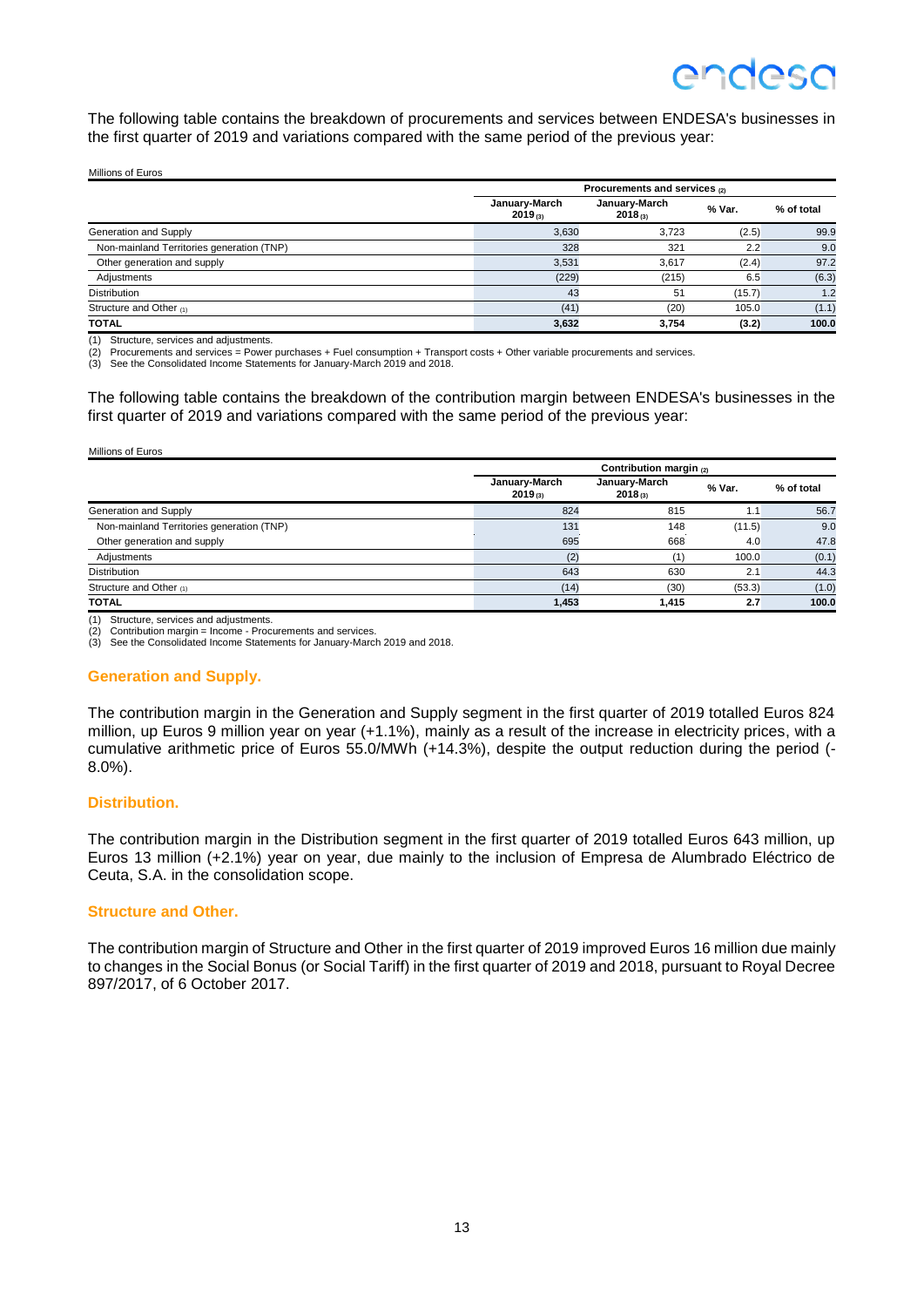#### **1.4.2. EBITDA.**

The table below presents the distribution of the EBITDA between ENDESA businesses in the first quarter of 2019 and variations compared with the same period of the previous year:

Millions of Euros

|                                           | EBITDA $(2)$                  |                               |        |            |  |  |  |
|-------------------------------------------|-------------------------------|-------------------------------|--------|------------|--|--|--|
|                                           | January-March<br>$2019_{(3)}$ | January-March<br>$2018_{(3)}$ | % Var. | % of total |  |  |  |
| Generation and Supply                     | 419                           | 406                           | 3.2    | 45.2       |  |  |  |
| Non-mainland Territories generation (TNP) | 62                            | 80                            | (22.5) | 6.7        |  |  |  |
| Other generation and supply               | 357                           | 326                           | 9.5    | 38.5       |  |  |  |
| Adjustments                               |                               |                               |        |            |  |  |  |
| <b>Distribution</b>                       | 501                           | 481                           | 4.2    | 54.0       |  |  |  |
| Structure and Other (1)                   |                               |                               | N/A    | 0.8        |  |  |  |
| <b>TOTAL</b>                              | 928                           | 880                           | 5.5    | 100.0      |  |  |  |

(1) Structure, services and adjustments.

(2) EBITDA = Income - Procurements and services + Work carried out by the Group for its assets - Personnel expenses - Other fixed operating expenses.

(3) See the Consolidated Income Statements for January-March 2019 and 2018.

The following table contains the breakdown of personnel expenses and other fixed operating expenses for ENDESA's businesses in the first quarter of 2019 and variations compared with the same period of the previous year:

| Millions of Euros                         |          |                                                                 |        |                |          |                                                                 |        |            |  |  |
|-------------------------------------------|----------|-----------------------------------------------------------------|--------|----------------|----------|-----------------------------------------------------------------|--------|------------|--|--|
|                                           |          | <b>Personnel expenses</b>                                       |        |                |          | Other fixed operating expenses                                  |        |            |  |  |
|                                           | Januarv- | January-<br>March 2019 <sub>(2)</sub> March 2018 <sub>(2)</sub> | % Var. | % of total     | January- | January-<br>March 2019 <sub>(2)</sub> March 2018 <sub>(2)</sub> | % Var. | % of total |  |  |
| Generation and Supply                     | 133      | 121                                                             | 9.9    | 51.5           | 279      | 293                                                             | (4.8)  | 91.5       |  |  |
| Non-mainland Territories generation (TNP) | 23       | 21                                                              | 9.5    | 8.9            | 47       | 47                                                              |        | 15.4       |  |  |
| Other generation and supply               | 110      | 100                                                             | 10.0   | 42.6           | 234      | 247                                                             | (5.3)  | 76.7       |  |  |
| Adjustments                               |          |                                                                 |        | $\blacksquare$ | (2)      | (1)                                                             | 100.0  | (0.6)      |  |  |
| <b>Distribution</b>                       | 75       | 64                                                              | 17.2   | 29.1           | 96       | 110                                                             | (12.7) | 31.5       |  |  |
| Structure and Other (1)                   | 50       | 28                                                              | 78.6   | 19.4           | (70)     | (49)                                                            | 42.9   | (23.0)     |  |  |
| <b>TOTAL</b>                              | 258      | 213                                                             | 21.1   | 100.0          | 305      | 354                                                             | (13.8) | 100.0      |  |  |

(1) Structure, services and adjustments.

(2) See the Consolidated Income Statements for January-March 2019 and 2018.

#### **Generation and Supply.**

EBITDA for this segment amounted to Euros 419 million, (+3.2%) in the first quarter of 2019. The following factors must be taken into account when looking at EBITDA for the first quarter of 2019:

- The 1.1% increase in the contribution margin.
- The updates of the provisions for current workforce restructuring costs for the amount of Euros 6 million (negative) in the first quarter of 2019 and Euros 0 million in the first quarter of 2018.
- The Euros 14 million (-4.8%) decrease in other fixed operating expenses due mainly to lower repair and maintenance costs of Euros 15 million.

#### **Distribution.**

For the first quarter of 2019, EBITDA for this segment was Euros 501 million (+4.2%), including, among others:

- The positive performance of the contribution margin (+2.1%).
- The updates of the provisions for current workforce restructuring costs for the amount of Euros 4 million (negative) in the first quarter of 2019 and Euros 3 million (positive) in the first quarter of 2018.
- The Euros 14 million (-12.7%) reduction in other fixed operating expenses due mainly to investments in grid digitalisation.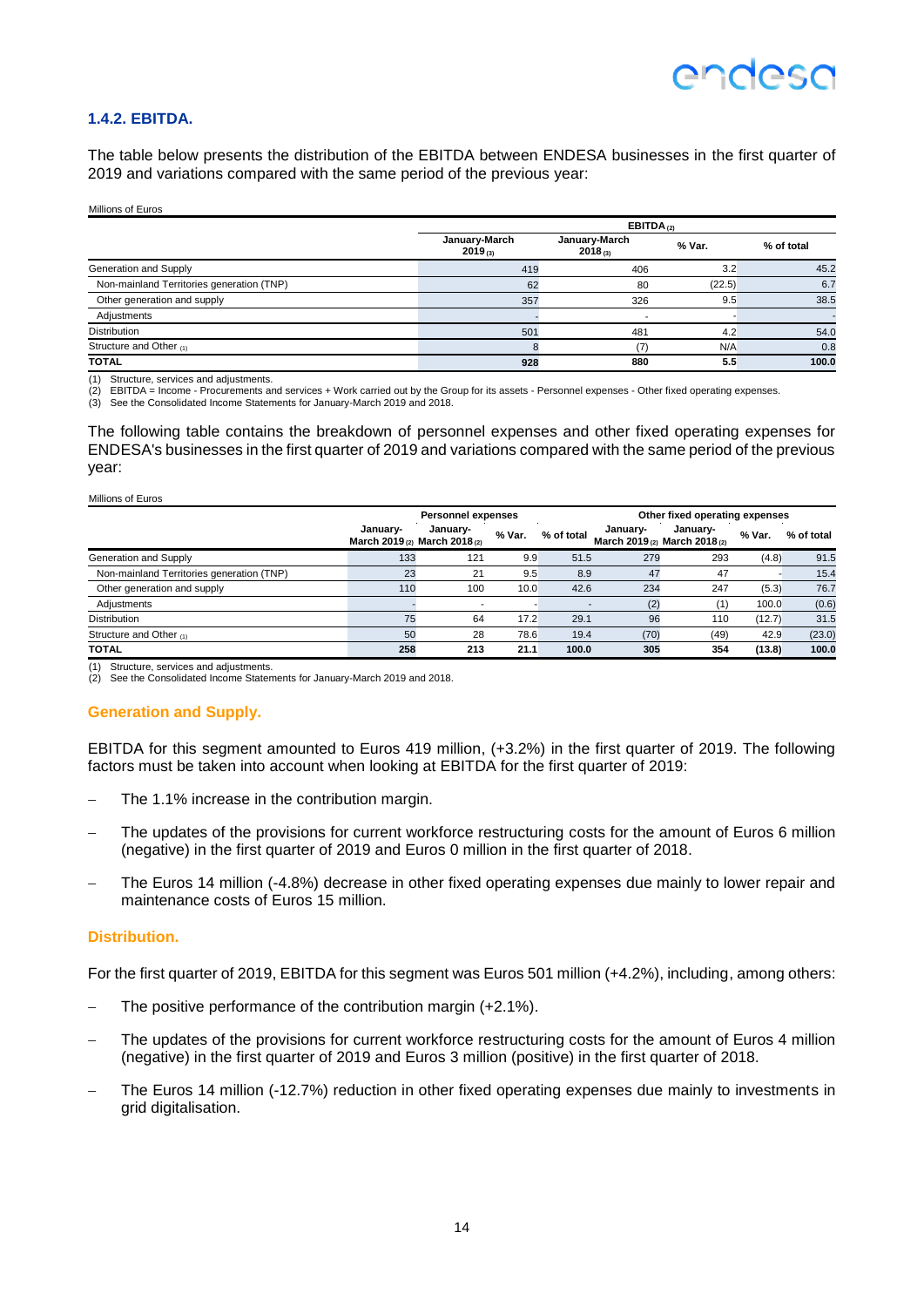#### **Structure and Other.**

EBITDA for the first quarter of 2019 in Structure and Other was Euros 8 million, an increase of Euros 15 million compared to the same period in the previous year (Euros 7 million, negative), including a Euros 16 million increase in the contribution margin, among others.

#### **1.4.3. EBIT.**

The table below presents the distribution of the EBIT between ENDESA businesses in the first quarter of 2019 and variations compared with the same period of the previous year:

| Millions of Euros |  |
|-------------------|--|
|                   |  |

|                                           | EBIT $(2)$                    |                               |        |            |  |  |
|-------------------------------------------|-------------------------------|-------------------------------|--------|------------|--|--|
|                                           | January-March<br>$2019_{(3)}$ | January-March<br>$2018_{(3)}$ | % Var. | % of total |  |  |
| Generation and Supply                     | 191                           | 196                           | (2.6)  | 36.6       |  |  |
| Non-mainland Territories generation (TNP) | 27                            | 39                            | (30.8) | 5.2        |  |  |
| Other generation and supply               | 164                           | 157                           | 4.5    | 31.4       |  |  |
| Adjustments                               |                               |                               |        |            |  |  |
| <b>Distribution</b>                       | 338                           | 328                           | 3.0    | 64.8       |  |  |
| Structure and Other (1)                   |                               | (16)                          | (56.3) | (1.4)      |  |  |
| <b>TOTAL</b>                              | 522                           | 508                           | 2.8    | 100.0      |  |  |

(1) Structure, services and adjustments.

 $(2)$  EBIT = EBITDA - Depreciation and amortisation, and impairment losses.

(3) See the Consolidated Income Statements for January-March 2019 and 2018.

The following table contains the distribution of depreciation and amortisation, and impairment losses, between ENDESA businesses in the first quarter of 2019 and variations compared with the same period of the previous year:

#### Millions of Euros

|                                           | Depreciation and amortisation, and impairment losses |                               |        |                                |  |  |  |
|-------------------------------------------|------------------------------------------------------|-------------------------------|--------|--------------------------------|--|--|--|
|                                           | January-March<br>$2019_{(2)}$                        | January-March<br>$2018_{(2)}$ | % Var. | % Contribution<br>to the total |  |  |  |
| Generation and Supply                     | 228                                                  | 210                           | 8.6    | 56.2                           |  |  |  |
| Non-mainland Territories generation (TNP) | 35                                                   | 41                            | (14.6) | 8.6                            |  |  |  |
| Other generation and supply               | 193                                                  | 169                           | 14.2   | 47.6                           |  |  |  |
| Adjustments                               |                                                      |                               |        |                                |  |  |  |
| <b>Distribution</b>                       | 163                                                  | 153                           | 6.5    | 40.1                           |  |  |  |
| Structure and other $(1)$                 | 15                                                   | 9                             | 66.7   | 3.7                            |  |  |  |
| <b>TOTAL</b>                              | 406                                                  | 372                           | 9.1    | 100.0                          |  |  |  |

(1) Structure, services and adjustments.

(2) See the Consolidated Income Statements for January-March 2019 and 2018.

#### **Generation and Supply.**

EBIT for the Generation and Supply segment in the first quarter of 2019 stood at Euros 191 million (-2.6%), due, inter alia, to the increase in Depreciation and amortisation, and impairment losses in the Consolidated Income Statement as a result, mainly, of the investment effort made.

#### **Distribution.**

EBIT for the Distribution segment in the first quarter of 2019 increased by Euros 10 million year on year (+3.0%), mainly as a result of the 4.2% rise in EBITDA.

#### **Structure and Other.**

EBIT for Structure and other in the first quarter of 2019 improved by Euros 9 million, mainly due to the positive evolution in EBITDA.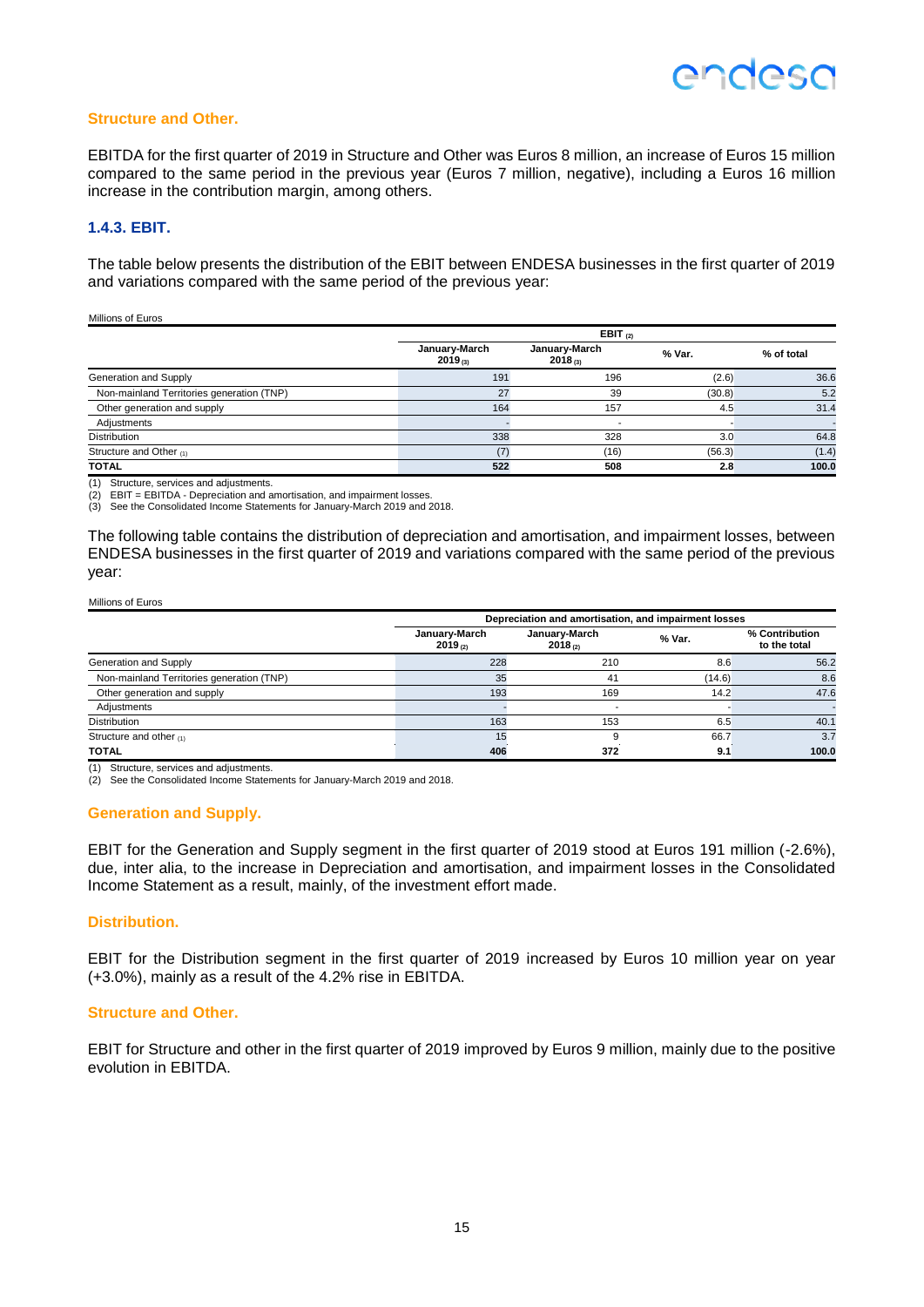### **2. Other information.**

#### **2.1. Risk management policy.**

During the first quarter of 2019, ENDESA followed the same general risk management policy described in its Consolidated Financial Statements for the year ended 31 December 2018.

In this context, the financial instruments and types of hedges are the same as those described in these Consolidated Financial Statements.

The risks that could affect ENDESA's operations are also the same as those described in the Consolidated Management report for the year ended 31 December 2018.

#### **2.2. Consolidation scope.**

In the first quarter of 2019, the following transactions were carried out:

|                                              | <b>Transaction</b> | Date            | Activity     |         | % Ownership<br>at 31 March 2019 |         | % Ownership<br>at 31 December 2018 |
|----------------------------------------------|--------------------|-----------------|--------------|---------|---------------------------------|---------|------------------------------------|
|                                              |                    |                 |              | Control | Economic                        | Control | Economic                           |
| Eólica del Noroeste, S.L. (1)                | Sale               | 5 February 2019 | Wind         |         | ٠                               | 51.00   | 51.00                              |
| Energía Neta Sa Caseta Llucmajor, S.L.U. (2) | Acquisition        | 5 March 2019    | Photovoltaic | 100.00  | 100.00                          |         |                                    |
| ENDESA Energía Renovable, S.L.U. (3)         | Formed             | 11 March 2019   | Supply       | 100.00  | 100.00                          |         |                                    |
| ENEL Green Power Granadilla, S.L.U. (4)      | Acquisition        | 25 March 2019   | Wind         | 100.00  | 100.00                          | 65.00   | 65.00                              |

(1) The gross gain on the sale was less than Euros 1 million.

(2) Company acquired by ENEL Green Power España, S.L.U. (EGPE) amounting to Euros 2 million, of which Euros 1 million are pending payment at 31 March 2019 (see Section 4.2. Cash flows of this Consolidated Management Report).

(3) Company formed by ENDESA Energía, S.A.U.<br>(4) Shareholding acquired by ENEL Green Power España, S.L.U. (EGPE) for less than Euros 1 million (see Section 4.2. Cash flows of this Consolidated Management Report).

ENDESA recognised the acquisition of Energía Neta Sa Caseta Llucmajor, S.L.U. as a business combination and, on application of the acquisition method, the assets acquired and liabilities assumed (Net Assets Acquired) of this company were definitively recognised at fair value on the acquisition date in the following headings of the Consolidated Financial Statements:

#### Millions of Euros

|                                   | Energía Neta Sa Caseta<br>Llucmajor, S.L.U. |
|-----------------------------------|---------------------------------------------|
|                                   | Fair value                                  |
| <b>Non-current assets</b>         | 2                                           |
| Property, plant and equipment     | 2                                           |
|                                   |                                             |
| <b>TOTAL ASSETS</b>               |                                             |
|                                   |                                             |
| <b>Non-current liabilities</b>    |                                             |
|                                   |                                             |
| <b>TOTAL LIABILITIES</b>          |                                             |
|                                   |                                             |
| Fair value of net assets acquired |                                             |

This company is currently applying for permits and licences to carry out its projects. Therefore, construction work has not yet started on the renewable power facilities, and therefore, no revenue from contracts with customers has been generated since the acquisition date.

#### **2.3. Dividends.**

At its session held on 20 November 2018, the Board of Directors of ENDESA, S.A. approved the following shareholder remuneration policy for 2018-2021:

- 2018 to 2020: the ordinary dividend per share agreed to be distributed with charge to those years shall be equal to 100% of the net ordinary profit attributable to the Parent in the Consolidated Financial Statements of the Group headed by it, with a minimum equal to Euros 1.33, gross, per share for 2018.
- 2021: the ordinary dividend per share to be distributed in this year will be the equivalent to 80% of net ordinary profit attributable to the Parent in the Consolidated Financial Statements of the Group headed by it.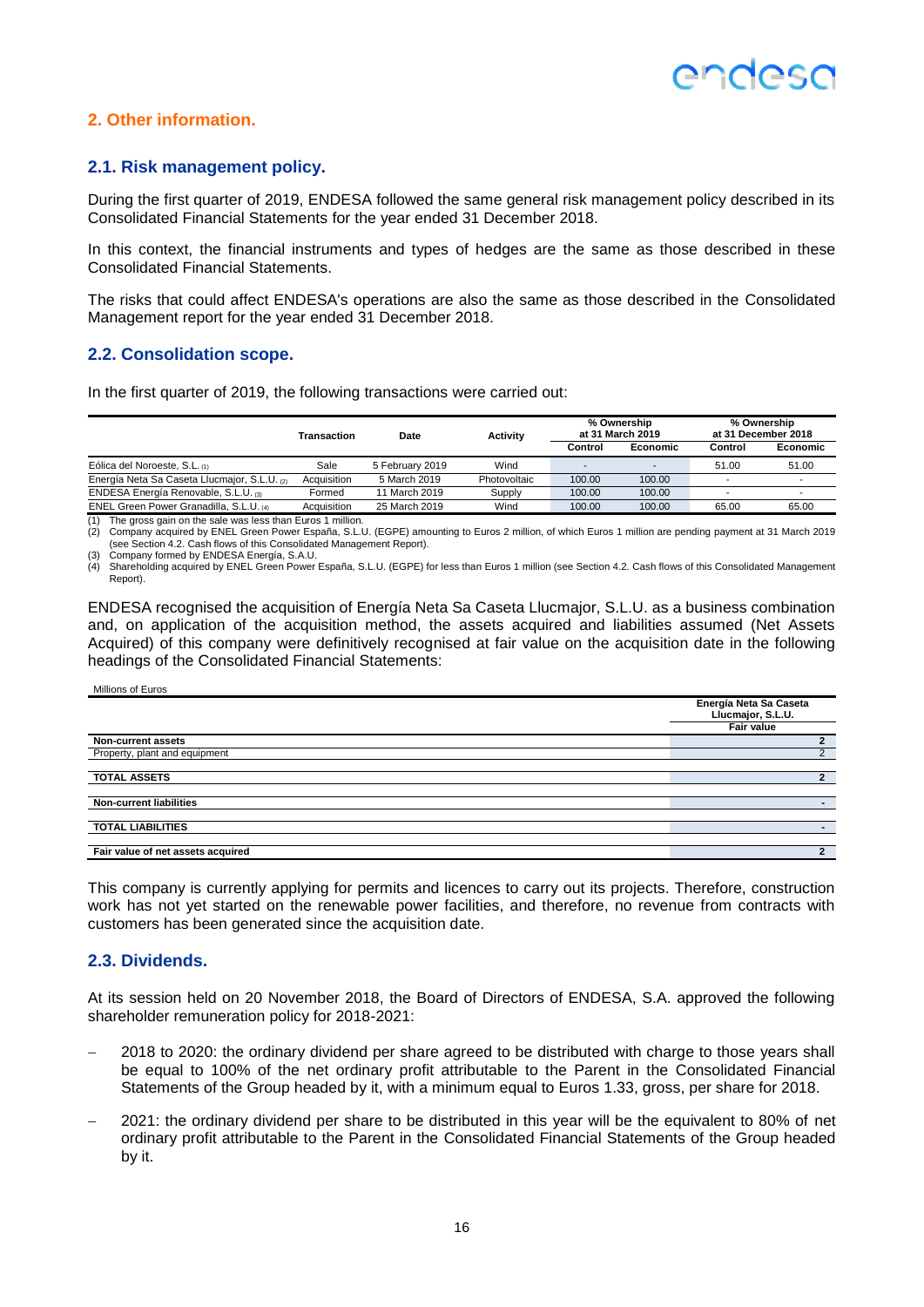The intention of the Board of Directors of ENDESA, S.A. is that the ordinary dividend will be paid solely in cash in two payments (January and July) on a given date to be determined in each case, which will be duly notified.

Notwithstanding the foregoing, ENDESA's capacity to pay out dividends to its shareholders depends on numerous factors, including the generation of profit and the availability of unrestricted reserves, and, therefore, the Company cannot ensure that dividends will be paid out in future years or the amount of such dividends if paid.

Approval was given at ENDESA, S.A.'s General Shareholders' Meeting of 12 April 2019 to pay shareholders a total dividend charged against 2018 profit for a gross amount of Euros 1.427 per share (Euros 1,511 million in total).

Including the interim dividend of Euros 0.7, gross (Euros 741 million), paid on 2 January 2019 (see Section 4.2. Cash Flows of this Consolidated Management Report), the final dividend paid against 2018 profit amounts to Euros 0.727, gross, per share (Euros 770 million) and will be paid on 2 July 2019.

#### **3. Regulatory framework.**

From a regulatory perspective, the main highlights during the period were as follows:

#### **2019 electricity tariff.**

Ministerial Order TEC/1366/2018, of 20 December 2018, establishing access tariffs for 2019, was published in the Official State Gazette on 22 December 2018. Electricity access tariffs remained unchanged in the Order. This Order repealed the incentive for availability of Order ITC/3127/2011, of 17 November 2011, until the capacity mechanisms are reviewed for adaptation to European regulations and the energy transition process.

#### **Natural gas tariff for 2019.**

On 22 December 2018, Order TEC/1367/2018, of 20 December 2018, establishing access tariffs for gas for 2019, which remained unchanged, and on 28 December 2018, the Resolution of 26 December, publishing the Last Resort Tariffs (LRT) for natural gas applicable from 1 January 2019, implying an average reduction of approximately 4% due to lower raw material costs, were published in the Official State Gazette (BOE for its acronym in Spanish).

On 30 March 2019, the Official State Gazette published the Resolution of the Directorate General of Energy Policy and Mines of 22 March 2019, establishing the Last Resort Tariff (LRT) for natural gas applicable from 1 April 2019. Depending on whether this is Last Resort Tariff 1 (LRT1) or Last Resort Tariff 2 (LRT2), it will decrease by an average of 5.2% and 6.6% respectively compared to the previous quarter due to lower raw material costs.

#### **Energy efficiency.**

Law 18/2014 of 15 October 2014, approving urgent measures to boost growth, competitiveness and efficiency, with regard to energy efficiency, created the Energy Efficiency National Fund with the aim of achieving energy savings.

Order TEC/332/2019 of 20 March 2019, entailed a contribution by ENDESA to the Energy Efficiency National Fund of Euros 29 million, corresponding to its 2019 obligations.

#### **Royal Decree regulating self-consumption.**

On 6 April 2019, the Official State Gazette published Royal Decree 244/2019, of 5 April 2019, regulating the administrative, technical and economic conditions of the self-consumption of electricity, in compliance with Royal Decree Law 15/2018, of 5 October 2018, on urgent measures for energy transition and consumer protection.

Royal Decree 244/2019, of 5 April 2019, addresses the following points, among others: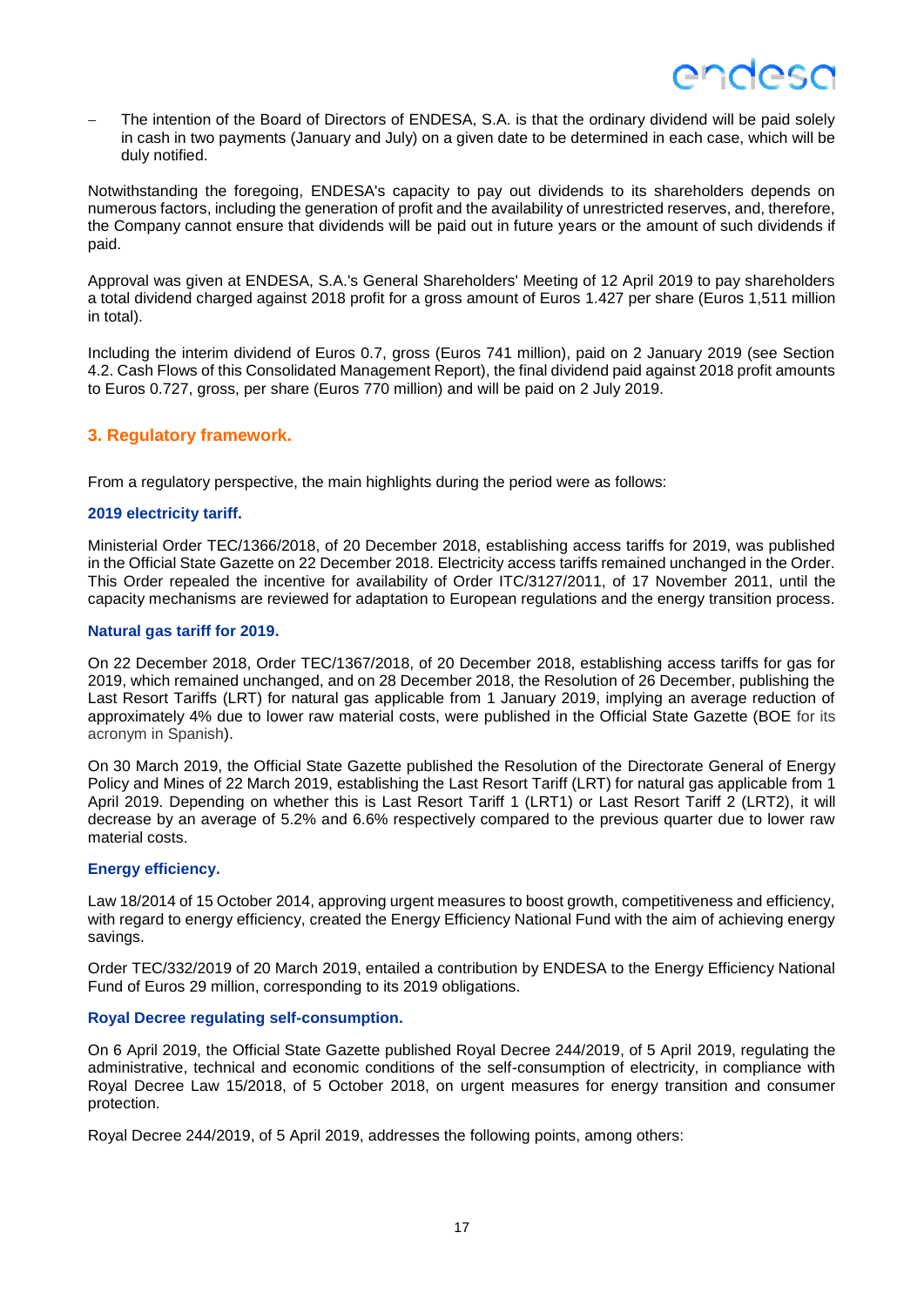

- In addition to individual self-consumption connected to an internal grid, it includes the concept of collective self-consumption, whereby a group of consumers can be associated with the same generation facility (for example, homeowners' associations or companies/industries located in the same area).
- It also defines the concept of "installing production facilities close to consumption facilities and associated with them", thereby enabling self-consumption using generation facilities located in the same building (the current situation) and other facilities nearby.
- It introduces a simplified mechanism to compensate surpluses (energy generated by self-consumption facilities, which is not immediately used by the consumer) for installations with capacity of less than 100 kW and provided that electricity is produced using renewable sources. In this case, to obtain compensation it will not be necessary to set up as an energy producer, as the supply company will compensate the user for any surplus energy through its monthly invoice. This compensation could be as much as 100% of the power consumed during the month.
- For collective and communal self-consumption, the energy will be shared among associated consumers in proportion to their contracted power and the Royal Decree permits the development of dynamic sharing ratios so that the consumer can take advantage of the surplus produced by another associated consumer if it is not consuming its allocated share.
- Administrative procedures for all consumers will be simplified, particularly for small self-consumers (installation of up to 15 kW or 100 kW, for self-consumption without surpluses). Measurement configurations have been simplified such that in most cases a single meter at the distribution network border will be sufficient.
- Lastly, a monitoring system has been established for these installations to supervise their impact on system operations and allow them to be integrated gradually and securely.

#### **Renewable auctions in Non-mainland territories' electricity systems (TNP).**

Order TEC/1380/2018, of 20 December 2018, was published in the Official State Gazette (BOE) on 25 December 2018. This Order establishes the regulatory terms for concession of support for investment in wind and solar power generation facilities located in non-mainland territories (TNP), co-financed with funds from the European Regional Development Fund (ERDF).

On 27 December 2018, the Institute for Energy Diversification and Savings (IDAE for its acronym in Spanish) passed a resolution, convening auctions of subsidies for investment in wind facilities in the Canary Islands, with an allocation of Euros 80 million and maximum power of 217 MW. The deadline for the presentation of bids was 2 April 2019.

Further, on 27 March 2019, the Institute for Energy Diversification and Savings (IDAE) passed a resolution, convening auctions of subsidies for investment in photovoltaic facilities in the Balearic Islands, with an allocation of Euros 40 million. The deadline for the presentation of bids is 4 July 2019.

#### **Strategic energy and climate framework.**

The European Union has made a clear commitment to fight against global warning, setting a target to reduce greenhouse gas emissions by 80% from 1990 to 2050, and defining ambitious goals and objectives for all member states. It also signed the Paris Agreement, the aim of which is to prevent the planet from warming by more than 2ºC compared to pre-industrial levels, in addition to other efforts to ensure the global rise in temperature does not exceed 1.5ºC.

These targets are currently being transposed into Spanish law and on 22 February 2019, the Ministry for the Ecological Transition opened a public consultation on the Strategic Energy and Climate Framework, containing mainly the following documents: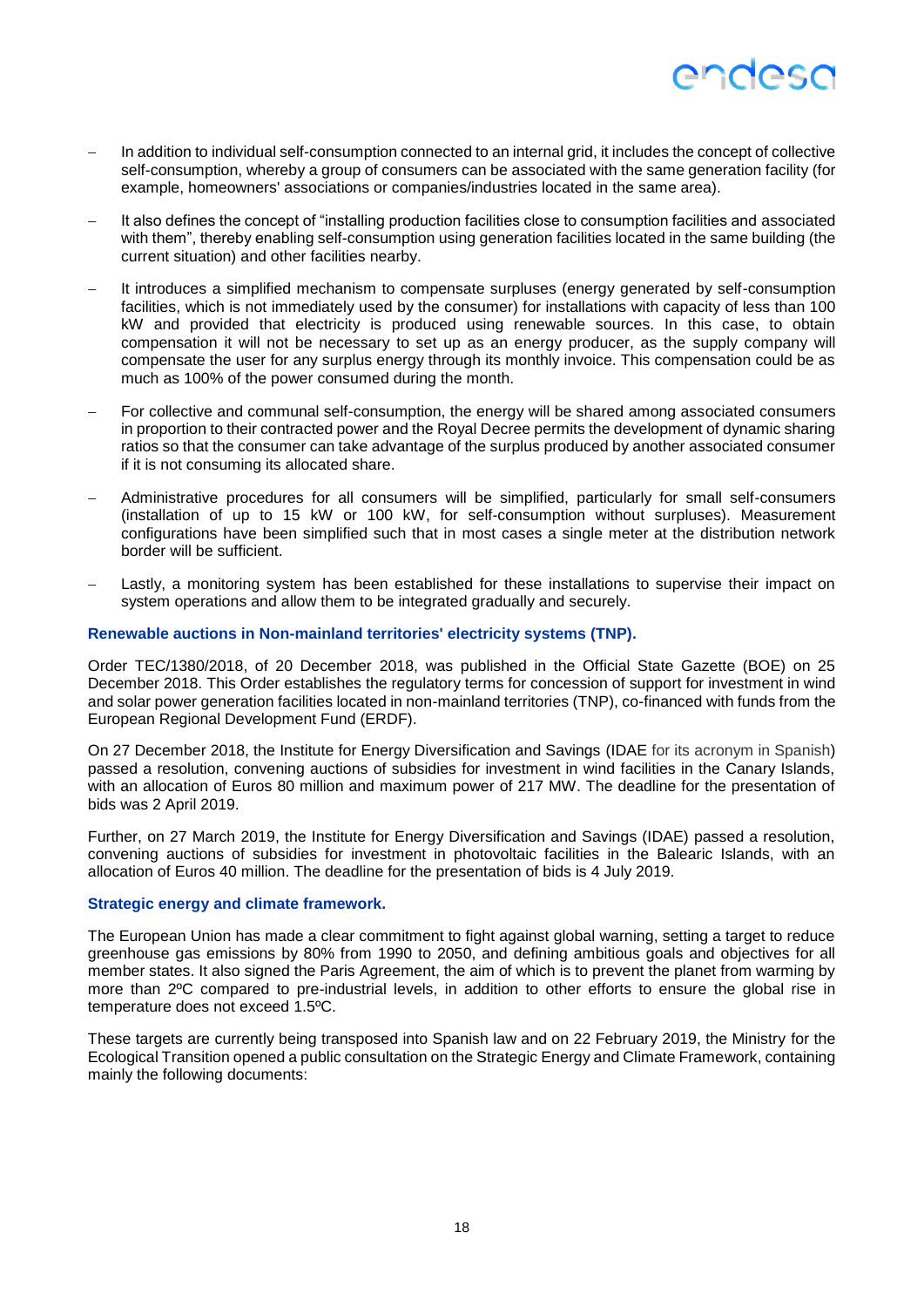

- Draft Law on climate change and energy transition: This sets out the regulatory and institutional framework to introduce the Union European's commitment to decarbonising the economy through to 2050, and the global commitment of the Paris Agreement. Specifically, it would set two time frames: for 2030, a target to reduce greenhouse gas (GHG) emissions by at least 20% compared to 1990, a target to generate 70% of electricity using renewable sources and a target to improve energy efficiency by at least 35% compared to the baseline scenario; and for 2050, a target to reduce greenhouse gas emissions by at least 90% compared to 1990 and an electricity system that is 100% based on renewable sources. The draft law also sets out specific measures to help achieve these targets. These include: measures to promote renewable energies, limits on the use of hydrocarbons, cutbacks on subsidies for fossil fuels and revising their tax treatment, promotion of electric mobility, definition of impact indicators and indicators to measure adaptation to climate change, or the introduction of a framework for the mobilisation of economic resources for the transition.
- Draft of the National Integrated Energy and Climate Plan (PNIEC for its acronym in Spanish) 2021-2030: The framework for the national strategic plan to integrate the energy and climate policy, reflecting Spain's contribution to achieving the targets set by the European Union. The draft of the National Integrated Energy and Climate Plan (PNIEC) also establishes the milestones and steps in the transition towards modernising the whole economy and includes: a 31% reduction in greenhouse gas (GHG) emissions vs 1990, roll-out of renewable energies to account for 42% of total energy produced in the country (74% for electricity generation) and a 39.6% improvement in energy efficiency of Spain. It also establishes the efforts required from all sectors (energy, industrial, transport, agriculture, residential, waste, and natural supplies) through to 2030. The Ministry for the Ecological Transition has submitted the Draft of the National Integrated Energy and Climate Plan (PNIEC) 2021-2030 to the European Commission, as have the other member states, starting a structured dialogue that will conclude with the Plan being approved at the end of 2019.
- A fair transition strategy: The objective is to increase job opportunities in areas that will be affected by the transition to a low-carbon economy.

#### **National Strategy to Combat Energy Poverty.**

On 5 April 2019, the Council of Ministers approved the National Strategy to Combat Energy Poverty 2019- 2024, in response to the mandate set out in Royal Decree Law 15/2018, of 5 October 2018, on urgent measures for energy transition and consumer protection.

The draft defines the concepts of energy poverty and vulnerable consumers, providing a diagnosis of the current status of energy poverty, including the impact on health, personal and social development and equality, and establishes lines of action and reduction targets.

The National Strategy to Combat Energy Poverty is the result of the need to maintain and improve benefit systems (electric and thermal Social Bonus) as transition tools that will give increased importance to structural measures to find long-term solutions for the root cause.

To properly analyse and monitor the different types of energy poverty, the indicators established by the European Energy Poverty Observatory are used as the official primary indicators (high share of energy expenditure in income, hidden energy poverty, inability to keep home adequately warm and delays on utility bills payments). In order to improve the lowest value in the series of these indicators in 2008-2017, and raise the European Union average, the Strategy establishes a minimum reduction objective of 25% in 2025 (vs 2017), with a target of 50%.

The National Strategy to Combat Energy Poverty will have a duration of five years (2019-2024), and a series of operating plans are expected to be developed for its implementation. It will be managed and monitored by the Institute for Energy Diversification and Savings (IDAE).

The National Strategy to Combat Energy Poverty establishes four lines of action, comprising 19 concrete measures:

 Raise awareness of energy poverty through a detailed study of the energy expenditure of consumers according to the climate zone they live in, considering, among other factors, the presence of minors in the household. The indicators will be updated by the government on an annual basis.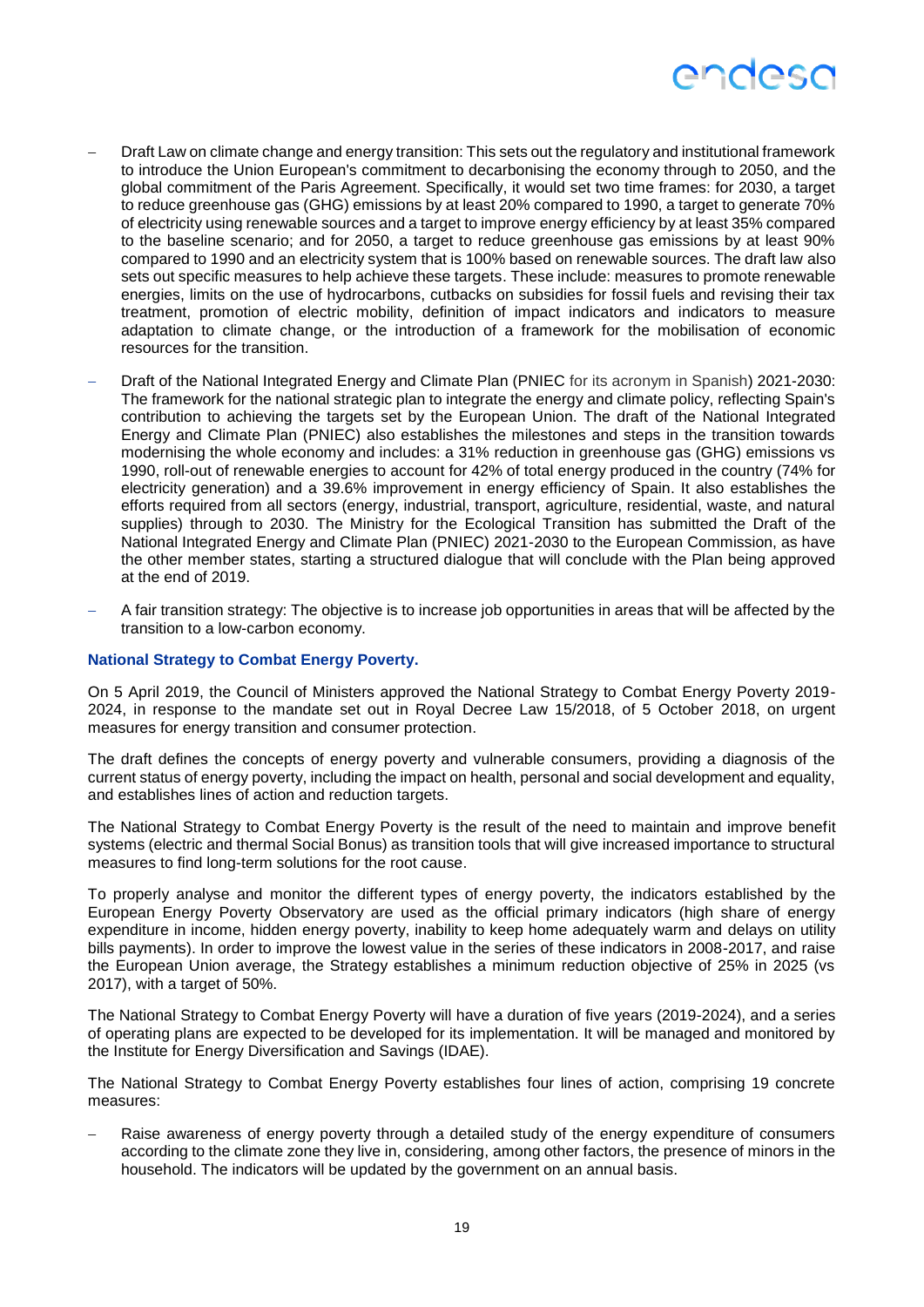### endesc

- Improve the response to the current energy poverty situation. Among other aspects, a new Social Bonus is considered to be necessary, the main lines of which are as follows: an energy Social Bonus (for all types of energy supply), that should be directly granted by the authorities (automation) and management mechanisms should be implemented in concert with the public administrations involved. Extraordinary responses are also defined, such as not allowing supply to be cut off in extreme weather conditions.
- Facilitate a structural change through short, medium and long-term measures for the energy rehabilitation of housing and replacement of old appliances and machinery with efficient apparatus.
- Protection measures for consumers and social awareness. Among other actions, a protocol will be established to detect vulnerability through family doctors and the management of information on public benefits will be standardised to ensure this information is included in the existing universal social card. To raise public awareness, communication actions will be rolled out on the use of smart meters, consumption habits, energy savings and efficiency improvements, and a permanent communication channel set up for individuals and groups.

#### **4. Liquidity and capital resources.**

#### **4.1. Financial management.**

#### **Financial debt.**

At 31 March 2019, ENDESA had net financial debt of Euros 6,897 million, an increase of Euros 1,127 million (+19.5%) compared to the debt at 31 December 2018.

The reconciliation of ENDESA's gross and net financial debt at 31 March 2019 and 31 December 2018, with a breakdown of the impact of IFRS 16 Leases, is as follows:

| Millions of Euros                                           |                  |                                         |                   |            |  |  |  |
|-------------------------------------------------------------|------------------|-----------------------------------------|-------------------|------------|--|--|--|
|                                                             |                  | <b>Reconciliation of Financial debt</b> |                   |            |  |  |  |
|                                                             | 31 March<br>2019 | 31 December<br>2018                     | <b>Difference</b> | % Var.     |  |  |  |
| Non-current borrowings                                      | 5,283            | 4.975                                   | 308               | 6.2        |  |  |  |
| Non-current borrowings due to application of IFRS 16 Leases | 151              |                                         | 151               | N/A        |  |  |  |
| Other non-current borrowings                                | 5,132            | 4,975                                   | 157               | 3.2        |  |  |  |
| <b>Current borrowings</b>                                   | 1,856            | 1,046                                   | 810               | 77.4       |  |  |  |
| Current borrowings due to application of IFRS 16 Leases     | 26               |                                         | 26                | N/A        |  |  |  |
| Other current borrowings                                    | 1,830            | 1,046                                   | 784               | 75.0       |  |  |  |
| Gross financial debt (1)                                    | 7,139            | 6,021                                   | 1,118             | 18.6       |  |  |  |
| Gross financial debt due to application of IFRS 16 Leases   | 177              |                                         | 177               | N/A        |  |  |  |
| Other gross financial debt                                  | 6,962            | 6,021                                   | 941               | 15.6       |  |  |  |
| Cash and cash equivalents                                   | (235)            | (244)                                   | 9                 | (3.7)      |  |  |  |
| Financial derivatives recognised under financial assets     | (7)              | (7)                                     | ٠.                |            |  |  |  |
| Net financial debt                                          | 6,897            | 5,770                                   | 1,127             | 19.5       |  |  |  |
| Net financial debt due to application of IFRS 16 Leases     | 177              |                                         | 177               | <b>N/A</b> |  |  |  |
| Other net financial debt                                    | 6,720            | 5,770                                   | 950               | 16.5       |  |  |  |

(1) At 31 March 2019, this includes Euros 13 million corresponding to financial derivatives recognised under financial liabilities (Euros 6 million at 31 December 2018).

When analysing net financial debt, the following factors should be taken into account:

- On 2 January 2019, ENDESA paid shareholders an interim dividend against 2018 results of Euros 0.7 per share (gross), for a pay-out of Euros 741 million (see Sections 2.3. Dividends and 4.2. Cash Flows of this Consolidated Management Report).
- At 31 March 2019, due to the entry into force of IFRS 16 Leases, net financial debt of Euros 177 million was recognised for this concept (see Section 1.2. Changes in accounting principles of this Consolidated Management Report).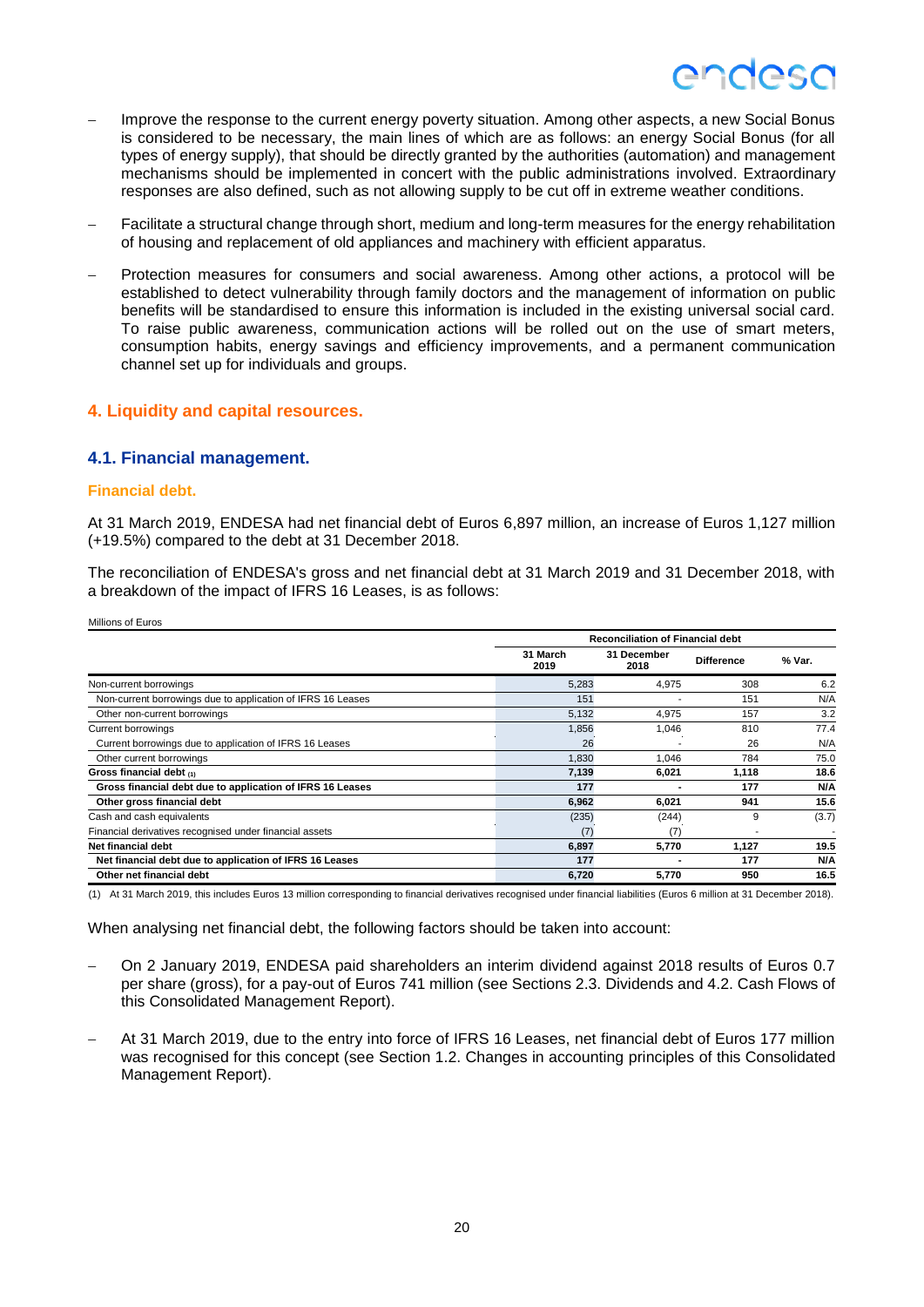The table below presents the structure of ENDESA's gross financial debt at 31 March 2019, with a breakdown of the impact of the application of IFRS 16 Leases, and at 31 December 2018:

| Millions of Euros                       |                                                                                        |                                                                                                             |       |                     |                   |      |
|-----------------------------------------|----------------------------------------------------------------------------------------|-------------------------------------------------------------------------------------------------------------|-------|---------------------|-------------------|------|
| Structure of gross financial debt       |                                                                                        |                                                                                                             |       |                     |                   |      |
|                                         |                                                                                        | 31 March 2019                                                                                               |       |                     |                   |      |
|                                         | <b>Gross financial debt</b><br>excl. the impact of<br>application of IFRS 16<br>Leases | Gross financial debt for<br>Total gross financial<br>the impact of application<br>debt<br>of IFRS 16 Leases |       | 31 December<br>2018 | Difference % Var. |      |
| Euro                                    | 6,962                                                                                  | 177                                                                                                         | 7.139 | 6,021               | 1,118             | 18.6 |
| <b>TOTAL</b>                            | 6,962                                                                                  | 177                                                                                                         | 7,139 | 6,021               | 1,118             | 18.6 |
| Fixed rate                              | 4,379                                                                                  | 177                                                                                                         | 4,556 | 3,550               | 1,006             | 28.3 |
| Floating rate                           | 2,583                                                                                  |                                                                                                             | 2,583 | 2,471               | 112               | 4.5  |
| <b>TOTAL</b>                            | 6,962                                                                                  | 177                                                                                                         | 7,139 | 6,021               | 1,118             | 18.6 |
| Average life (Number of years) $_{(1)}$ | 5.2                                                                                    | 5.8                                                                                                         | 5.2   | 5.3                 |                   |      |
| Average cost $(\%)_{(2)}$               | 1.8                                                                                    | 2.2                                                                                                         | 1.8   | 1.9                 |                   |      |

(1) Average life of gross financial debt (Number of years) = (Principal \* Number of valid days) / (Valid principal at the end of the period \* Number of days in the period).

 $(2)$  Average cost of gross financial debt  $(%) = (cost of gross financial debt) / average gross financial debt.$ 

At 31 March 2019, the gross financial debt at fixed interest rates accounted for 64% while 36% was at floating rates. At this date, 100% of the Company's gross financial debt is denominated in Euros.

#### **Main financial transactions.**

In the first quarter of 2019, ENDESA extended the credit lines arranged with various financial institutions maturing in March 2022, and increased the limit of several of these, reaching a total amount of Euros 2,125 million. In the same period, ENDESA maintained the Euro Commercial Paper (ECP) emissions programme through International ENDESA, B.V., and the active balance thereof at 31 March 2019 is Euros 1,705 million, and its renewal is backed by irrevocable bank credit lines.

As part of the financial transaction signed with the European Investment Bank (EIB) in 2018, on 19 March 2019, Euros 335 million was drawn down (see Section 4.2. Cash Flows of this Consolidated Management Report). This draw down bears a floating interest rate, with a 15-year maturity depreciable as of March 2023.

Following the entry into force of IFRS 16 Leases on 1 January 2019, at 31 March 2019 ENDESA recognised a liability of Euros 177 million (see Section 1.2. Changes in accounting principles of this Consolidated Management Report), as part of its obligation to make payments corresponding to the operating lease agreement to which it is party as lessee. The main agreements are as follows:

- Lease agreements corresponding to the right of use of land on which some of the generation facilities of ENEL Green Power España, S.L.U. (EGPE) are located. These are long-term agreements, with automatic renewal clauses and expiry dates between 2019 and 2065. The prices in these agreements are calculated in accordance with the capacity installed (MW) and the production (GWh).
- Certain buildings housing different offices, including the building in which its headquarters is located.
- Agreements for technical equipment to cover one-off services according to operating requirements.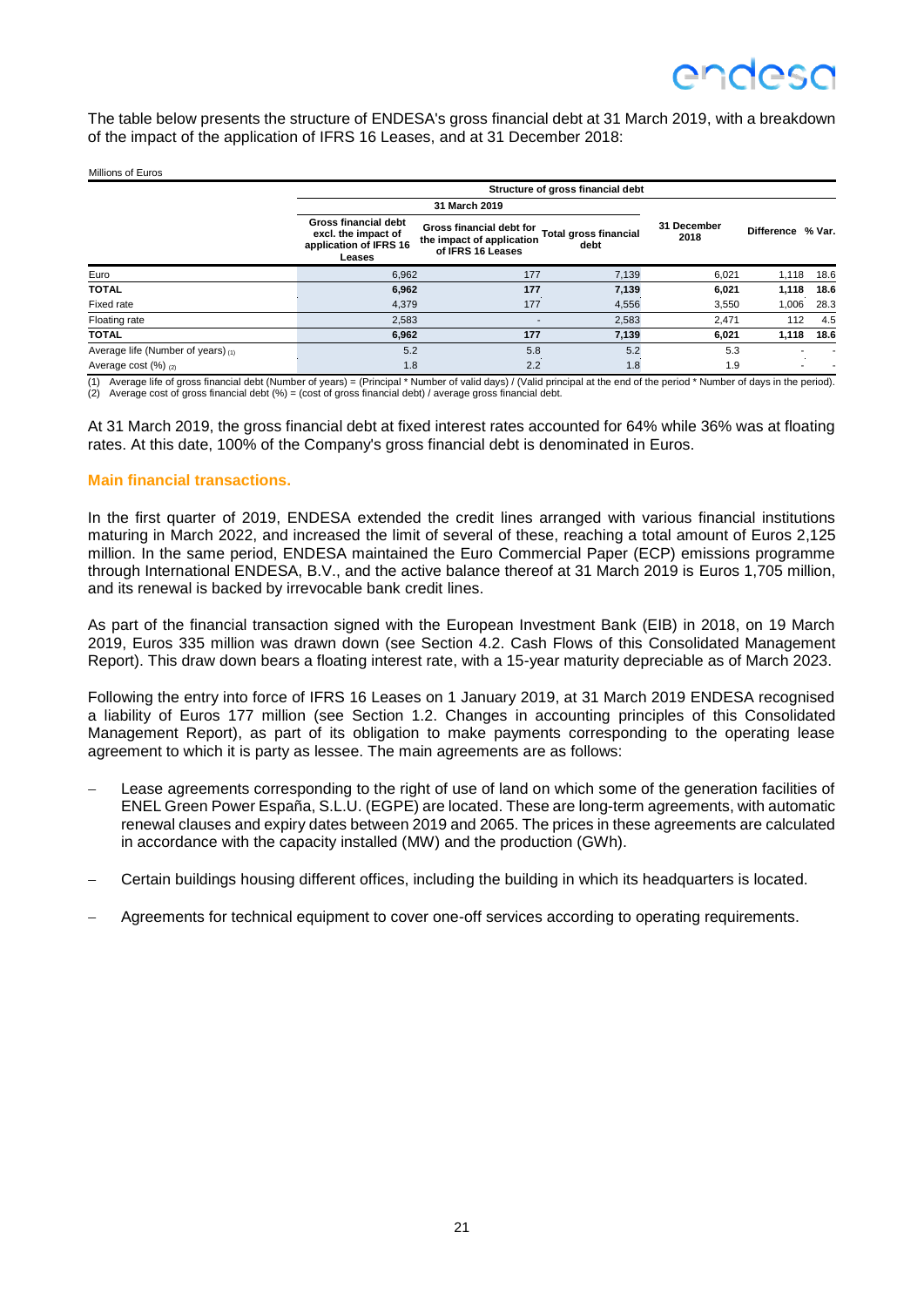#### **Liquidity.**

At 31 March 2019, ENDESA had liquidity of Euros 3,340 million (Euros 3,040 million at 31 December 2018), as detailed below:

#### Millions of Euros

|                                                    | Liauidity        |                     |                   |        |  |
|----------------------------------------------------|------------------|---------------------|-------------------|--------|--|
|                                                    | 31 March<br>2019 | 31 December<br>2018 | <b>Difference</b> | % Var. |  |
| Cash and cash equivalents                          | 235              | 244                 | (9)               | (3.7)  |  |
| Unconditional availability in credit lines $(1)$   | 3.105            | 2.796               | 309               | 11.1   |  |
| <b>TOTAL</b>                                       | 3,340            | 3.040               | 300               | 9.9    |  |
| Coverage of debt maturities (Number of months) (2) | 35               | 26                  |                   | 34.6   |  |

(1) At 31 March 2019 and 31 December 2018, Euros 1.000 million correspond to the committed and irrevocable credit line available with ENEL Finance International, N.V.

(2) Coverage of debt maturities (number of months) = maturity period (number of months) for vegetative debt that could be covered with available liquidity.

Treasury investments considered as "Cash and Cash Equivalents" are high liquidity and entail no risk of changes in value, mature within 3 months from their contract date and accrue interest at the market rates for such instruments.

At 31 March 2019, the breakdown of the nominal value of borrowings without derivatives by maturity was as follows:

#### Millions of Euros

|                                                                                 | <b>Carrying amount</b>         | <b>Nominal value</b> |             |       |                          | <b>Maturity</b> |                          |                   |
|---------------------------------------------------------------------------------|--------------------------------|----------------------|-------------|-------|--------------------------|-----------------|--------------------------|-------------------|
|                                                                                 | at<br>31 March<br>$2019_{(1)}$ | Current              | Non-current | 2019  | 2020                     | 2021            | 2022                     | <b>Subsequent</b> |
| Bonds and other marketable securities                                           | 1.740                          | 1,720                | 12          | 1,720 | $\overline{\phantom{0}}$ |                 | $\overline{\phantom{a}}$ | 12                |
| <b>Bank borrowings</b>                                                          | 1.706                          | 54                   | 1,654       | 52    | 57                       | 91              | 197                      | 1,311             |
| Other borrowings                                                                | 3,680                          | 80                   | 3,600       | 49    | 72                       | 60              | 50                       | 3,449             |
| Financial debt associated with right of use on<br>application of IFRS 16 Leases | 177                            | 26                   | 151         | 20    | 25                       | 25              | 25                       | 82                |
| Other                                                                           | 3.503                          | 54                   | 3.449       | 29    | 47                       | 35              | 25                       | 3,367             |
| <b>TOTAL</b>                                                                    | 7,126                          | 1.854                | 5,266       | 1,821 | 129                      | 151             | 247                      | 4,772             |

(1) Excludes Euros 13 million corresponding to financial derivatives.

#### **Leverage.**

The consolidated leverage ratio at 31 March 2019 and 31 December 2018 is as follows:

#### Millions of Euros

|                                                         |                                                                    | Leverage $(1)$                             |       |                     |  |
|---------------------------------------------------------|--------------------------------------------------------------------|--------------------------------------------|-------|---------------------|--|
|                                                         |                                                                    | 31 March 2019                              |       |                     |  |
|                                                         | <b>Excluding the impact of</b><br>application of IFRS 16<br>Leases | Impact of application<br>of IFRS 16 Leases | Total | 31 December<br>2018 |  |
| Net financial debt:                                     | 6,720                                                              | 177                                        | 6,897 | 5,770               |  |
| Non-current borrowings                                  | 5,132                                                              | 151                                        | 5,283 | 4,975               |  |
| <b>Current borrowings</b>                               | 1,830                                                              | 26                                         | 1,856 | 1,046               |  |
| Cash and cash equivalents                               | (235)                                                              | -                                          | (235) | (244)               |  |
| Financial derivatives recognised under financial assets | (7)                                                                |                                            | (7)   | (7)                 |  |
| Equity:                                                 | 9,679                                                              | (1)                                        | 9,678 | 9,181               |  |
| Of the Parent                                           | 9,532                                                              | (1)                                        | 9,531 | 9,037               |  |
| Of non-controlling interests                            | 147                                                                |                                            | 147   | 144                 |  |
| Leverage (%)                                            | 69.43                                                              | N/A                                        | 71.26 | 62.85               |  |

(1) Leverage  $(\%)$  = Net financial debt / Equity.

#### **Credit rating.**

ENDESA's credit ratings are as follows:

|                      | <b>Credit rating</b>   |                |         |           |                           |         |
|----------------------|------------------------|----------------|---------|-----------|---------------------------|---------|
|                      | 31 March 2019 $_{(1)}$ |                |         |           | 31 December 2018 $_{(1)}$ |         |
|                      | Long-term              | Short-term     | Outlook | Long-term | Short-term                | Outlook |
| Standard & Poor's    | BBB+                   | $A-2$          | Stable  | BBB+      | $A-2$                     | Stable  |
| Moody's              | Baa2                   | $P-2$          | Stable  | Baa2      | $P-2$                     | Stable  |
| <b>Fitch Ratings</b> | A-                     | F <sub>2</sub> | Stable  | А-        | F <sub>2</sub>            | Stable  |
|                      | .                      |                |         |           |                           |         |

(1) At the respective dates of approval of the Consolidated Management Report.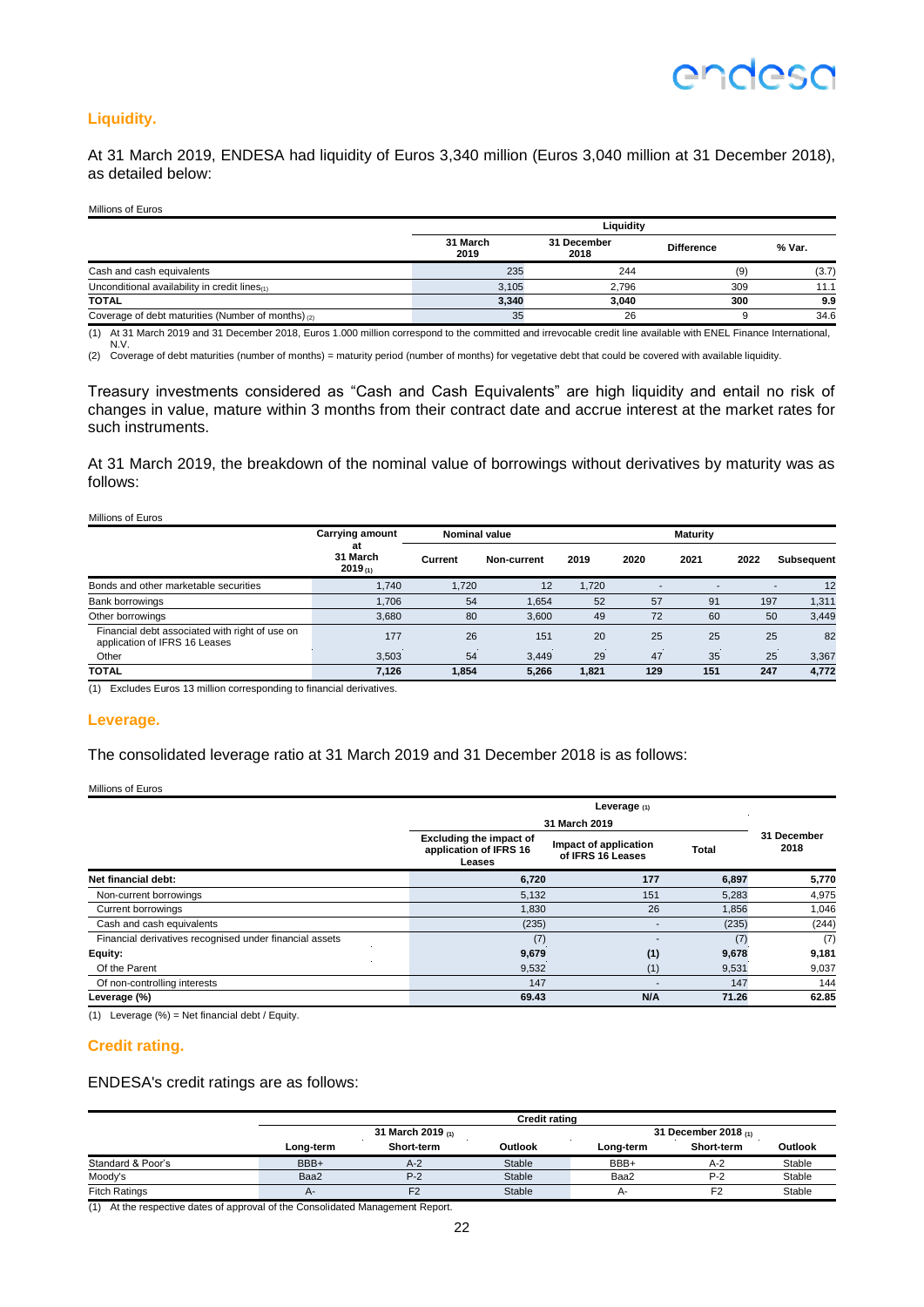ENDESA's credit rating is conditioned by the rating of its parent company ENEL according to the methods employed by rating agencies, and, on the date of approval of this Consolidated Management Report, has been classified as "investment grade" by all the rating agencies.

ENDESA works to maintain its credit rating at investment grade levels in order to gain efficient access to money markets and bank financing, as well as to obtain preferential terms from its main suppliers.

#### **4.2. Cash flows.**

At 31 March 2019, cash and cash equivalents stood at Euros 235 million (Euros 244 million at 31 December 2018) (see Section 4.1. Financial Management of this Consolidated Management Report).

ENDESA's net cash flows in the first quarters of 2019 and 2018, classified by activities (operation, investment and financing) were:

Millions of Euros

Millions of Euros

|                                          | <b>Statement of Cash Flows</b> |                               |                   |        |  |  |
|------------------------------------------|--------------------------------|-------------------------------|-------------------|--------|--|--|
|                                          | January-March<br>2019(n)       | January-March<br>$2018_{(1)}$ | <b>Difference</b> | % Var. |  |  |
| Net cash flows from operating activities | 335                            | 24                            | 311               | .295.8 |  |  |
| Net cash flows from investing activities | (527)                          | (354)                         | (173)             | 48.9   |  |  |
| Net cash flows from financing activities | 183                            | 17'                           | 12                | 7.0    |  |  |

(1) See the Consolidated Statements of Cash Flows for January-March 2019 and 2018.

In the first quarter of 2019, net cash flows from operating activities (Euros 335 million), net cash flows used in financing activities (Euros 183 million) and the Euros 9 million decline in cash and cash equivalents helped cover the net investment required to cover net cash flows used in investing activities (Euros 527 million).

#### **Net cash flows from operating activities.**

In the first quarter of 2019, net cash flows from operating activities amounted to Euros 335 million (Euros 24 million in the first quarter of 2018), as presented below:

|                                                                 | January-March<br>2019(2) | January-March<br>2018(2) | <b>Difference</b> | % Var.  |
|-----------------------------------------------------------------|--------------------------|--------------------------|-------------------|---------|
| Profit before tax and non-controlling interests                 | 473                      | 485                      | (12)              | (2.5)   |
| Adjustments for:                                                | 522                      | 385                      | 137               | 35.6    |
| Depreciation and amortisation, and impairment losses            | 406                      | 372                      | 34                | 9.1     |
| Other adjustments (net)                                         | 116                      | 13                       | 103               | 792.3   |
| Changes in working capital:                                     | (611)                    | (893)                    | 282               | (31.6)  |
| Trade and other receivables                                     | (168)                    | (219)                    | 51                | (23.3)  |
| Inventories                                                     | (94)                     | (8)                      | (86)              | ,075.0  |
| Current financial assets                                        | (71)                     | (106)                    | 35                | (33.0)  |
| Trade payables and other current liabilities                    | (278)                    | (560)                    | 282               | (50.4)  |
| Other cash flows from/(used in) operating activities:           | (49)                     | 47                       | (96)              | (204.3) |
| Interest received                                               | 5                        | 3                        | 2                 | 66.7    |
| Dividends received                                              |                          | 5                        | (5)               | (100.0) |
| Interest paid                                                   | (8)                      | (16)                     | 8                 | (50.0)  |
| Income tax paid                                                 | 36                       | 119                      | (83)              | (69.7)  |
| Other receipts from and payments for operating activities $(1)$ | (82)                     | (64)                     | (18)              | 28.1    |
| <b>NET CASH FLOWS FROM OPERATING ACTIVITIES</b>                 | 335                      | 24                       | 311               | ,295.8  |

Includes provision payments.

See the Consolidated Statements of Cash Flows for January-March 2019 and 2018.

The variations in the different items determining the net cash flows from operating activities include:

- Higher profit before tax and non-controlling interests net of depreciation and amortisation and other adjustments for the period (Euros 125 million).
- Changes in working capital between the two periods amounting to Euros 282 million, mainly as a result of the decrease in payments to trade creditors for Euros 282 million, of the positive performance of trade and other receivables for an amount of Euros 51 million and the higher collections for compensations for the extra-costs in non-mainland territories generation (TNP) for Euros 23 million and the increased payments for inventories for the amount of Euros 86 million.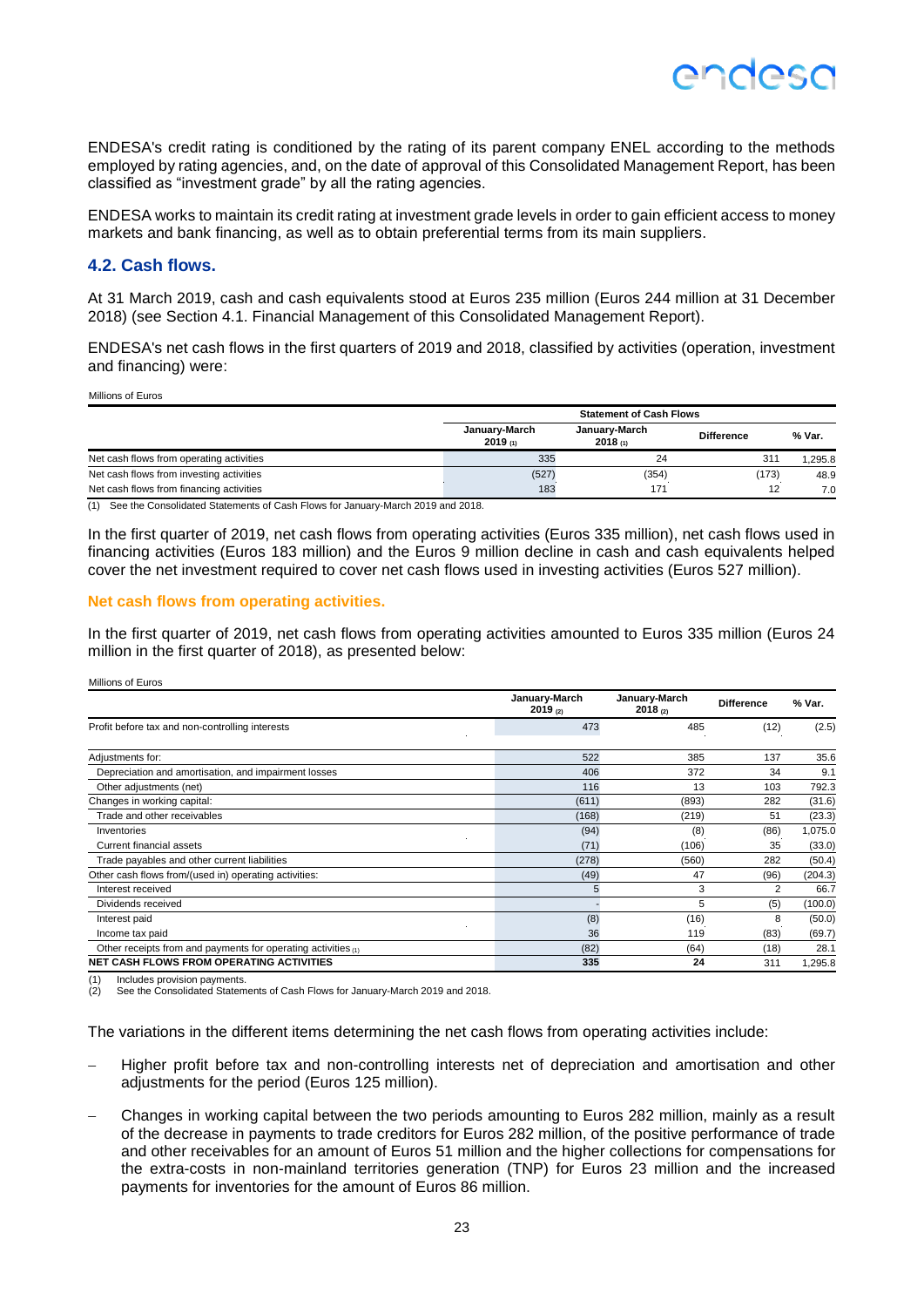In the first quarter of 2019, the Company has also continued with its active policy concerning the management of current assets and current liabilities, focusing on, among other aspects, the improvement of processes, the factoring of receivables and agreements extending payment periods with suppliers.

At 31 March 2019, 31 December 2018 and 31 March 2018, working capital comprised the following items:

Millions of Euros

|                                              |                  | <b>Working capital</b> |                  |  |  |
|----------------------------------------------|------------------|------------------------|------------------|--|--|
|                                              | 31 March<br>2019 | 31 December<br>2018    | 31 March<br>2018 |  |  |
| Current assets $(1)$                         | 5,726            | 5,410                  | 5,308            |  |  |
| Inventories                                  | 1,450            | 1.473                  | 1,283            |  |  |
| Trade and other receivables                  | 3,168            | 2,955                  | 3,255            |  |  |
| Current financial assets                     | 1,108(2)         | 982(3)                 | 770 (4)          |  |  |
| Current liabilities $(5)$                    | 5,709            | 6,648                  | 5,294            |  |  |
| <b>Current provisions</b>                    | 670              | 571                    | 474              |  |  |
| Trade payables and other current liabilities | 5,039            | $6,077$ (6)            | 4.820            |  |  |
|                                              |                  |                        |                  |  |  |

(1) Excluding cash and cash equivalents and financial derivatives recognised as assets corresponding to borrowings.

2) Includes Euros 239 million corresponding to collection rights for financing of the deficit from regulated activities, Euros 102 million linked to remuneration for the electricity distribution activity and Euros 688 mill

electricity distribution activity and Euros 609 million corresponding to compensations for the extra-costs in non-mainland territories (TNP) generation.<br>(4) Includes Euros 228 million corresponding to collection rights for

(5) Excluding current borrowings and financial derivatives recognised as liabilities corresponding to borrowings.<br>(6) Includes the interim dividend charged against 2018 profits of Euros 741 million paid on 2 January 2019 ( of this Consolidated Management Report).

#### **Net cash flows in investment activities.**

In the first quarter of 2019 net cash flows used in investing activities totalled Euros 527 million (Euros 354 million in the first quarter of 2018) and include, among other aspects:

Net cash flows used to acquire property, plant and equipment and intangible assets:

Millions of Euros

|                                                                            | <b>Sections</b> | January-March<br>2019 | January-March<br>2018 |
|----------------------------------------------------------------------------|-----------------|-----------------------|-----------------------|
| Acquisitions of property, plant and equipment and intangible assets        |                 | (451)                 | (358)                 |
| Acquisitions of property, plant and equipment                              | 4.3             | (347)                 | (157)                 |
| Acquisitions of intangible assets                                          | 4.3             | (29)                  | (24)                  |
| Facilities transferred from customers                                      |                 |                       | 17                    |
| Suppliers of property, plant and equipment                                 |                 | (84)                  | (194)                 |
| Proceeds from sales of property, plant and equipment and intangible assets |                 |                       |                       |
| Grants and other deferred income                                           |                 | 10                    | 15                    |
| <b>TOTAL</b>                                                               |                 | (436)                 | (342)                 |

Net cash payments for investments and/or disposals of investments in Group companies:

Millions of Euros

|                                                              | <b>Sections</b> | January-March<br>2019 | January-March<br>2018 |
|--------------------------------------------------------------|-----------------|-----------------------|-----------------------|
| <b>Investments in Group Companies</b>                        |                 |                       |                       |
| Companies acquired by ENEL Green Power España, S.L.U. (EGPE) | 2.2             |                       |                       |
| Proceeds from the sale of investments in group companies     |                 |                       | 20                    |
| Nueva Marina Real Estate, S.L. (1)                           |                 |                       | 20                    |
| <b>TOTAL</b>                                                 |                 |                       | 20                    |

(1) Sale formalised in 2017.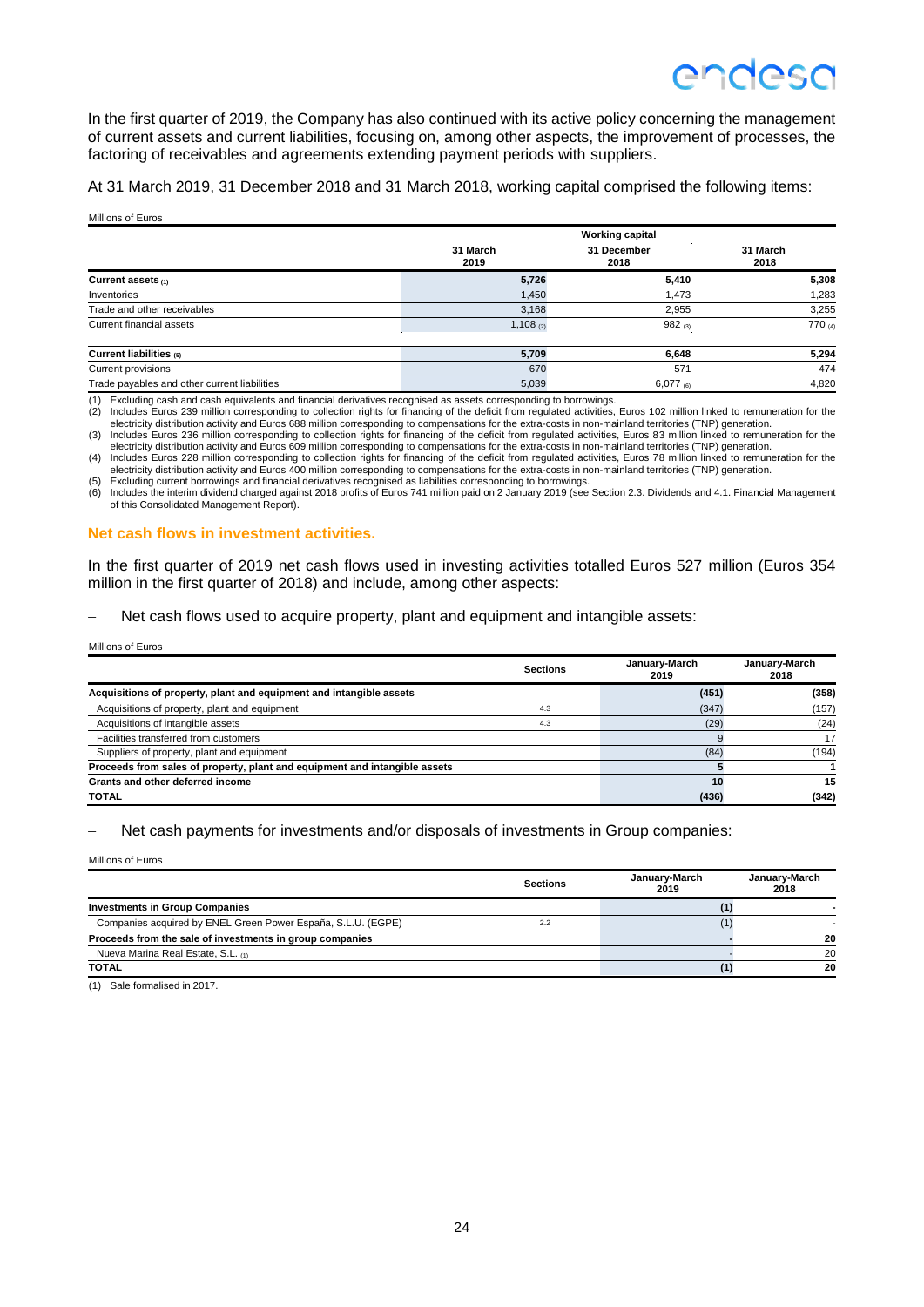#### **Net cash flows from financing activities.**

In the first quarter of 2019, the cash flows used in financing activities came to Euros 183 million (positive) (Euros 171 million, positive, in the first quarter of 2018), mainly including the following aspects:

- Cash flows from equity instruments

Millions of Euros

|                                                  | January-March<br>2019 | January-March<br>2018 |
|--------------------------------------------------|-----------------------|-----------------------|
| Capital reduction at Eólica Valle del Ebro, S.A. |                       | $\overline{A}$        |
| <b>TOTAL</b>                                     |                       | $\overline{A}$        |

#### Proceeds from non-current borrowings:

Millions of Euros

|                                                   | <b>Sections</b> | January-March<br>2019 | January-March<br>2018 |
|---------------------------------------------------|-----------------|-----------------------|-----------------------|
| Drawdowns from the European Investment Bank (EIB) | 4.1             | 335                   |                       |
| Drawdowns from credit lines                       |                 |                       | 251                   |
| Other                                             |                 |                       | 23                    |
| <b>TOTAL</b>                                      |                 | 335                   | 274                   |

#### - Repayments of non-current borrowings:

| Millions of Euros                                                          |                       |                       |  |  |
|----------------------------------------------------------------------------|-----------------------|-----------------------|--|--|
|                                                                            | January-March<br>2019 | January-March<br>2018 |  |  |
| Repayment of bank loan for Productor Regional de Energía Renovable, S.A.U. |                       | (44)                  |  |  |
| Repayment of credit lines                                                  | (171)                 |                       |  |  |
| Other                                                                      | (9)                   | (9)                   |  |  |
| <b>TOTAL</b>                                                               | (180)                 | (53)                  |  |  |

#### Repayments and proceeds from current borrowings:

Millions of Euros

|                                                                 | <b>Sections</b> | January-March<br>2019 | January-March<br>2018 |
|-----------------------------------------------------------------|-----------------|-----------------------|-----------------------|
| Repayments                                                      |                 |                       |                       |
| Repayments of ECP issued by International ENDESA B.V.           |                 | (2,044)               | (850)                 |
| Repayment of credit lines with ENEL Finance International, N.V. |                 |                       | (1, 545)              |
| Payments for rights of use agreements (IFRS 16 Leases)          | 1.2             | (8)                   |                       |
| Other                                                           |                 | (49)                  | (53)                  |
| <b>Proceeds</b>                                                 |                 |                       |                       |
| ECP emissions issued by International ENDESA B.V.               |                 | 2,844                 | 1,856                 |
| Drawdowns on credit lines with ENEL Finance International, N.V. |                 |                       | 1,250                 |
| Other                                                           |                 | 26                    | 34                    |
| <b>TOTAL</b>                                                    |                 | 769                   | 692                   |

#### Dividends paid:

#### Millions of Euros

|                       | <b>Sections</b> | January-March<br>2019 | January-March<br>2018 |
|-----------------------|-----------------|-----------------------|-----------------------|
| Parent dividends paid | 2.3 and 4.1     | (741)                 | (741)                 |
| <b>TOTAL</b>          |                 | (741)                 | (741)                 |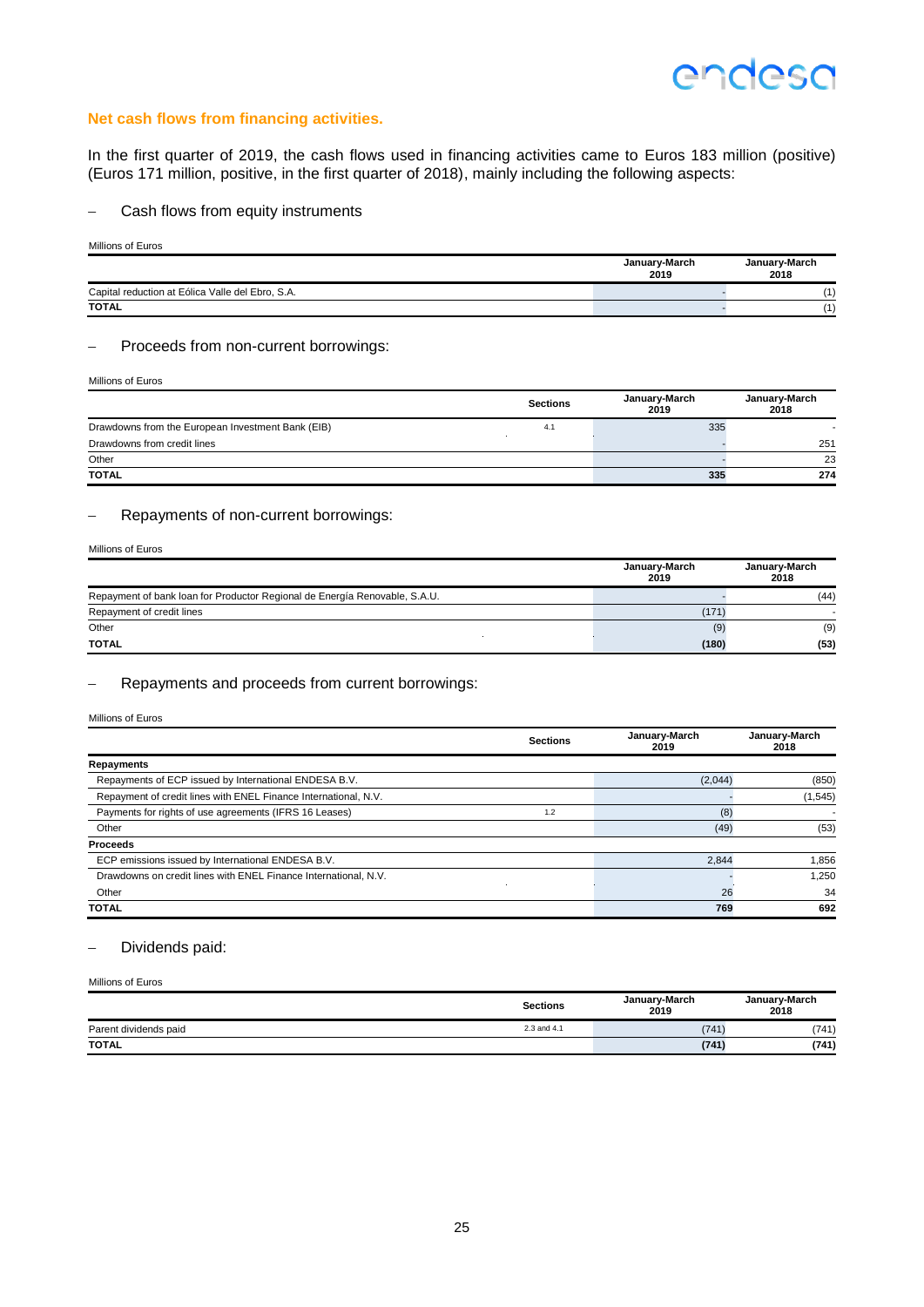## endesc

#### **4.3. Investments.**

In the first quarter of 2019, ENDESA made gross investments of Euros 395 million. Of this amount, Euros 376 million were related to investments in property, plant and equipment and intangible assets, and the remaining Euros 19 million to financial investments, as follows:

Millions of Euros

|                                            |                 |                          | Investments $(1)$     |        |
|--------------------------------------------|-----------------|--------------------------|-----------------------|--------|
|                                            | <b>Sections</b> | January-March<br>2019(2) | January-March<br>2018 | % Var. |
| Generation and Supply                      |                 | 233                      | 33                    | 606.1  |
| <b>Distribution</b>                        |                 | 113                      | 124                   | (8.9)  |
| Other                                      |                 |                          |                       | N/A    |
| <b>TOTAL Property, Plant and Equipment</b> | 4.2             | 347                      | 157                   | 121.0  |
| Generation and Supply                      |                 | 22                       | 17                    | 29.4   |
| <b>Distribution</b>                        |                 |                          | 6                     | (33.3) |
| Other                                      |                 |                          |                       | 200.0  |
| <b>TOTAL INTANGIBLE ASSETS</b>             | 4.2             | 29                       | 24                    | 20.8   |
| <b>FINANCIAL INVESTMENTS</b>               |                 | 19                       | 16                    | 18.8   |
| <b>TOTAL GROSS INVESTMENTS</b>             |                 | 395                      | 197                   | 100.5  |
| TOTAL NET INVESTMENTS (3)                  |                 | 376                      | 165                   | 127.9  |

(1) Does not include business combinations made during the period (see Section 2.2. Consolidation Scope of this Consolidated Management Report).

(2) Does not include additions for rights of use agreements under IFRS 16 Leases. (3) Net investments = Gross investments - Capital grants and transferred facilities.

#### **Investments in property, plant and equipment**

Gross investments in generation in the first quarter of 2019 relate largely to investments for the construction of the wind and photovoltaic power capacity awarded in the auctions held in 2017, for the amount of Euros 184 million.

Investments have also been made in plants that were already operational on 31 December 2018, including the Euros 6 million investment made in the As Pontes coal-fired plant, to bring it into line with the Industrial Emissions Directive (IED).

Gross supply investments mainly related to the development of the activities related to new products and services for the amount of Euros 5 million.

Gross distribution investments are related to network extensions and expenditure aimed at optimising the network in order for greater efficiency and quality of service.

#### **Investment in intangible assets.**

Gross investments in intangible assets in the first quarter of 2019 mainly correspond to IT applications and ongoing investments in ICT activities for the sum of Euros 10 million, including those associated with the strategic digitalisation target, and the capitalisation of incremental costs incurred corresponding to the acquisition of customer contracts for the sum of Euros 17 million.

#### **Financial investments.**

Gross investments in the first quarter of 2019 include, primarily, guarantees and deposits for Euros 16 million.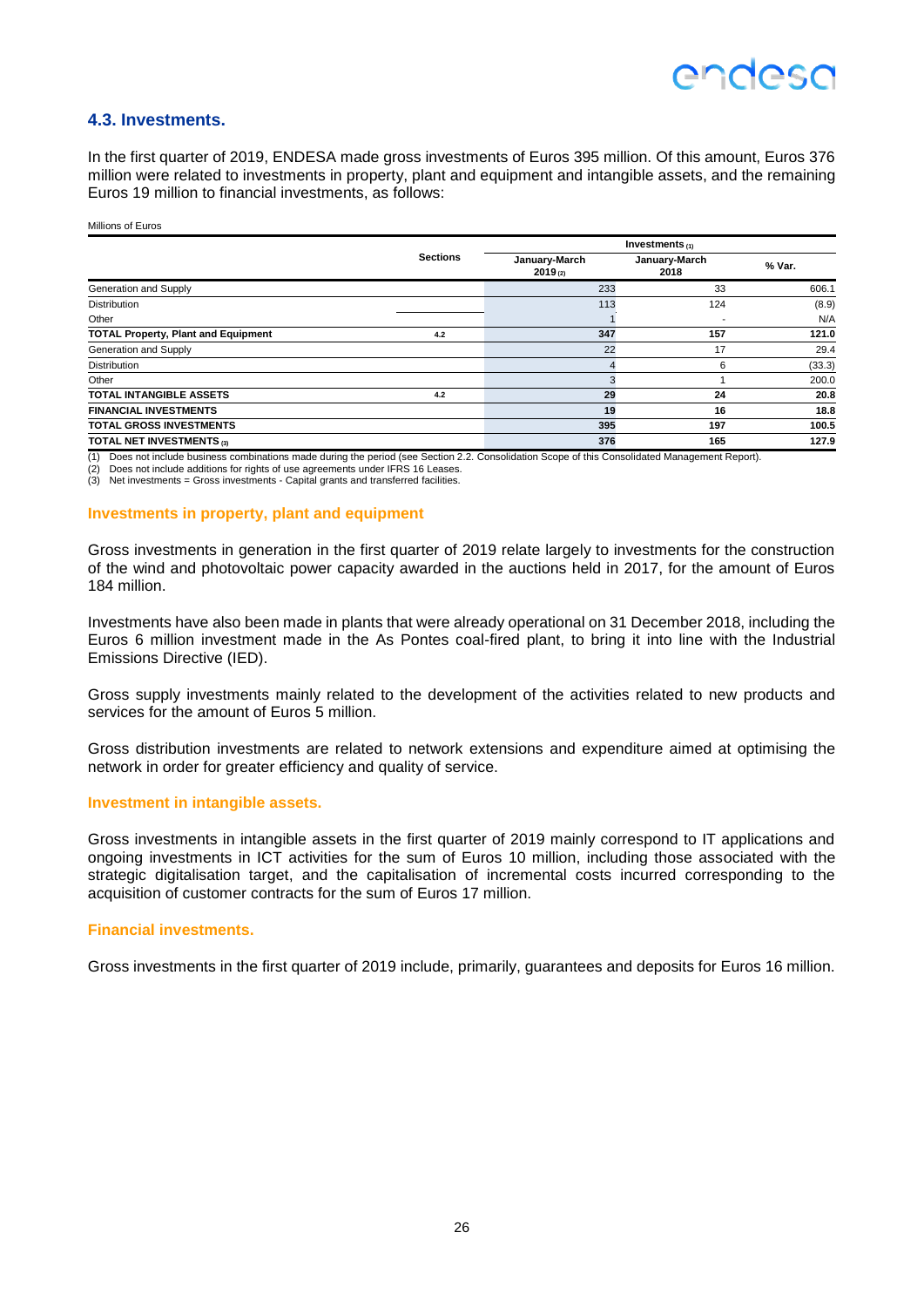### **APPENDIX I**

**Statistical appendix**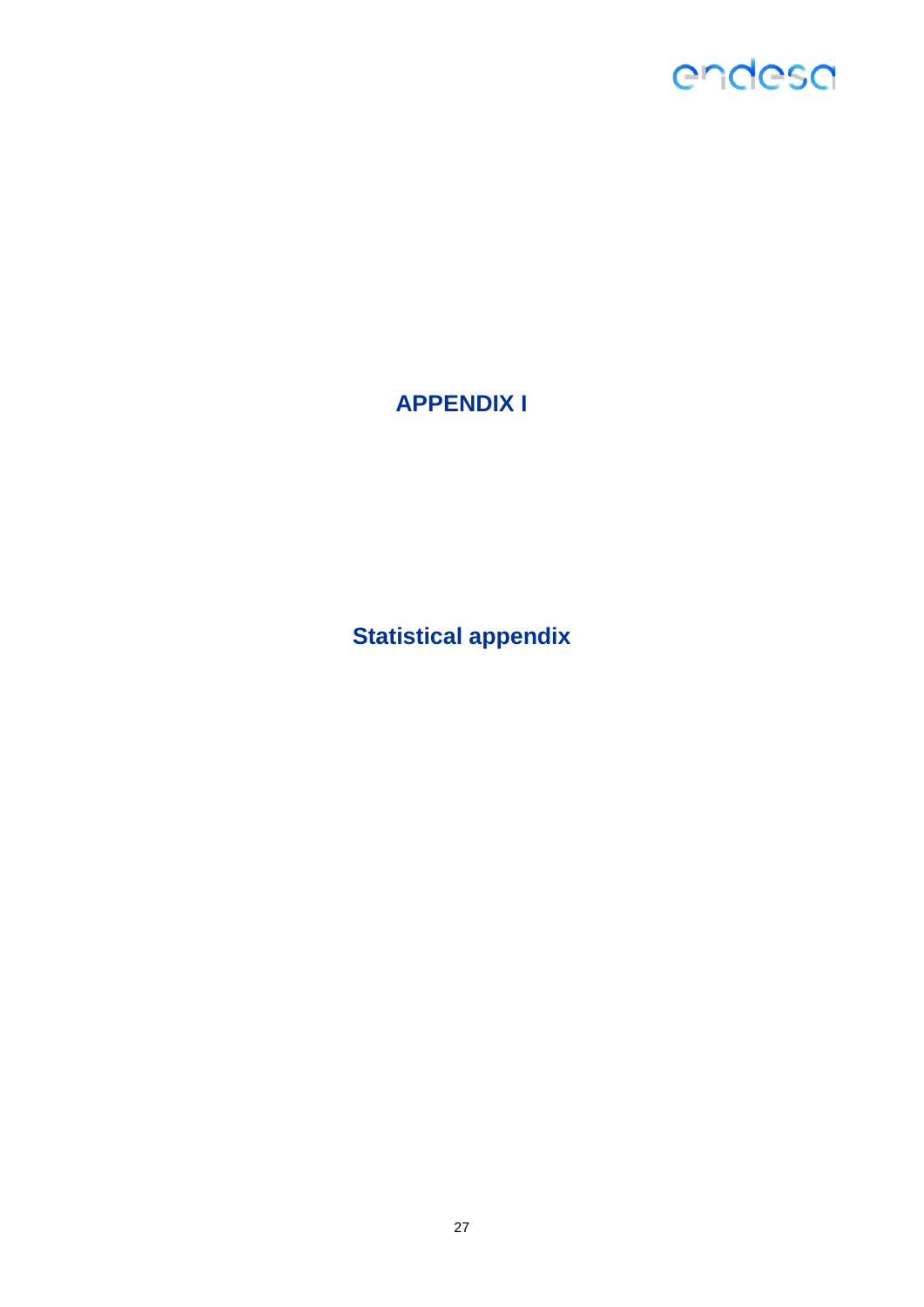#### **Industrial data.**

| GWh                                   |                       |                       |        |
|---------------------------------------|-----------------------|-----------------------|--------|
| Electricity generation $(1)$          | January-March<br>2019 | January-March<br>2018 | % Var. |
| <b>Mainland</b>                       | 14,139                | 15,397                | (8.2)  |
| Nuclear                               | 7,084                 | 6.650                 | 6.5    |
| Coal                                  | 3,527                 | 4,683                 | (24.7) |
| Hydroelectric                         | 1,450                 | 2,006                 | (27.7) |
| Combined cycle (CCGT)                 | 956                   | 874                   | 9.4    |
| Renewables and cogeneration           | 1,122                 | 1,184                 | (5.2)  |
| <b>Non-mainland Territories (TNP)</b> | 2,893                 | 3,115                 | (7.1)  |
| Coal                                  | 532                   | 590                   | (9.8)  |
| Fuel-gas                              | 1,449                 | 1,645                 | (11.9) |
| Combined cycle (CCGT)                 | 888                   | 850                   | 4.5    |
| Renewables and cogeneration           | 24                    | 30                    | (20.0) |
| <b>TOTAL</b>                          | 17,032                | 18,512                | (8.0)  |
| (1) At busbar cost.                   |                       |                       |        |
| MW                                    |                       |                       |        |
| <b>Gross installed capacity</b>       | 31 March<br>2019      | 31 December<br>2018   | % Var. |
| Hydroelectric                         | 4,753                 | 4,753                 |        |
| Conventional thermal                  | 7,956                 | 8,077                 | (1.5)  |
| Nuclear                               | 3,443                 | 3,443                 |        |
| Combined cycle                        | 5,682                 | 5,678                 | 0.1    |
| Renewables and cogeneration           | 1,818                 | 1,815                 | 0.2    |
| <b>TOTAL</b>                          | 23,652                | 23,766                | (0.5)  |
| <b>MW</b>                             |                       |                       |        |
| Net installed capacity                | 31 March<br>2019      | 31 December<br>2018   | % Var. |
| Hydroelectric                         | 4,710                 | 4,712                 | (0.0)  |
| Conventional thermal                  | 7,429                 | 7,428                 | 0.0    |
| Nuclear                               | 3,318                 | 3.318                 |        |
| Combined cycle                        | 5,480                 | 5,445                 | 0.6    |
| Renewables and cogeneration           | 1,818                 | 1,815                 | 0.2    |
| <b>TOTAL</b>                          | 22.755                | 22,718                | 0.2    |
| GWh                                   |                       |                       |        |
| Gross electricity sales (1)           | January-March<br>2019 | January-March<br>2018 | % Var. |
| <b>Regulated Price</b>                | 3,806                 | 4,267                 | (10.8) |
| Deregulated market                    | 21,087                | 21,968                | (4.0)  |
| Deregulated market in Spain           | 18,480                | 19,398                | (4.7)  |
| Deregulated market outside Spain      | 2,607                 | 2,570                 | 1.4    |
| <b>TOTAL</b>                          | 24,893                | 26,235                | (5.1)  |

<sup>(1)</sup> At busbar cost.

GWh

| Net electricity sales $(1)$      | January-March<br>2019 | January-March<br>2018 | % Var. |
|----------------------------------|-----------------------|-----------------------|--------|
| <b>Regulated Price</b>           | 3,187                 | 3.582                 | (11.0) |
| Deregulated market               | 19.057                | 19.880                | (4.1)  |
| Deregulated market in Spain      | 16.586                | 17.438                | (4.9)  |
| Deregulated market outside Spain | 2.471                 | 2.442                 | 1.2    |
| TOTAL                            | 22,244                | 23.462                | (5.2)  |

(1) Sales to end customers.

**Thousands** 

| 31 March<br>Number of customers (electricity) $(1)$<br>2019 |        | 31 December<br>2018 | % Var. |
|-------------------------------------------------------------|--------|---------------------|--------|
| Regulated market                                            | 4,949  | 5.029               | (1.6)  |
| <b>Mainland Spain</b>                                       | 4,183  | 4.246               | (1.5)  |
| Non-mainland Territories (TNP)                              | 766    | 783                 | (2.2)  |
| Deregulated market                                          | 5,783  | 5.725               | 1.0    |
| Mainland Spain                                              | 4,650  | 4,627               | 0.5    |
| Non-mainland Territories (TNP)                              | 840    | 825                 | 1.8    |
| Outside Spain                                               | 293    | 273                 | 7.3    |
| TOTAL                                                       | 10,732 | 10.754              | (0.2)  |

(1) Supply points.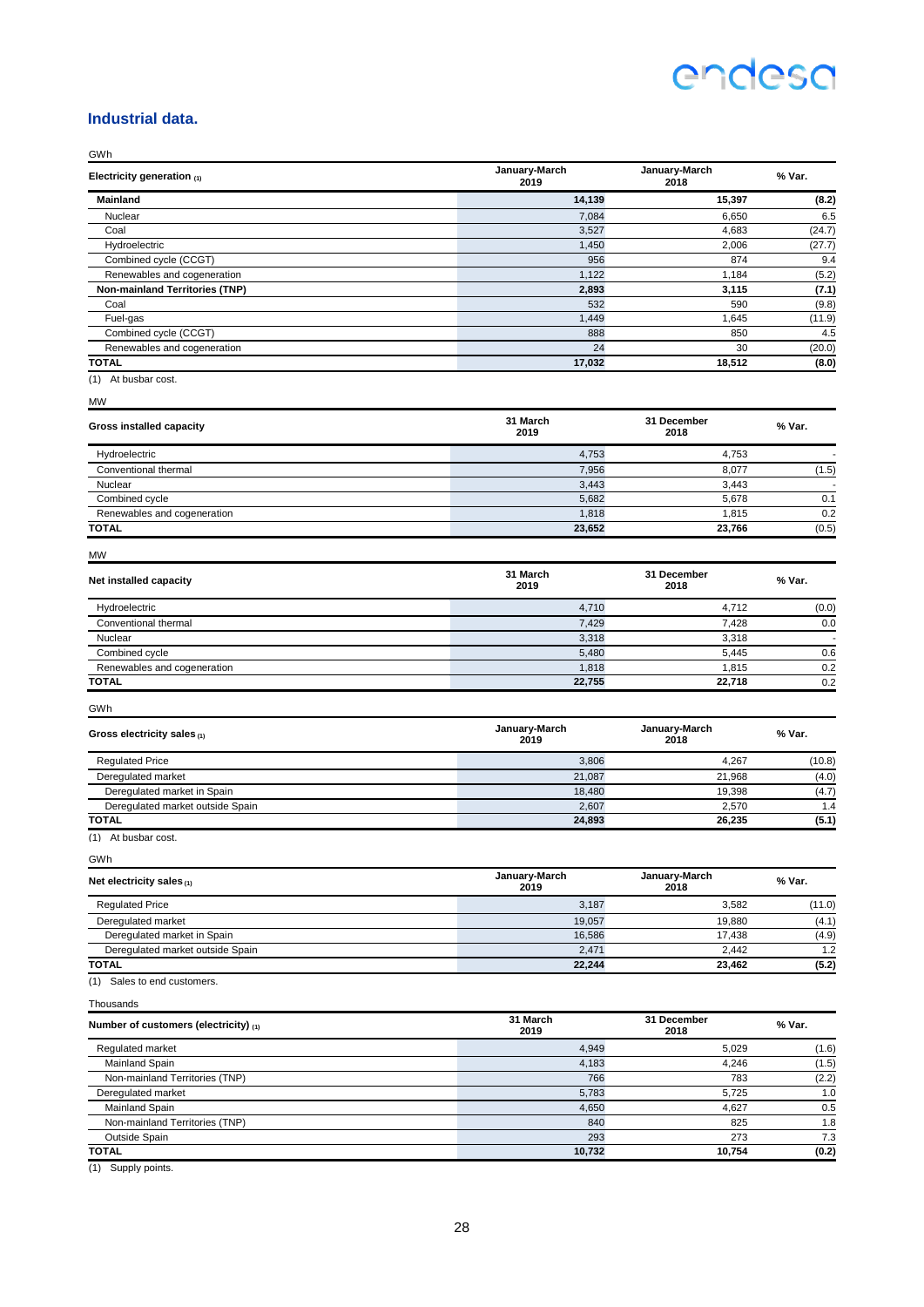Percentage (%)

| Trends in electricity demand (1)   | January-March<br>2019 | January-March<br>2018 |
|------------------------------------|-----------------------|-----------------------|
| Mainland $(2)$                     | (2.8)                 | 2.9                   |
| Non-mainland territories (TNP) (3) | (0.9)                 | 21<br>o.              |

(1) Source: Red Eléctrica de España, S.A. (REE).<br>(2) Adjusted for working days and temperature: -2.1% in the first quarter of 2019 and +2.0% in the first quarter of 2018.<br>(3) Adjusted for working days and temperature: +3.3

| GWh                                                                                                |                       |                       |                       |
|----------------------------------------------------------------------------------------------------|-----------------------|-----------------------|-----------------------|
| Energy distributed (1)                                                                             | January-March<br>2019 | January-March<br>2018 | % Var.                |
| Spain and Portugal                                                                                 | 29,166                | 29,890                | (2.4)                 |
| (1) At busbar cost.                                                                                |                       |                       |                       |
| km                                                                                                 |                       |                       |                       |
| Distribution and transport networks                                                                | 31 March<br>2019      | 31 December<br>2018   | % Var.                |
| Spain and Portugal                                                                                 | 319,659               | 319,613               | 0.0                   |
| Percentage (%)                                                                                     |                       |                       |                       |
| Energy losses $(1)$                                                                                | January-March<br>2019 |                       | January-March<br>2018 |
| Spain                                                                                              |                       | 12.2                  | 12.4                  |
| (1) Source: In-house.                                                                              |                       |                       |                       |
| Minutes                                                                                            |                       |                       |                       |
| Installed Capacity Equivalent Interruption Time (ICEIT)                                            | January-March<br>2019 |                       | January-March<br>2018 |
| Spain (Average) (1)                                                                                |                       | 10.1                  | 18.8                  |
| (1) According to the calculation procedure set down by Royal Decree 1995/2000, of 1 December 2000. |                       |                       |                       |
| Percentage (%)                                                                                     |                       |                       |                       |
| Market share (electricity) (1)                                                                     | 31 March<br>2019      |                       | 31 December<br>2018   |
| Mainland generation                                                                                |                       | 22.5                  | 22.5                  |
| Distribution                                                                                       |                       | 43.2                  | 43.6                  |
| Supply                                                                                             |                       | 32.9                  | 33.4                  |
| (1) Source: In-house.                                                                              |                       |                       |                       |
| GWh                                                                                                |                       |                       |                       |
| Gas sales $(1)$                                                                                    | January-March<br>2019 | January-March<br>2018 | % Var.                |
| Deregulated market                                                                                 | 13,970                | 14,010                | (0.3)                 |
| Regulated market                                                                                   | 612                   |                       | 683<br>(10.4)         |
| International market                                                                               | 6,334                 |                       | 7,813<br>(18.9)       |
| Wholesale business                                                                                 | 1,838                 |                       | 2,951<br>(37.7)       |
| <b>TOTAL</b>                                                                                       | 22,754                | 25,457                | (10.6)                |
| Excluding own generation consumption.<br>(1)                                                       |                       |                       |                       |
| Thousands                                                                                          |                       |                       |                       |
| Number of customers (Gas) (1)                                                                      | 31 March<br>2019      | 31 December<br>2018   | % Var.                |
| Regulated market                                                                                   | 232                   |                       | 233<br>(0.4)          |
| Mainland Spain                                                                                     | 207                   |                       | 208<br>(0.5)          |
| Non-mainland Territories (TNP)                                                                     | 25                    |                       | 25                    |
| Deregulated market                                                                                 | 1,387                 |                       | $1.2$<br>1,371        |
| Mainland Spain                                                                                     | 1,239                 |                       | $0.7\,$<br>1,230      |
| Non-mainland Territories (TNP)                                                                     | 70                    |                       | $2.9\,$<br>68         |
| Outside Spain                                                                                      | 78                    |                       | $6.8\,$<br>73         |
| <b>TOTAL</b><br>(1) Supply points.                                                                 | 1,619                 |                       | 0.9<br>1,604          |
| Percentage (%)                                                                                     |                       |                       |                       |
| Trends in gas demand (1)                                                                           | January-March<br>2019 |                       | January-March<br>2018 |
| Domestic Market                                                                                    |                       | 2.4                   | 5.2                   |
| Domestic conventional                                                                              |                       | (1.8)                 | $6.5\,$               |
| <b>Electricity sector</b>                                                                          |                       | 31.4                  | (2.9)                 |

(1) Source: Enagás, S.A.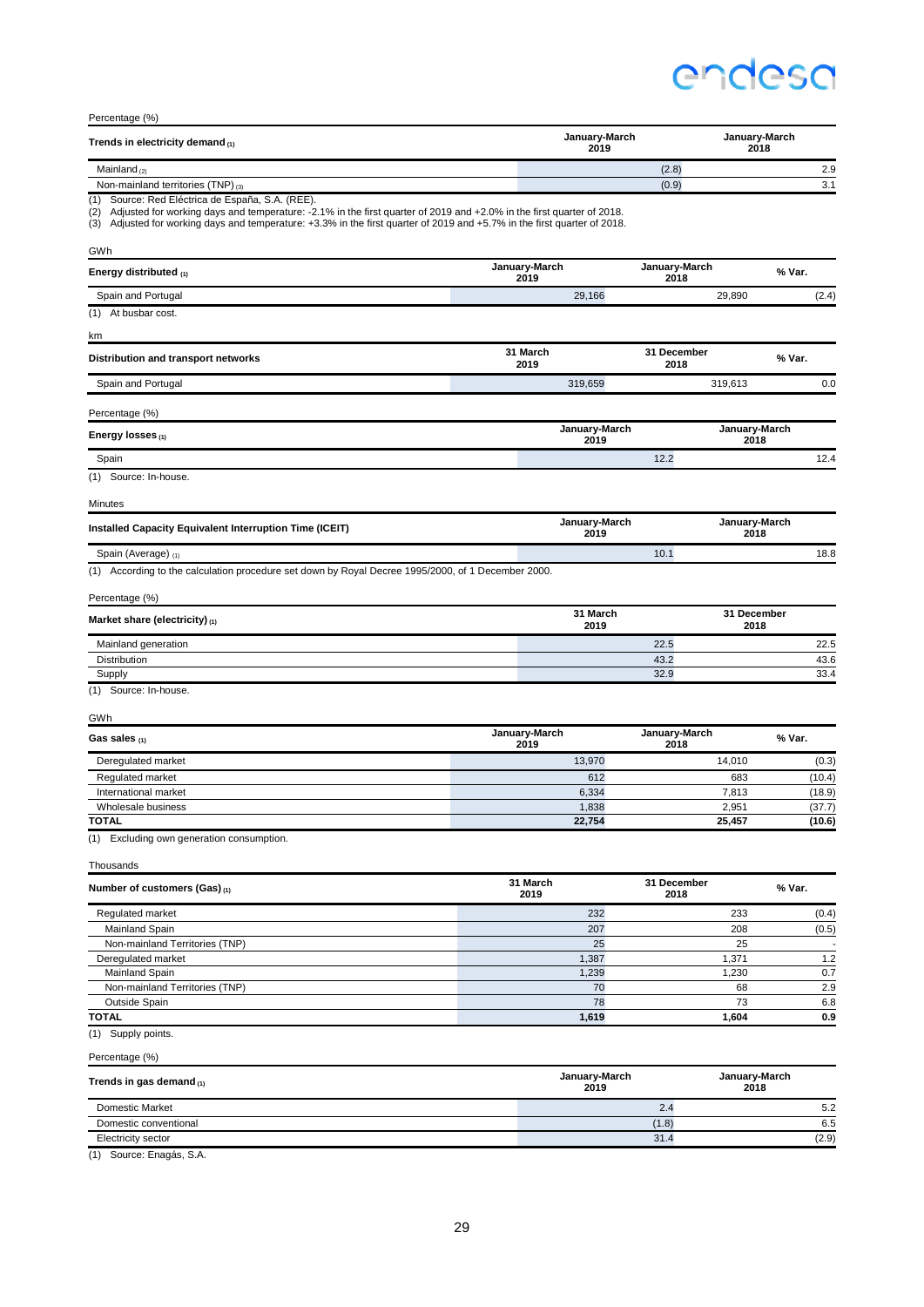Percentage (%)

| Market share (Gas) (1) | 31 March<br>2019 | 31 December<br>2018 |
|------------------------|------------------|---------------------|
| Deregulated market     | 16.0             | 16.3                |

(1) Source: In-house.

#### **Workforce.**

Number of employees

|                         | <b>Final Headcount</b> |        |       |                  |        |       |        |
|-------------------------|------------------------|--------|-------|------------------|--------|-------|--------|
|                         | 31 March 2019          |        |       | 31 December 2018 |        |       | % Var. |
|                         | Male                   | Female | Total | Male             | Female | Total |        |
| Generation and Supply   | 4.117                  | 1,084  | 5,201 | 4.082            | 1,073  | 5.155 | 0.9    |
| <b>Distribution</b>     | 2,526                  | 443    | 2,969 | 2,535            | 443    | 2.978 | (0.3)  |
| Structure and Other (1) | 874                    | 780    | 1.654 | 867              | 763    | 1.630 | 1.5    |
| <b>TOTAL</b>            | 7,517                  | 2,307  | 9,824 | 7.484            | 2.279  | 9,763 | 0.6    |

(1) Structure and services

Number of employees

|                         | Average headcount  |        |           |                    |        |              |        |
|-------------------------|--------------------|--------|-----------|--------------------|--------|--------------|--------|
|                         | January-March 2019 |        |           | January-March 2018 |        |              | % Var. |
|                         | Male               | Female | Total (1) | Male               | Female | <b>Total</b> |        |
| Generation and Supply   | 4.063              | 1.046  | 5.109     | 4.076              | 1.031  | 5.107        | 0.0    |
| <b>Distribution</b>     | 2,508              | 437    | 2.945     | 2.482              | 427    | 2.909        | 1.2    |
| Structure and Other (2) | 862                | 759    | 1.621     | 873                | 785    | 1.658        | (2.2)  |
| <b>TOTAL</b>            | 7,433              | 2,242  | 9,675     | 7,431              | 2.243  | 9,674        | 0.0    |

(1) Includes the average headcount at Empresa de Alumbrado Eléctrico de Ceuta, S.A. (65 employees).

(2) Structure and services

#### **Financial Data.**

Millions of Euros

|                           |                                      | <b>Consolidated Income Statement</b> |        |  |  |
|---------------------------|--------------------------------------|--------------------------------------|--------|--|--|
|                           | January-March<br>2019 <sub>(6)</sub> | January-March<br>$2018_{(6)}$        | % Var. |  |  |
| Revenue from Sales        | 5,001                                | 5,023                                | (0.4)  |  |  |
| Contribution Margin (1)   | 1,453                                | 1.415                                | 2.7    |  |  |
| EBITDA $(2)$              | 928                                  | 880                                  | 5.5    |  |  |
| EBIT $(3)$                | 522                                  | 508                                  | 2.8    |  |  |
| Net income (4)            | 363                                  | 372                                  | (2.4)  |  |  |
| Net ordinary income $(5)$ | 363                                  | 372                                  | (2.4)  |  |  |

(1) Contribution margin = Income - Procurements and services.

(2) EBITDA = Income - Procurements and services + Work carried out by the Group for its assets - Personnel expenses - Other fixed operating expenses.<br>(3) EBIT = EBITDA - Depreciation and amortisation, and impairment losses

(5) Net ordinary income = Net income of the Parent - Net gain/(loss) on disposal of non-financial assets (of over Euros 10 million) - Net impairment losses on nonfinancial assets (of over Euros 10 million).

(6) See the Consolidated Income Statements for January-March 2019 and 2018.

Euros

| <b>Valuation key figures</b>          | January-March<br>2019 | January-March<br>2018 | % Var.  |
|---------------------------------------|-----------------------|-----------------------|---------|
| Net earnings per share $(1)$          | 0.343                 | 0.351                 | (2.4)   |
| Net ordinary earnings per share $(2)$ | 0.343                 | 0.351                 | (2.4)   |
| Cash flow per share $(3)$             | 0.316                 | 0.023                 | 1.295.8 |
| Book value per share $(4)$            | 9.002(5)              | $8.536$ (6)           | 5.5     |

(1) Net earnings per share = Net income of the Parent / No. of shares at the end of the period.<br>
(2) Net ordinary earnings per share = Net ordinary profit/(loss) of the Parent/ No. of shares at the end of<br>
(3) Cash flow p

(2) Net ordinary earnings per share = Net ordinary profit/(loss) of the Parent/ No. of shares at the end of the period.<br>(3) Cash flow per share = Net cash flows from operating activities / No. of shares at the end of the p

(4) Book value per share = Equity of the Parent / No. of shares at the end of the period.

(5) At 31 March 2019. (6) At 31 December 2018

Millions of Euros

|                          |                     | <b>Consolidated Statement of Financial Position</b> |        |  |  |
|--------------------------|---------------------|-----------------------------------------------------|--------|--|--|
|                          | 31 March<br>2019(2) | 31 December<br>2018(2)                              | % Var. |  |  |
| Total assets             | 32,211              | 31.656                                              | 1.8    |  |  |
| Equity                   |                     | 9.678<br>9.181                                      | 5.4    |  |  |
| Net financial debt $(1)$ |                     | 6,897<br>5.770                                      | 19.5   |  |  |
| .<br>$\sim$              | $-$                 |                                                     |        |  |  |

(1) Net financial debt = Non-current borrowings + Current borrowings – Cash and cash equivalents – Financial Derivatives recognised as financial assets.

(2) See the Statements of Financial Position at 31 March 2019 and 31 December 2018.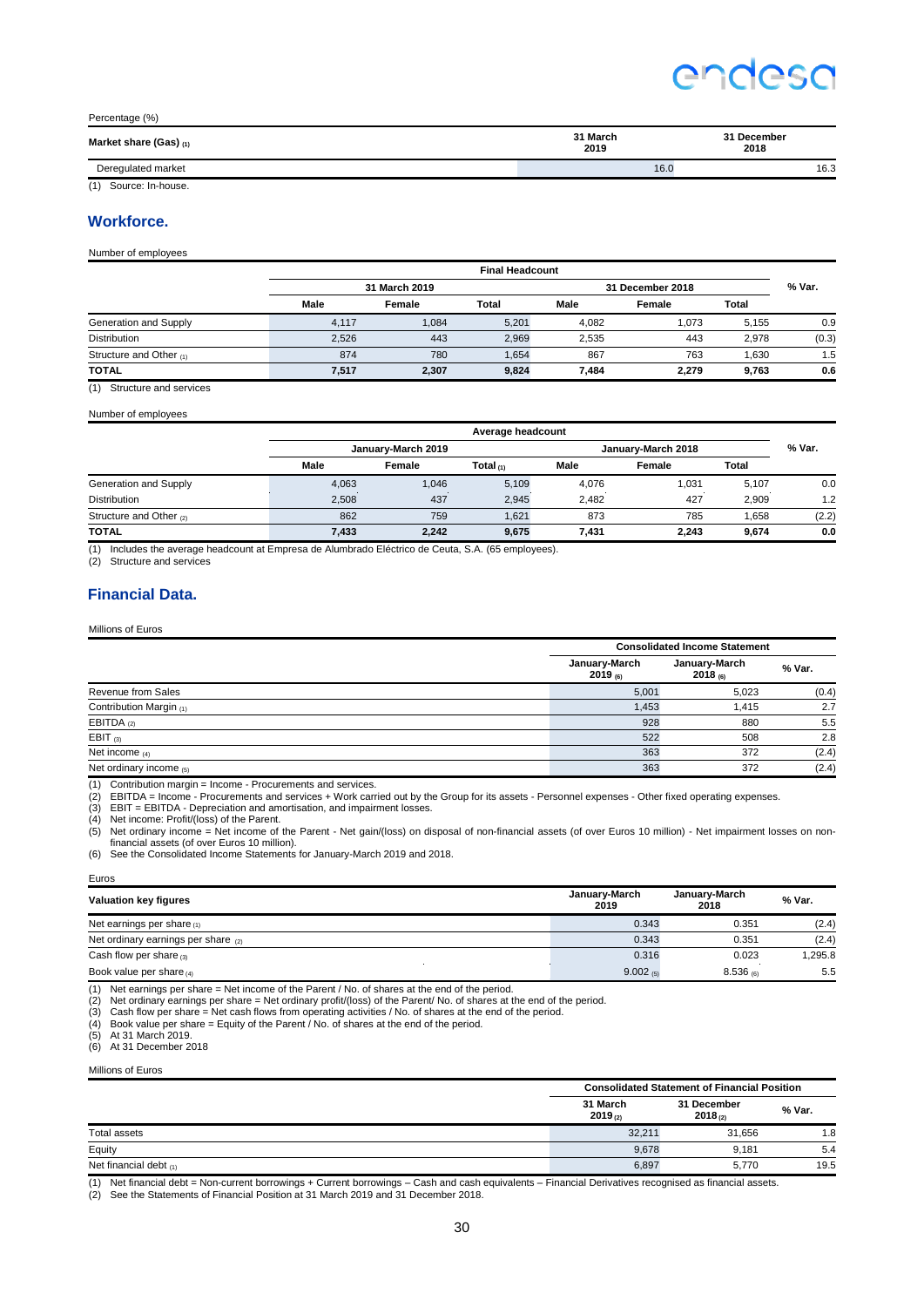| Profitability indicators (%)          | 31 March<br>2019 | 31 December<br>2018 |
|---------------------------------------|------------------|---------------------|
| Return on equity $(1)$                | 15.64            | 15.63               |
| Return on assets $_{(2)}$             | 4.55             | 4.52                |
| Economic profitability $(3)$          | 9.52             | 8.81                |
| Return on capital employed (ROCE) (4) | 5.06             | 4.80                |
|                                       |                  |                     |

(1) Return on equity = Profit/(loss) of the Parent / Average equity of the Parent. (2) Return on assets = Profit/(loss) of the Parent / Average total assets.

(3) Economic profitability = Profit from operations (EBIT) / Average property, plant and equipment. (4) Return on capital employed (ROCE) = Operating profit after tax / (Average non-current assets + Average current assets).

| <b>Financial indicators</b> | 31 March<br>2019 | 31 December<br>2018 |
|-----------------------------|------------------|---------------------|
| Liquidity ratio $(1)$       | 0.79             | 0.73                |
| Solvency ratio $_{(2)}$     | 0.94             | 0.92                |
| Debt ratio $_{(3)}$         | 41.61            | 38.59               |
| Debt coverage ratio $(4)$   | 1.86             | 1.59                |

 $(1)$  Liquidity = Current assets / Current liabilities.

(2) Solvency = (Equity + Non-current liabilities) / Non-current assets. (3) Debt = Net financial debt / (Equity + Net financial debt) (%). (4) Debt coverage = Net financial debt / EBITDA.

#### **Rating.**

|                                                                                     | <b>Credit rating</b>   |                |                |           |                      |                |
|-------------------------------------------------------------------------------------|------------------------|----------------|----------------|-----------|----------------------|----------------|
|                                                                                     | 31 March 2019 $_{(1)}$ |                |                |           | 31 December 2018 (1) |                |
|                                                                                     | Long-term              | Short-term     | <b>Outlook</b> | Long-term | Short-term           | <b>Outlook</b> |
| Standard & Poor's                                                                   | BBB+                   | $A-2$          | <b>Stable</b>  | BBB+      | $A-2$                | Stable         |
| Moody's                                                                             | Baa2                   | $P-2$          | <b>Stable</b>  | Baa2      | $P-2$                | Stable         |
| <b>Fitch Ratings</b>                                                                | $A-$                   | F <sub>2</sub> | <b>Stable</b>  | $A -$     | F <sub>2</sub>       | Stable         |
| 743. And a second of the stress of contract of the Concert Johnson Microsoft Descar |                        |                |                |           |                      |                |

(1) At the respective dates of approval of the Consolidated Management Report.

#### **Stock market information.**

Percentage (%)

Euros

| Share price trend $_{(1)}$  | January-March<br>2019 | January-March<br>2018 |
|-----------------------------|-----------------------|-----------------------|
| ENDESA, S.A.                | 13.0                  | 0.2                   |
| $l$ bex-35                  | 8.2                   | (4.4)                 |
| Euro Stoxx 50               | 11.7                  | (4.1)                 |
| <b>Euro Stoxx Utilities</b> | 10.2                  | (2.8)                 |
|                             |                       |                       |

(1) Source: Madrid Stock Exchange.

**ENDESA share price (1) January-March <sup>2019</sup> <sup>2018</sup> % Var.** High 23.140 21.270 8.8 Low 20.070 16.600 20.9 Average in the period and the period and the period and the period of the period of the period of the period of the period of the period of the period of the period of the period of the period of the period of the period o End of the reporting period 22.740 20.130 20.130 13.0 (1) Source: Madrid Stock Exchange.

| <b>Stock Market Data</b>          |                   | 31 March<br>2019 | 31 December<br>2018 | % Var. |
|-----------------------------------|-------------------|------------------|---------------------|--------|
| Market capitalisation $(1)$       | Millions of Euros | 24,076           | 21,313              | 13.0   |
| Number of shares outstanding      |                   | 1,058,752,117    | 1,058,752,117       |        |
| Nominal share value               | Euros             |                  | 1.2                 |        |
| Cash $(2)$                        | Millions of Euros | 2,043            | 10,355              | (80.3) |
| Continuous market                 | Shares            |                  |                     |        |
| Trading volume $_{(3)}$           |                   | 94,856,498       | 547,343,953         | (82.7) |
| Average daily trading volume (4)  |                   | 1,505,659        | 2,146,447           | (29.9) |
| Price to earnings ratio (PER) (5) |                   | 16.58            | 15.03               |        |
| Price / Carrying amount $(6)$     |                   | 2.53             | 2.36                |        |

(1) Market Capitalisation = No. of shares at the end of the period \* Share price at the end of the period.

(2) Cash = Sum of all the transactions made on the shares during the period (Source: Madrid Stock Exchange).<br>(3) Trading volume = Total volume of ENDESA, S.A. shares traded in the period (Source: Madrid Stock Exchange)

 $(6)$  Price / Carrying amount = Market capitalisation / Equity of the Parent.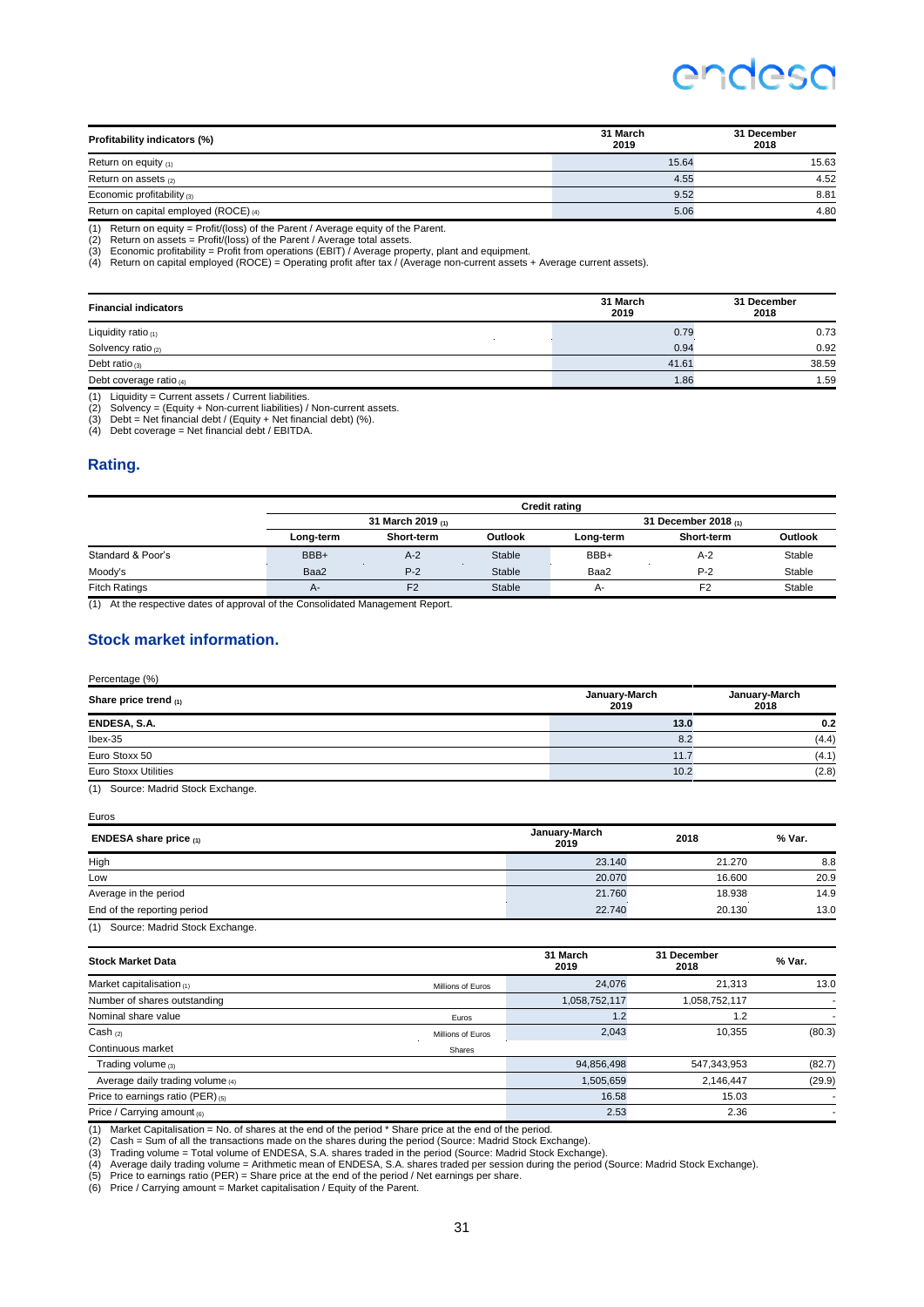#### **Dividends.**

|                                          |                   | 2018          | 2017          | % Var. |
|------------------------------------------|-------------------|---------------|---------------|--------|
| Share capital                            | Millions of Euros | 1,270.50      | 1,270.50      |        |
| Number of shares                         |                   | 1,058,752,117 | 1,058,752,117 |        |
| Consolidated net income                  | Millions of Euros | 1,417         | 1,463         | (3.1)  |
| Consolidated net ordinary income         | Millions of Euros | 1,511         | 1,452         | 4.1    |
| Individual net income                    | Millions of Euros | 1,511         | 1.491         | 1.3    |
| Net earnings per share $(1)$             | Euros             | 1.338         | 1.382         | (3.2)  |
| Net ordinary earnings per share $_{(2)}$ | Euros             | 1.427         | 1.371         | 4.1    |
| Gross dividend per share                 | Euros             | 1.427 $(3)$   | 1.382 $(4)$   | 3.3    |
| Consolidated pay-out (5)                 | $\%$              | 106.6         | 100.0         |        |
| Consolidated ordinary pay-out (6)        | %                 | 100.0         | 100.8         |        |
| Individual pay-out $(7)$                 | %                 | 100.0         | 98.1          |        |

(1) Net earnings per share (Euros) = Profit/(loss) for the year of the Parent/ No. of shares at the end of the period.<br>(3) Net ordinary earnings per share (Euros) = Net ordinary income of the Parent/ No. of shares at the e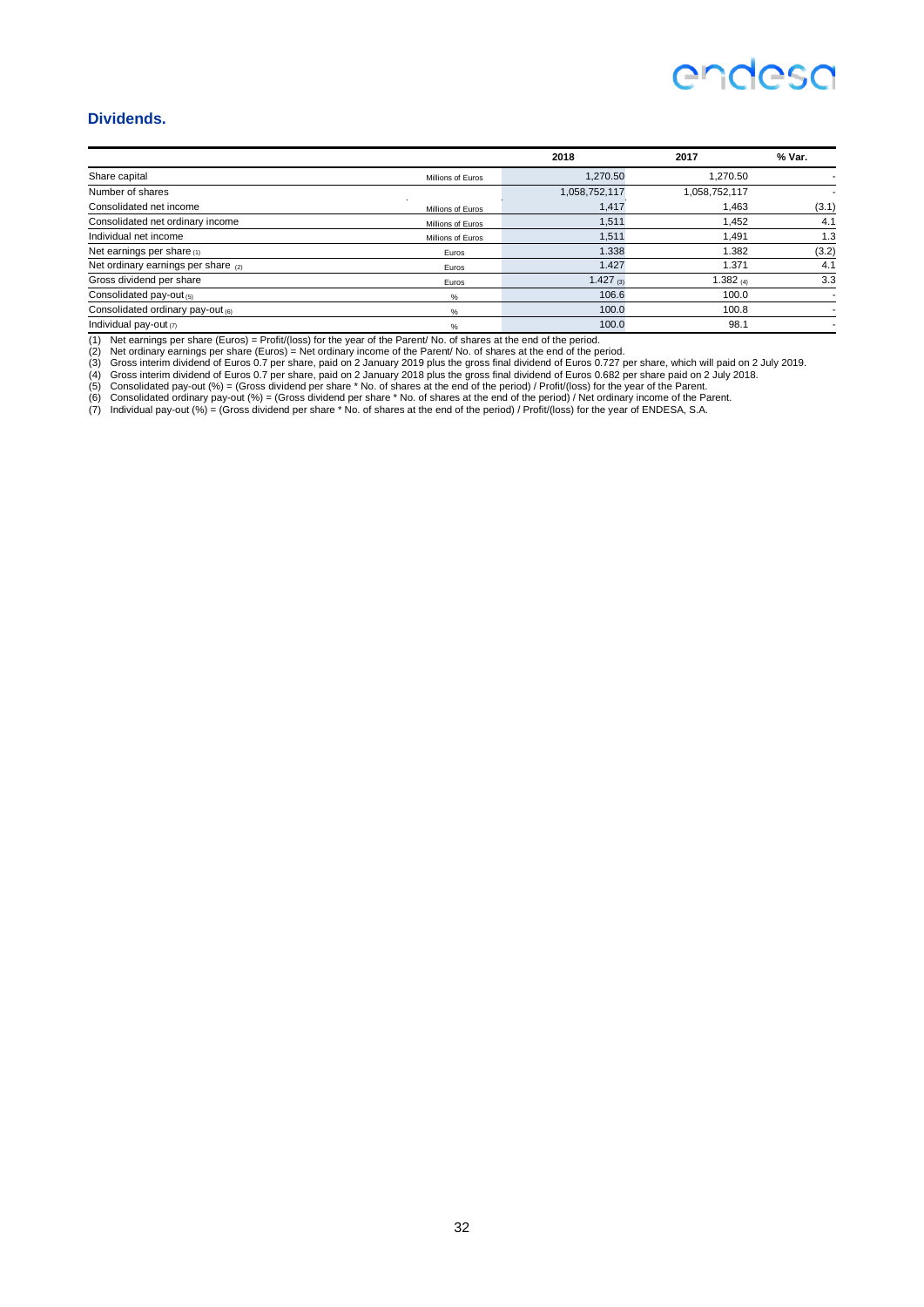### **APPENDIX II**

**Alternative Performance Measures (APMs)**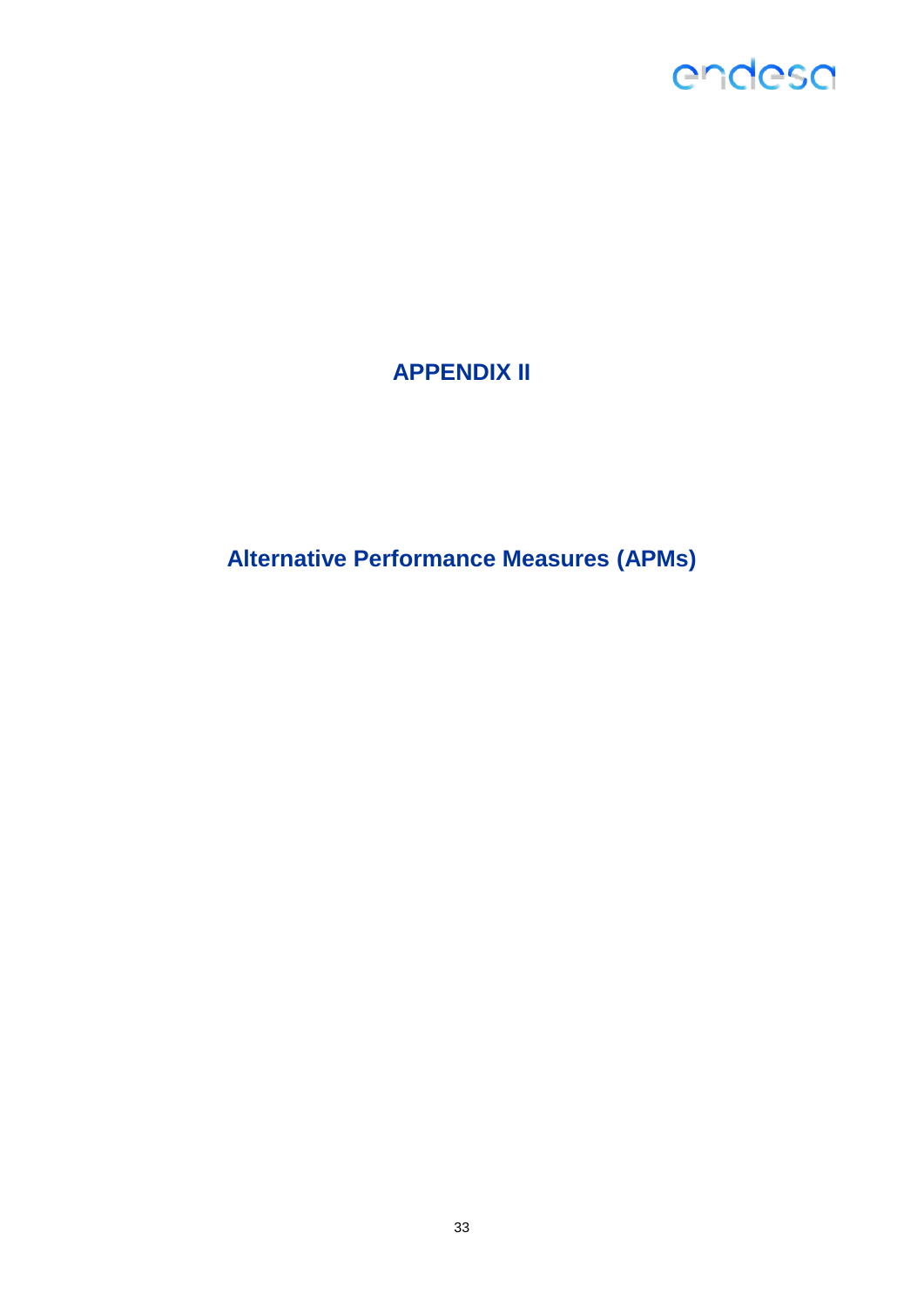| Alternative                              |                      |                                                                                                                                                                                                     | Reconciliation of Alternative Performance Measures (APMs)                                                                             |                                                                                                                                        |                                                                                                                                                    |
|------------------------------------------|----------------------|-----------------------------------------------------------------------------------------------------------------------------------------------------------------------------------------------------|---------------------------------------------------------------------------------------------------------------------------------------|----------------------------------------------------------------------------------------------------------------------------------------|----------------------------------------------------------------------------------------------------------------------------------------------------|
| Performance<br><b>Measures (APMs)</b>    | Unit                 | Definition                                                                                                                                                                                          | 31 March 2019                                                                                                                         | 31 March 2018                                                                                                                          | Relevance of use                                                                                                                                   |
| EBITDA <sub>(1)</sub>                    | Millions of<br>Euros | Income - Procurements and services + Work carried<br>out by the Group for its assets - Personnel expenses<br>- Other fixed operating expenses                                                       | 928 MM $\epsilon$ = 5,085 MM $\epsilon$ - 3,632<br>MME + 38 MME - 258 MME -<br>305 MM€                                                | 880 MM€ = 5,169 MM€ - 3,754<br>MME + 32 MME - 213 MME -<br>354 MM€                                                                     | Measure of operating return excluding interest,<br>taxes, provisions and amortisation                                                              |
| $EBIT_{(1)}$                             | Millions of<br>Euros | Depreciation and amortisation, and<br>EBITDA<br>$\sim$<br>impairment losses                                                                                                                         | 522 MM€ = 928 MM€ - 406<br>MM€                                                                                                        | 508 MM $\epsilon$ = 880 MM $\epsilon$ - 372<br>MM€                                                                                     | Measure of operating return excluding interest<br>and taxes                                                                                        |
| Net ordinary income                      | Millions of<br>Euros | Profit/(loss) of the Parent - Net gains/(losses) on<br>disposal of non-financial assets (of over Euros 10<br>million) - Net impairment losses on non-financial<br>assets (of over Euros 10 million) | 363 MM€ = 363 MM€ - 0 MM€ +<br>$0$ MM $\epsilon$                                                                                      | 372 MM€ = 372 MM€ - 0 MM€ -<br>0 MM€                                                                                                   | Measure of profit for the period stripping out<br>extraordinary items in excess of Euros 10<br>million.                                            |
| Contribution margin (1)                  | Millions of<br>Euros | Income - Procurements and services                                                                                                                                                                  | 1,453 MM€ = 5,085 MM€ -<br>3,632 MM€                                                                                                  | $1,415$ MME = 5,169 MME -<br>3,754 MM€                                                                                                 | Measure of operating return including direct<br>variable production costs                                                                          |
| Procurements and<br>$s$ ervices $_{(1)}$ | Millions of<br>Euros | Power purchases + Fuel consumption + Transport<br>costs + Other variable procurements and services                                                                                                  | 3,632 MME = 1,284 MME + 490<br>MM€ + 1,419 MM€ + 439 MM€                                                                              | 3,754 MME = 1,257 MME + 492<br>MM€ + 1,514 MM€ + 491 MM€                                                                               | Goods and services for production                                                                                                                  |
| Net financial<br>profit/(loss) $_{(1)}$  | Millions of<br>Euros | Financial income - Financial expense +- Net<br>exchange differences                                                                                                                                 | $(53)$ MME = 5 MME - 60 MME +<br>2 MM€                                                                                                | $(28)$ MME = 9 MME - 42 MME +<br>5 MM€                                                                                                 | Measure of financial cost                                                                                                                          |
| Net financial expense                    | Millions of<br>Euros | Financial income - Financial expense                                                                                                                                                                | $(55)$ MME = 5 MME - 60 MME                                                                                                           | $(33)$ MME = 9 MME - 42 MME                                                                                                            | Measure of financial cost                                                                                                                          |
| Net investment                           | Millions of<br>Euros | Gross investments - Capital grants and transferred<br>facilities                                                                                                                                    | 376 MM€ = 395 MM€ - 19 MM€                                                                                                            | 165 MM€ = 197 MM€ - 32 MM€                                                                                                             | Measure of investment activity                                                                                                                     |
| Net financial debt $_{(2)}$              | Millions of<br>Euros | Non-current borrowings + Current borrowings - Cash<br>and cash equivalents - Financial Derivatives<br>recognised under financial assets                                                             | 6,897 MM€ = 5,283 MM€ +<br>1,856 MM€ - 235 MM€ - 7 MM€                                                                                | 5,770 MM $\epsilon$ = 4,975 MM $\epsilon$ +<br>1,046 MM€ - 244 MM€ - 7 MM€<br>(4)                                                      | Current and non-current borrowings, less cash<br>and financial investment cash equivalents                                                         |
| Leverage $(2)$                           | $\%$                 | Net financial debt / Equity                                                                                                                                                                         | $71.26\% = 6,897$ MME / 9,678<br>MM€                                                                                                  | $62.85\% = 5,770$ MME / 9,181<br>$MME_{(4)}$                                                                                           | Measure of the weighting of external funds in the<br>financing of business activities                                                              |
| Debt $_{(2)}$                            | $\%$                 | Net financial debt / (Equity + Net financial debt)                                                                                                                                                  | $41.61\% = 6,897$ MME /<br>$(9,678 \text{ MM} \in + 6,897 \text{ MM} \in )$                                                           | $38.59\% = 5,770$ MME /<br>(9,181 MM€ + 5,770 MM€) (4)                                                                                 | Measure of the weighting of external funds in the<br>financing of business activities                                                              |
| Average life of gross<br>financial debt  | Number<br>of years   | (Principal * Number of valid days) / (Valid principal at<br>the end of the period * Number of days in the period)                                                                                   | 5.2 years = $37,122 / 7,120$                                                                                                          | 5.3 years = $32,163/6,015$ (4)                                                                                                         | Measure of the duration of borrowings to<br>maturity                                                                                               |
| Average cost of gross<br>financial debt  | $\%$                 | (Cost of gross financial debt) / Gross average<br>financial debt                                                                                                                                    | $1.8\% = (33 \text{ M/m} \epsilon \cdot (12 \text{ months})$<br>3 months) + 1 MM€) / 7,438<br>MM€                                     | 1.9% = 126 MME / 6,777 MME (4)                                                                                                         | Measure of the effective rate of borrowings                                                                                                        |
| Debt coverage ratio                      | Number<br>of months  | Maturity period (months) for vegetative debt that<br>could be covered with the liquidity available                                                                                                  | 35 months                                                                                                                             | 26 months $(4)$                                                                                                                        | Measure of the capacity to meet debt maturities                                                                                                    |
| Return on equity                         | $\%$                 | Profit/(loss) of the Parent / Equity of the Parent (n) +<br>Equity of the Parent (n-1) / 2)                                                                                                         | $15.64\% = (363 \text{ M})\in \text{*} 12$<br>months / 3 months) / $((9,531 +$<br>9,037) / 2) MM€                                     | $16.02\% = (372 \text{ MME} * 12)$<br>months / 3 months) / $((9,480 +$<br>9,096) / 2) MM€                                              | Measure of the capacity to generate profits on<br>shareholder investments                                                                          |
| Return on assets                         | $\%$                 | Profit/(loss) of the Parent / Total assets (n) + Total<br>assets (n-1) / 2)                                                                                                                         | $4.55\% = (363 \text{ MM} \in \text{*} 12 \text{ months})$<br>/ 3 months) / ((32,211 + 31,656)<br>$/2)$ MM $\in$                      | $4.80\% = (372 \text{ MME}^* 12 \text{ months}$<br>/ 3 months) / ((30,999 + 31,037)<br>$/2)$ MM $\in$                                  | Measure of business profitability                                                                                                                  |
| Economic profitability                   | $\%$                 | EBIT / (PP&E (n) + PP&E (n-1) / 2)                                                                                                                                                                  | $9.52\% = (522 \text{ MME} * 12 \text{ months})$<br>/ 3 months) / ((22,038 + 21,840)<br>$/2)$ MM $\in$                                | $9.39\% = (508 \text{ M})\in \text{*} 12 \text{ months}$<br>/ 3 months) / ((21,556 + 21,727)<br>$/2)$ MM $\in$                         | Measure of the capacity to generate income<br>from invested assets and capital                                                                     |
| Return on capital<br>employed (ROCE)     | %                    | Profit from operations after tax / ((Non-current assets<br>$(n)$ + Non-current assets $(n-1)$ / 2) + (Current assets<br>$(n) +$ Current assets $(n-1) / 2$ )                                        | $5.06\% = (403.9 \text{ MM} \in \text{*} 12)$<br>months / 3 months) / ((26,250 +<br>$26,001$ / 2 + $(5,961 + 5,655)$ /<br>2) MM $\in$ | $5.07\% = (392.8 \text{ M/m} \in \text{*} 12)$<br>months / 3 months) / ((25,451 +<br>$25,507$ / 2 + $(5,548 + 5,530)$ /<br>2) MM $\in$ | Measure of the return on invested capital                                                                                                          |
| Liquidity $_{(2)}$                       | N/A                  | Current assets / Current liabilities                                                                                                                                                                | $0.79 = 5,961$ MME / 7,565 MME                                                                                                        | $0.73 = 5,655$ MME / 7,694 MME                                                                                                         | Measure of the capacity to meet short term<br>commitments                                                                                          |
| Solvency $(2)$                           | N/A                  | (Equity + Non-current liabilities) / Non-current assets                                                                                                                                             | $0.94 = (9,678 \text{ M/m} \epsilon + 14,968$<br>MM€) / 26,250 MM€                                                                    | $0.92 = (9,181 \text{ MM} \in + 14,781$<br>MM€) / 26,001 MM€ (4)                                                                       | Measure of the capacity to meet obligations                                                                                                        |
| Debt coverage $(1)$ $(2)$                | N/A                  | Net financial debt / EBITDA                                                                                                                                                                         | $1.86 = 6,897$ MME / (928 * 12)<br>months / 3 months) $MM \in$                                                                        | $1.59 = 5,770$ MM€ / 3,627 MM€<br>(4)                                                                                                  | Measure of the amount of available cash flow to<br>meet payments of principal on borrowings                                                        |
| Net earnings per<br>share $(1)$          | Euros                | Profit/(loss) of the period of the Parent / No. of shares<br>at the end of the period                                                                                                               | $0.343 \in$ = 363 MM€ /<br>1,058,752,117 shares                                                                                       | $0.351 \in$ = 372 MM€ /<br>1,058,752,117 shares.                                                                                       | Measure of the portion of net income<br>corresponding to each share outstanding                                                                    |
| Ordinary net earnings<br>per snare       | Euros                | Net ordinary income of the Parent / No. of shares at<br>the end of the period                                                                                                                       | $0.343 \in 363$ MM€ /<br>1,058,752,117 shares                                                                                         | $0.351 \in 372$ MM€ /<br>1,058,752,117 shares.                                                                                         | Measure of the portion of net profit<br>corresponding to each share outstanding                                                                    |
| Cash flow per share $(3)$                | Euros                | Net cash flow from operating activities / No. of shares<br>at the end of the period                                                                                                                 | $0.316 \in$ = 335 MM€ /<br>1,058,752,117 shares                                                                                       | $0.023 \in 24$ MM€ /<br>1,058,752,117 shares.                                                                                          | Measure of the portion of funds corresponding<br>to each share outstanding                                                                         |
| Book Value per Share                     | Euros                | Equity of the Parent / No. of shares at the end of the<br>period                                                                                                                                    | $9.002 \in 9.531$ MM€ /<br>1,058,752,117 shares                                                                                       | $8.536 \in$ = 9,037 MM€ /<br>1,058,752,117 shares (4)                                                                                  | Measure of the portion of own funds<br>corresponding to each share outstanding                                                                     |
| Market capitalisation                    | Millions of<br>Euros | No. of shares at the end of the period * Share price<br>at the end of the period                                                                                                                    | 24,076 MM€ = 1,058,752,117<br>shares * 22.740 €                                                                                       | 21,313 MM€ = 1,058,752,117<br>shares * 20.130 $\epsilon$ <sub>(4)</sub>                                                                | Measure of the total enterprise value according<br>to the share price                                                                              |
| Price to earnings ratio<br>(PER)         | N/A                  | Share price at the end of the period / Net earnings<br>per share                                                                                                                                    | $16.58 = 22.740 \text{ € } / (0.343 \text{ * } 12)$<br>months / 3 months) $\in$                                                       | 15.03 = 20.130 € / 1.339 € (4)                                                                                                         | Measure indicating the number of times<br>earnings per share can be divided into the<br>market price of the shares                                 |
| Price / Carrying<br>amount               | N/A                  | Market capitalisation / Equity of the Parent                                                                                                                                                        | $2.53 = 24,076$ MME / 9,531<br>MM€                                                                                                    | $2.36 = 21,313$ MME / 9,037<br>$MME_{(4)}$                                                                                             | Measure comparing the total enterprise value<br>according to the share price with the carrying<br>amount                                           |
| Consolidated pay-out                     | $\%$                 | (Gross dividend per share * No. of shares at the end<br>of the period) / Profit/(loss) for the year of the Parent                                                                                   | $106.6\% = (1.427 \in$ *<br>1,058,752,117 shares) / 1,417<br>MM $\epsilon_{(5)}$                                                      | $100.0\% = (1.382 \in$ <sup>*</sup><br>1,058,752,117 shares) / 1,463<br>MM $\epsilon_{(6)}$                                            | Measure of the part of profits obtained used to<br>remunerate shareholders through the payment<br>of dividends (Consolidated Group)                |
| Consolidated ordinary<br>pay-out         | $\%$                 | (Gross dividend per share * No. of shares at the end<br>of the period) / Net ordinary income for the year of the<br>Parent                                                                          | $100.0\% = (1.427 \in$ <sup>*</sup><br>1,058,752,117 shares) / 1,511<br>MM $\epsilon_{(5)}$                                           | $100.8\% = (1.382 \text{ } \in \text{*})$<br>1,058,752,117 shares) / 1,452<br>$MME_{(6)}$                                              | Measure of the part of net ordinary income<br>obtained used to remunerate shareholders<br>through the payment of dividends (Consolidated<br>Group) |
| Individual pay-out                       | $\%$                 | (Gross dividend per share * No. shares at the end of<br>the period / Profit for the year of the ENDESA, S.A.                                                                                        | $100.0\% = (1.427 \in$ *<br>1,058,752,117 shares) / 1,511<br>MM $\epsilon_{(5)}$                                                      | $98.1\% = (1.382 \in$ *<br>1,058,752,117 shares) / 1,491<br>MM $\epsilon_{(6)}$                                                        | Measure of the part of profits obtained used to<br>remunerate shareholders through the payment<br>of dividends (individual company)                |

MME = millions of Euros;  $\epsilon =$  Euros.<br>n = 31 March of the year being calculated.<br>n-1 = 31 December of the year before the year being calculated.<br>(1) See the Consolidated Income Statements for January-March 2019 and 2018.<br>(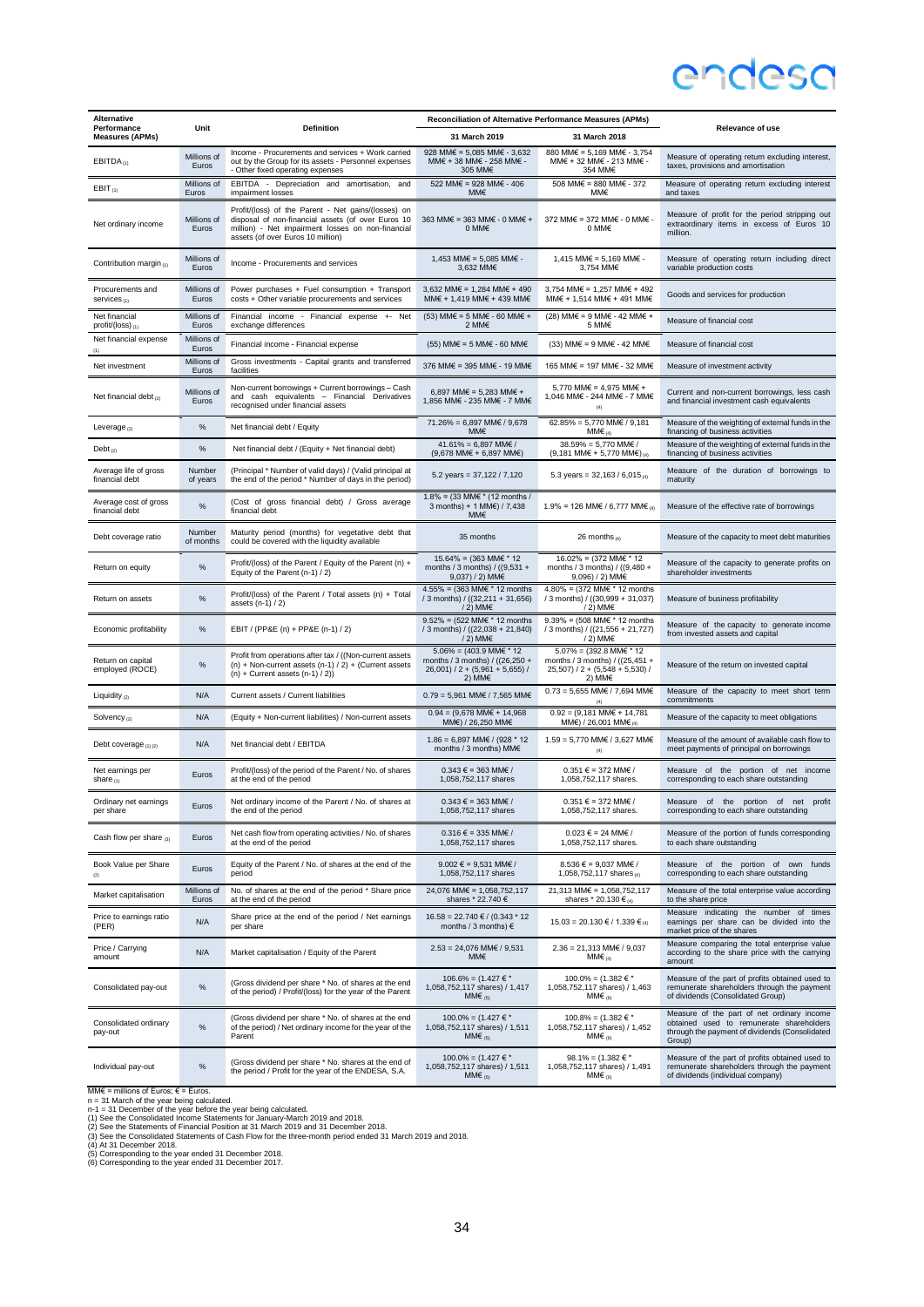### **APPENDIX III**

**Effect on the Consolidated Statement of Financial Position at 1 January 2019 due to Changes in Accounting Principles**